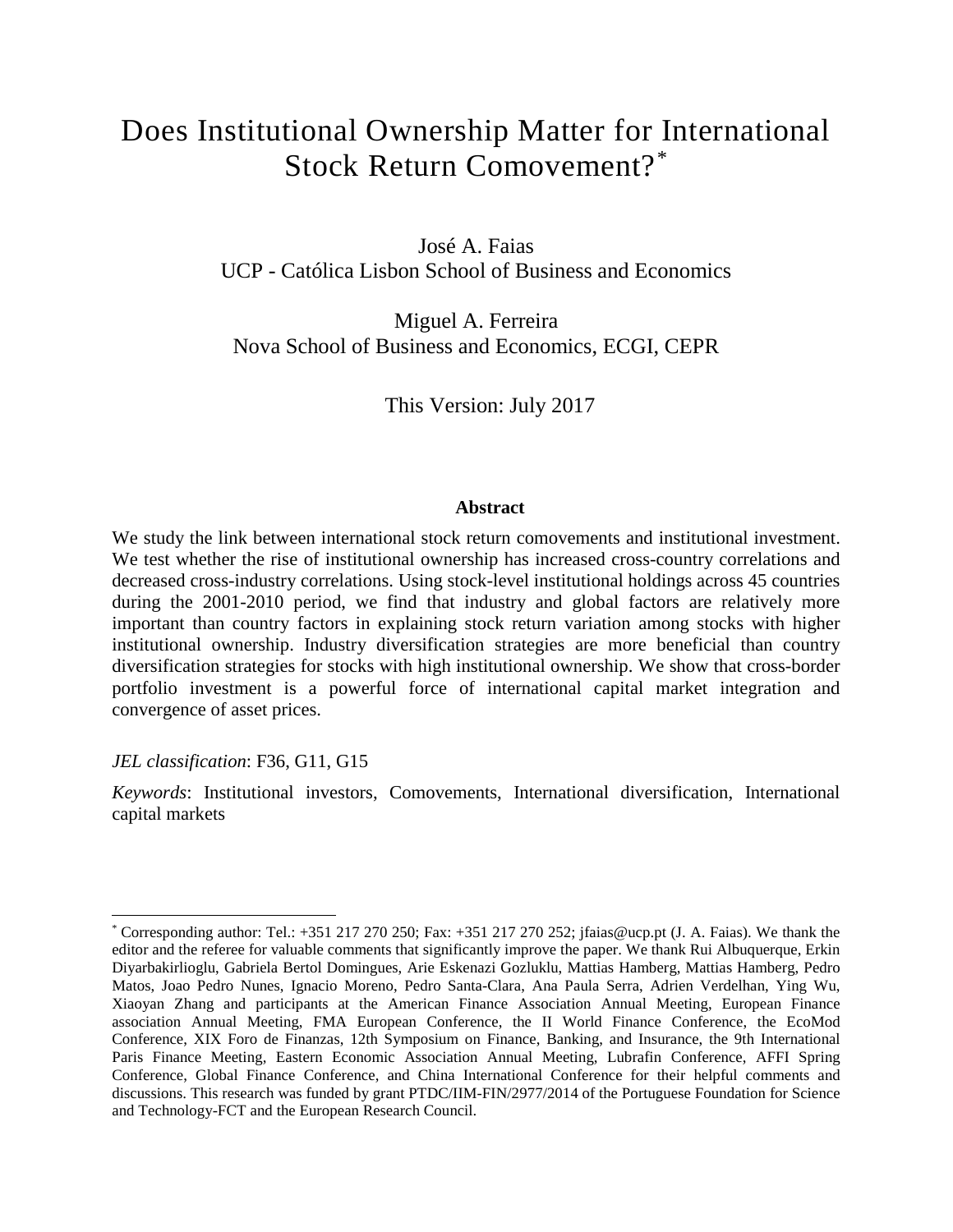## **1. Introduction**

How has globalization affected the convergence of asset prices across countries? An avenue to answer this question is the debate about the importance of country versus industry effects in explaining international stock return comovements. In this paper, we contribute to this debate by examining the role of institutional investors in promoting the convergence of asset prices across countries.

The study of the determinants of international stock return comovements is central to the international finance literature. In a classical contribution, Heston and Rouwenhorst (1994) argue that country-specific factors are more important drivers of volatility than cross-country industry factors. Many other studies confirm that country factors play a bigger role in explaining stock return variation than industry factors (e.g., Griffin and Karolyi, 1998; Sonney, 2009). These findings have been challenged by Baca, Garbe, and Weiss (2000) and Cavaglia, Brightman, and Aked (2000), among others, who find a rise in industry effects in the late 1990s. However, Baele and Inghelbrecht (2009) and Bekaert, Hodrick, and Zhang (2009) attribute this apparent rise in industry effects as a temporary phenomenon stemming from the information technology bubble in the 1990s, rather than a structural change.

Research also shows that globalization has had limited effects on the convergence of asset prices across countries (e.g., Karolyi and Stulz, 2003; Bekaert and Wang, 2009). The European economic and monetary integration in the 1990s (Rouwenhorst, 1999) and the euro adoption in the 2000s (Berkaert et al., 2013) also had minimal effects on the relative importance of country and industry effects and on integration in the European capital markets. These results are surprising in light of the disappearance of formal barriers to international trade and capital flows over the last several decades. Stulz (2005, pp 1633) states that "Although barriers to international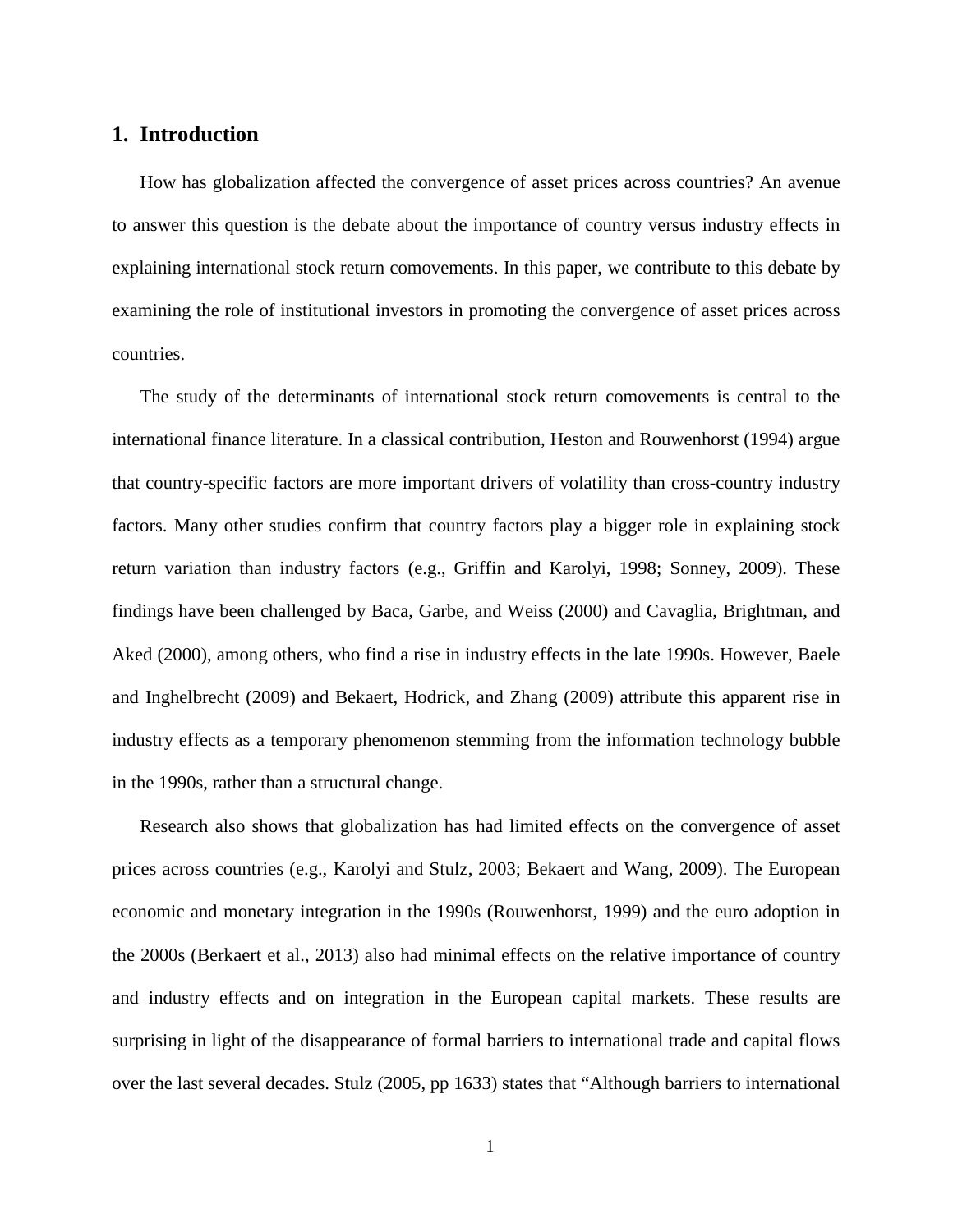investment have fallen sharply over the last 50 years, the impact of financial globalization has been limited — countries still matter a great deal."

In this paper, we examine the role of institutional investors who invest worldwide as agents of financial globalization. Institutional portfolio managers, such as mutual funds, insurance companies, bank trusts, pension funds, and hedge funds, are playing an increasing role in capital markets around the world. According to the International Monetary Fund (2011) (IMF), institutional investors managed financial assets exceeding \$60 trillion (including \$25 trillion in equities) as of 2009, three times more than in 1995. As these investors pursue more industry- and global-focused portfolio strategies, asset prices should converge across countries. Thus, we expect that global and industry factors matter more for firms with higher institutional ownership, and conversely country factors should matter less. Of course, institutional investors could alternatively exhibit "home bias" (French and Poterba, 1991; Chan, Covrig, and Ng, 2005) and constrain these cross-border integration effects.

We use a comprehensive data set of institutional equity holdings to examine whether global and industry factors become more important relative to country factors in explaining stock return variation for firms in which institutional investors have a larger stake. The data covers institutional stock holdings of over 20,000 stocks from 45 countries, which exceed \$18 trillion as of December 2010. Institutional ownership is about 40% at the end of 2010. Institutional ownership is highest in the U.S. market (where it represents over 70%), although institutional ownership increased at a fast pace in other countries during the 2001-2010 sample period.

As a first piece of evidence, we show that mutual funds are increasingly following global, regional and foreign portfolio strategies (i.e., benchmarks) rather than domestic strategies. In addition, the degree of international diversification of institutional investors' portfolios has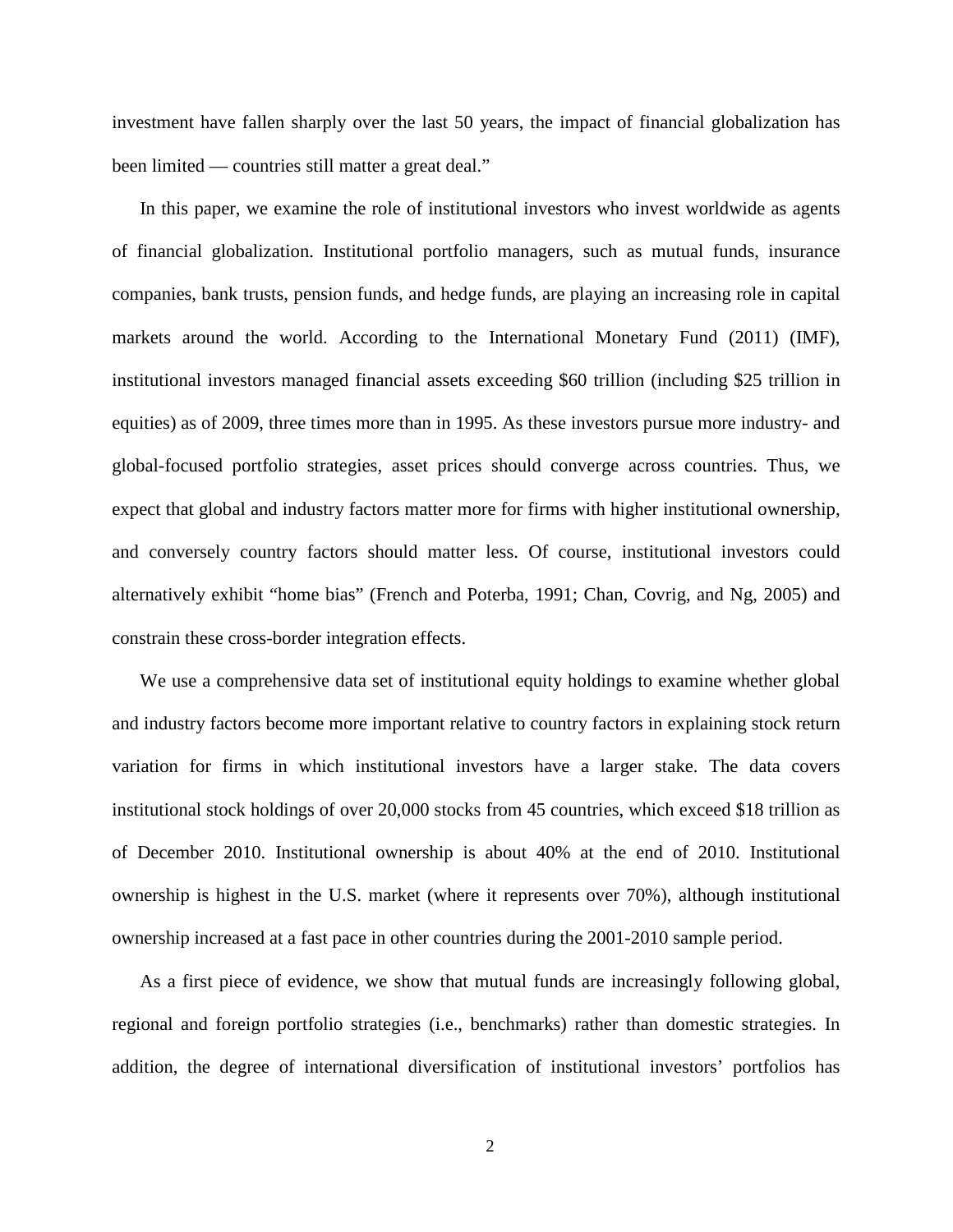increased over time.

We then estimate global, country, and industry factors using Heston and Rouwenhorst's (1994) dummy variable model. These authors employ country and industry dummies to explain stock returns. This model has been criticized since the authors apply constant and unit betas to country and industry specific factors. We use a factor model to overcome this issue where country and industry returns are used as factors, as in Marsh and Pfleiderer (1997) and Brooks and Del Negro (2006). The factor model we use is a parsimonious way to tackle the limitations of the Heston and Rouwenhorst (1994) model, although it is not the only possible alternative. Bekaert, Hodrick, and Zhang (2009) suggest a range of different risk-based models and find that a Fama and French and APT risk-based model fits the data covariance structure the best when regional factors are incorporated in addition to global factors, and when a time-varying beta model is used. We employ both the dummy variable and factor models and decompose returns into global, country, industry, and idiosyncratic components for all stocks and then for portfolios of stocks sorted by levels of institutional ownership. In both models, we use stock as the unit of measurement following Heston and Rouwenhorst (1994).

We confirm previous findings (e.g., Heston and Rouwenhorst, 1994; Griffin and Karolyi, 1998; Bekaert, Hodrick, and Zhang, 2009) that country effects dominate industry factors when we decompose the international variation of stock returns based on both the dummy variable and factor models. The average absolute country effect for the full sample is 9.3% per year, whereas the average absolute industry effect is 5.5% per year, which implies that the average ratio of the absolute country-to-industry effects is 1.8 based on the dummy variable model. Furthermore, we find that the average absolute of the global effect for the full sample (15.9% per year) is of a greater magnitude than that of the country and industry factors. As expected from previous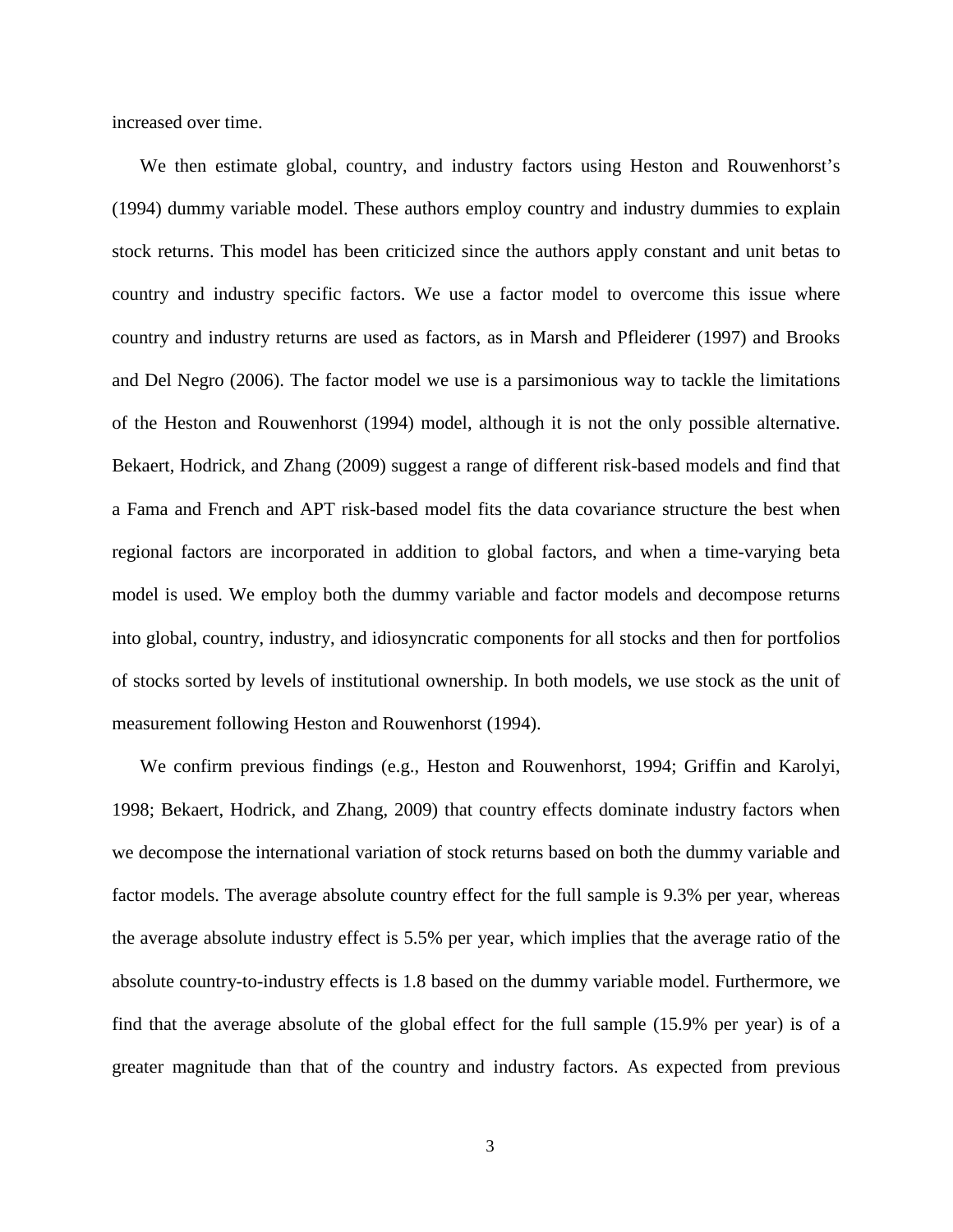studies, the idiosyncratic component is much larger than the three other sources of variation (global, country and industry), with an average absolute deviation of nearly 50% per year. We find that the relative magnitude of country effects versus industry factors became even more important over our sample period (2001-2010). The average ratio of the absolute country-toindustry effects tripled from about one in 2001 to three in 2010. The estimates based on the factor model are of similar magnitude but country effects are more dominant relative to industry effects (the average ratio of the absolute country-to-industry effects is 2.8).

We also examine the relative importance of country and industry factors in explaining global stock return variation in portfolios of stocks formed according to levels of institutional ownership. We find that global and industry effects dominate country effects for stocks with high levels of institutional ownership, while country effects dominate industry effects for stocks with low levels of institutional ownership. Furthermore, the increased importance of industry effects versus country effects is more pronounced in the case of stocks where the relative importance of foreign institutional investors is higher. These findings are consistent for both the dummy variable and factor models. Overall, our findings show that stock return comovements are different for stocks with high institutional ownership where the marginal investors setting asset prices are more likely to be institutional investors.

We perform several robustness checks of our main findings. A concern is that our findings are exclusively driven by U.S. stocks. It is important to note that the average institutional ownership is significantly higher in U.S. stocks than elsewhere. We obtain similar findings if we restrict the analysis to the sample of non-U.S. stocks. Another concern is that our findings are driven by firm size as institutional investors tend to overweight large stocks. We show that our primary findings persist if we control by firm size by taking the component of institutional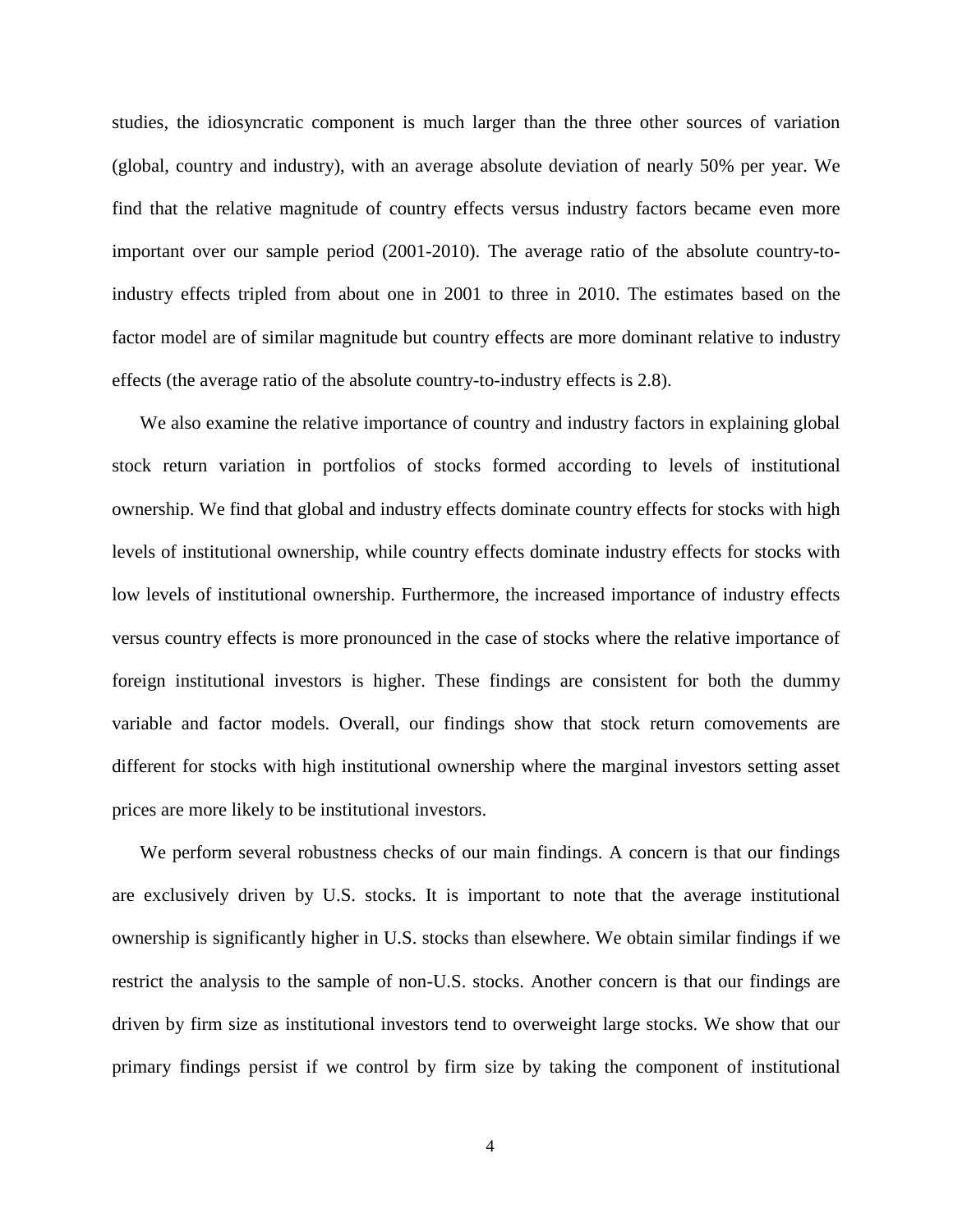ownership that is orthogonal to firm size. Furthermore, we do not find that market capitalization, by itself, has a similar effect on the relative importance of country and industry effects in explaining global stock market return variation. We also find similar patterns on the relative importance of country and industry effects in stocks with different levels of institutional ownership in several subsamples of countries and stocks.

We examine the implications of our results for portfolio diversification. We present a nonparametric visualization of the benefits of portfolio diversification among alternative geographical versus industrial allocation strategies. We show that *industrial* allocation is more beneficial for risk reduction in stocks with high institutional ownership, while *country* allocation is more beneficial for risk reduction in stocks with low institutional ownership. These findings support the notion that stocks with high institutional ownership offer fewer benefits in terms of cross-country diversification.

Finally, we run a natural experiment using the stocks' additions to the Morgan Stanley Capital International (MSCI) All Country World Index (ACWI). This exploits the exogenous increase in foreign institutional ownership (and insignificant change in domestic institutional ownership) that follows the addition of a stock to the MSCI ACWI index. We find that higher foreign institutional ownership leads to a subsequent increase in the comovement between the stock returns and the global index returns relative to the comovement between the stock returns and the local index returns.

We contribute to the literature on the effects of financial globalization on asset prices. There are several recent studies that examine the impact of institutional investor investing on crossmarket stock comovement patterns. Broner, Gelos, and Reinhart (2006) and Hau and Rey (2008) examine the role of cross-border institutional investors in "contagion" effects. Bartram et al.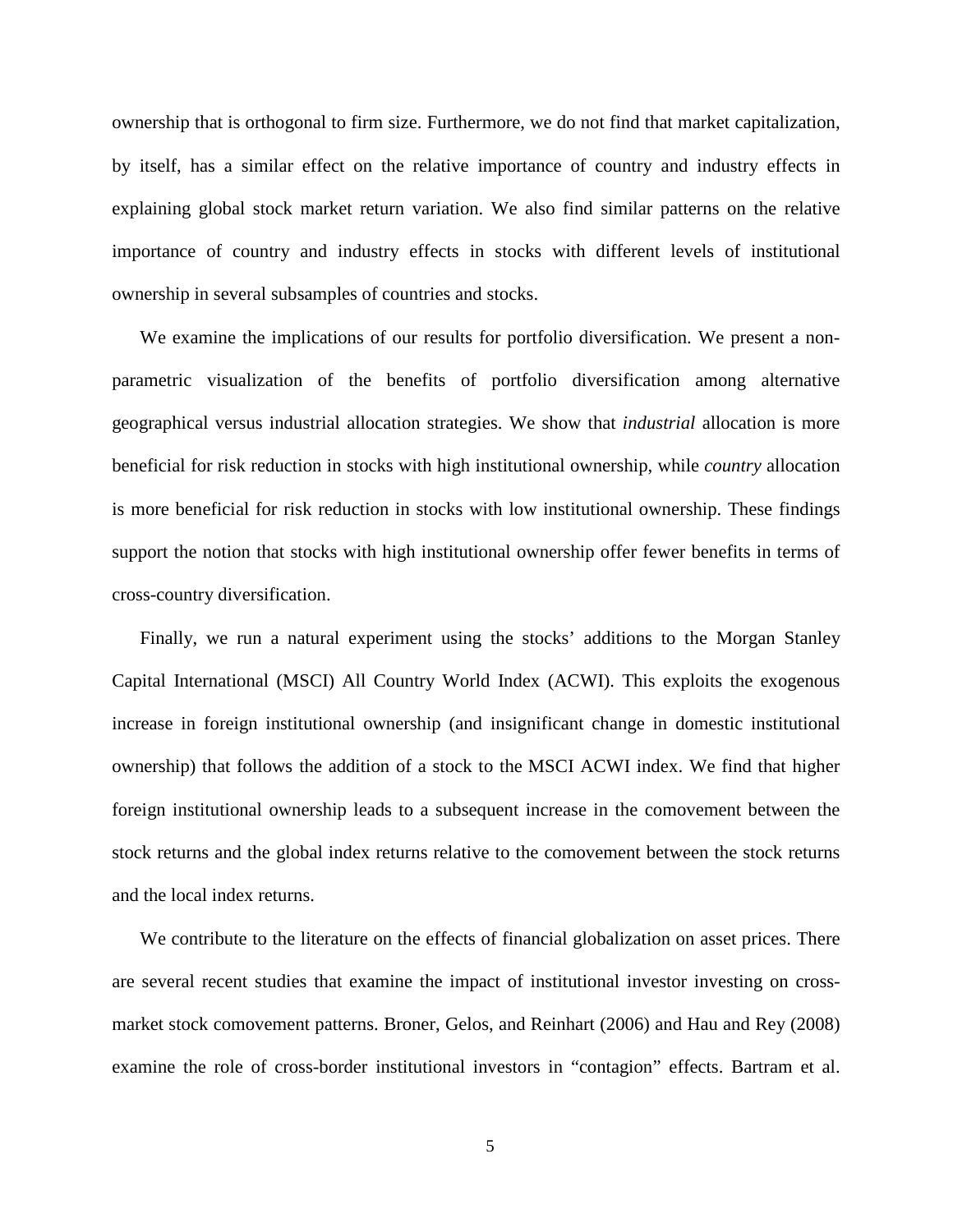(2015) show that international ownership linkages (i.e., common ownership) are of similar economic significance as country and industry factors in explaining international stock returns. We also contribute to the country-industry debate by showing that institutional investment increases the relative importance of industry factors (and global factor) and decreases the relative importance of country factors. Overall, we show that the presence of institutional investors contributes to the convergence of asset prices across countries.

## **2. Data**

The initial sample includes all publicly traded firms from January 2000 through December 2010 (132 months) included in the Worldscope database. We draw monthly U.S. dollar and local currency-denominated returns from Datastream. We apply several screening procedures for monthly returns, as suggested by Ince and Porter (2003). First, any return above 300% that is reversed within one month is treated as missing. Second, in order to exclude remaining outliers in returns, we treat the monthly returns that fall outside the 0.1% to 99.9% range in each country as missing. In order to minimize potential biases arising from illiquid and low-priced stocks, we also exclude stocks with market capitalization below \$10 million and stock price below \$1 at the end of the previous month. Finally, we require that a country has at least 20 stocks at all times to be included in the analysis.

The sample includes an average of 18,348 firms from 45 countries that include both developed and developing nations. At the end of the sample period, December 2010, the sample is comprised of 22,889 firms. A few countries represent a large fraction of the world total market capitalization and number of firms. U.S. firms account for about 40% of total market capitalization on average over the sample period, whereas the six other G7 countries (Canada, France, Germany, Italy, Japan, and United Kingdom) account for an additional 30% of the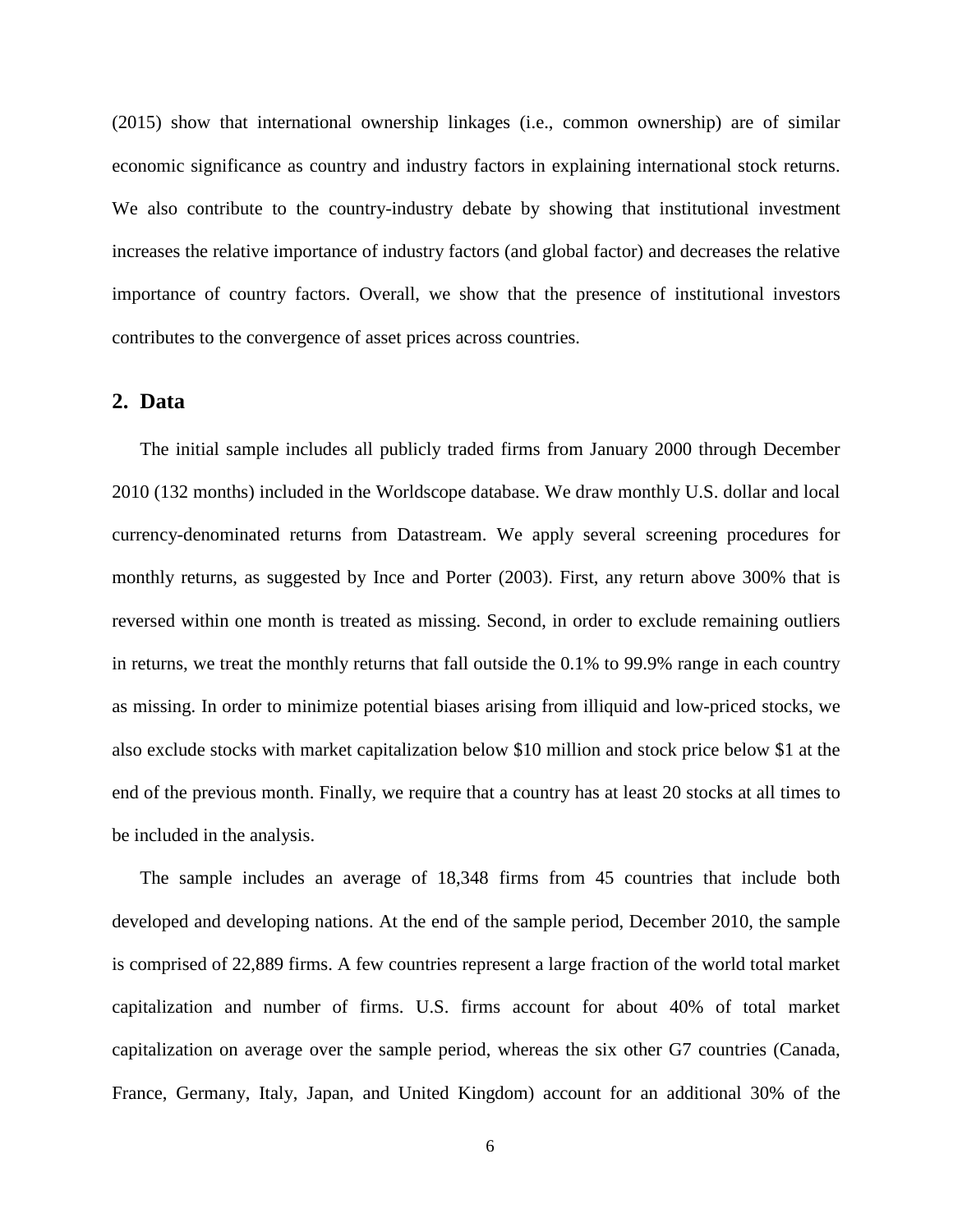market capitalization. The number of industries is not uniform across countries, although many countries include firms from across all industries (17 industries). We use the Fama-French 17 industries classification in order to get a good partition of the universe of firms when we split the sample into deciles. However, using only 17 industries may create a bias against finding industry effects, as Beckers, Connor, and Curds (1996) and Griffin and Karolyi (1998) show that industry effects grow with a finer definition of industrial sectors.<sup>[2](#page-7-0)</sup> There are some more global industries than others. Financials, food, and construction exist in more countries. The industry with greatest weight is financials, as it accounts for 24% of total market capitalization. Almost all countries and industries exhibit positive average stock returns in the full sample period (with the exception of Greece).<sup>[3](#page-7-1)</sup>

Institutional investors' portfolio holdings are from the FactSet/LionShares database. Institutional investors are defined as delegated portfolio managers that have discretionary mandates, such as mutual funds, bank trusts, insurance companies, investment managers and advisors, pension funds, and others including endowments or hedge funds. FactSet/LionShares collects ownership data directly from public sources including national regulatory agencies, stock exchanges, industry directories, and company proxies, as described in Ferreira and Matos (2008). In calculating institutional ownership, we include ordinary shares, preferred shares, American Depositary Receipts (ADRs), Global Depositary Receipts (GDRs), and dual listings. We handle the issue of different reporting frequencies by institutions in different countries by using the latest holdings update at each quarter-end. We then assume institutional holdings are held constant within each quarter for each firm. FactSet/LionShares provides holdings data for more than 5,700 institutions, with positions exceeding a total of \$18 trillion as of December

<span id="page-7-0"></span><sup>&</sup>lt;sup>2</sup> In Section 5, we provide several robustness checks using alternative industry definitions.

<span id="page-7-1"></span><sup>&</sup>lt;sup>3</sup> Table A1 of the Online Appendix reports descriptive statistics by country and industry.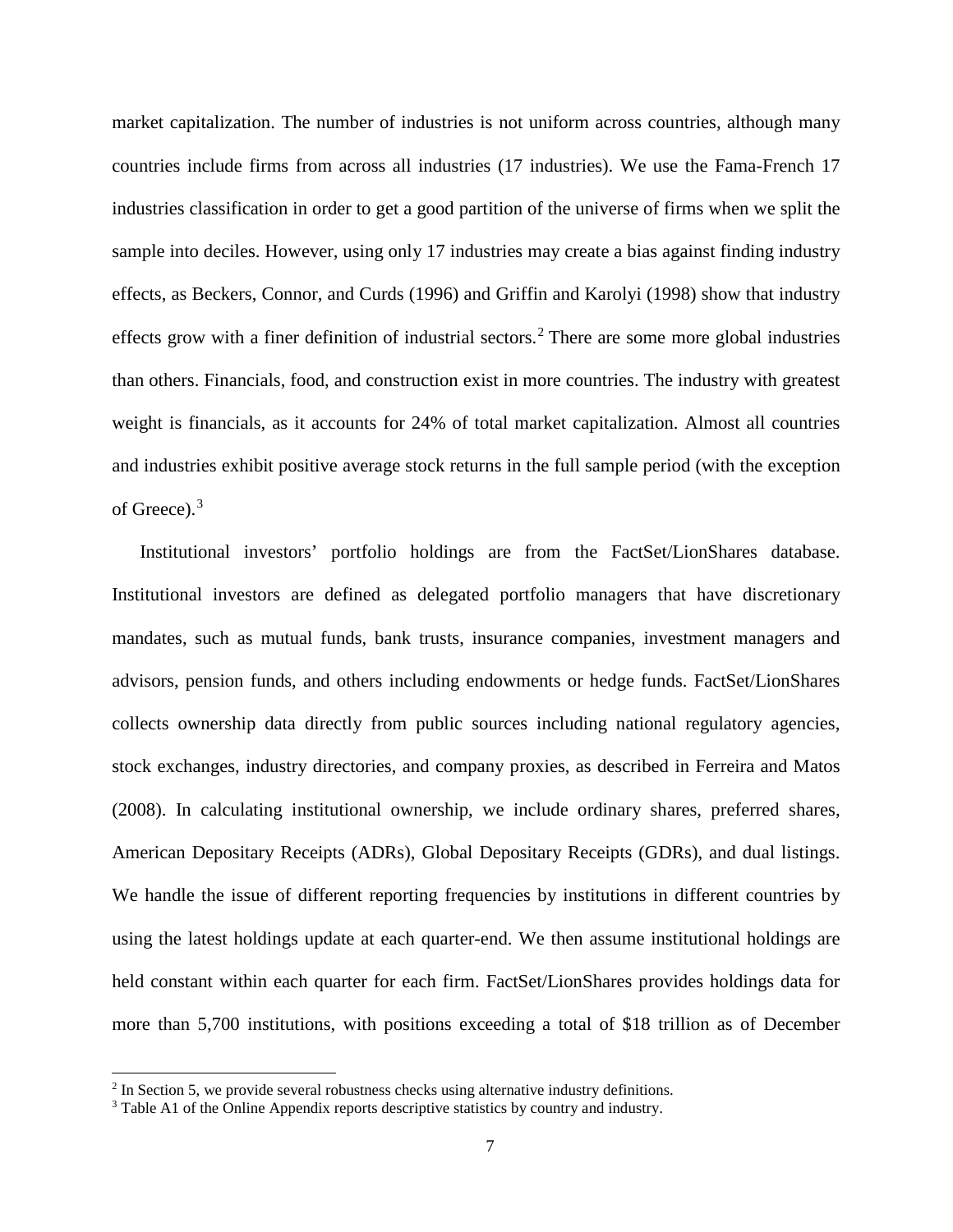2010.

The main variable in this study is total institutional ownership (*IO*), which corresponds to the sum of all holdings by institutions in a firm's stock divided by the market capitalization at the end of each quarter. We break down institutional ownership based on the institution's nationality (i.e., a domestic institution is a money manager that is domiciled in the same country where the firm is incorporated). Domestic (foreign) institutional ownership corresponds to the sum of holdings by domestic (foreign) institutions divided by the stock market capitalization at the end of each quarter. Countries differ markedly in terms of institutional ownership. Over the 2001- 2010 sample period, institutional ownership is highest for U.S. firms, with institutions holding 70% of outstanding shares. Institutional ownership is lower for firms domiciled in other countries, where it represents, on average, 20%. There are other countries with high institutional ownership levels such as Canada (48%) and Sweden (31%). Shares are predominantly held by domestic institutions in the case of U.S. stocks but, elsewhere in the world, domestic and foreign institutional holdings are more balanced with averages, respectively, of 6% and 14% over the sample period.

Figure 1 shows the evolution of institutional ownership for the 2001-2010 sample period. Panel A shows that total institutional ownership remained constant at about 40% during the 2000s. However, domestic and foreign institutional ownership present strikingly different evolutions over the 2000s, with domestic ownership increasing and foreign ownership decreasing. This is a result of a shift in weight into non-U.S. markets. [4](#page-8-0) Panel B shows the rise of institutional ownership in the sample of non-U.S. stocks. We can see that most holdings are from foreign-based institutions, although domestic holdings have also grown.

<span id="page-8-0"></span> <sup>4</sup> IMF (2011) survey data also shows that investors domiciled in the United States still account for almost half of all assets under management in the 17 OECD countries, although their share is declining.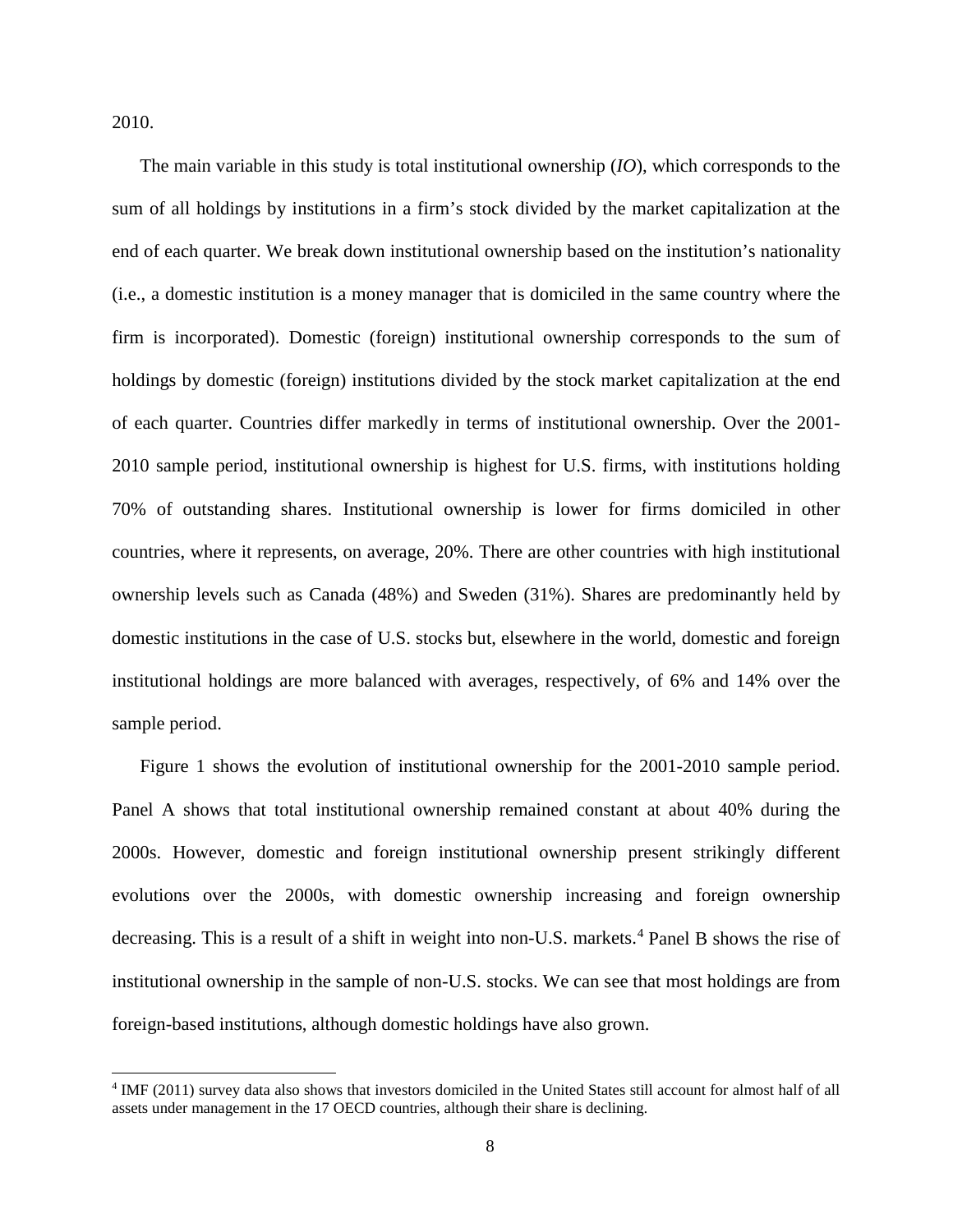We use mutual funds' benchmarks to provide preliminary evidence that institutional investors pursue more global-focused portfolio strategies. The benchmarks are assigned by Lipper according to its assessment of a fund's investment strategy. We classify benchmarks into four categories: global (funds that invest worldwide), regional (funds that invest in a specific geographic region), foreign (funds that invest in a foreign country) and domestic (funds that invest in a specific country). We then track the relative importance of these four categories of funds' benchmarks over time. Figure 2 presents the ratio of the total net assets (TNA) in domestic benchmarks to the TNA in foreign, regional or global benchmarks. There is a substantial decrease in all the three ratios from 2000 to 2010, i.e., the relative proportion of funds with domestic-focused strategies has decreased substantially during the sample period. The ratio of domestic to foreign benchmarks has decreased from 35 in the early 2000s to approximately 10 in 2010. The same pattern is observed for the ratios of domestic to regional and domestic to global benchmarks although the magnitudes are smaller. We conclude that there is a trend for mutual funds to follow more foreign-, regional- and global-focused portfolio strategies.

We also study whether institutional investors are increasing the level of international diversification of their portfolios by investing in more countries. For each month, we compute a proxy of the country concentration of the institutional investor's portfolios. We then compute a value weighted-average measure of concentration using as weight the TNA of each institutional investor. We impose the criteria that a country/institutional investor pair is considered only if there are at least five stocks in the pair. We use three proxies for the country concentration of the institutional investor's portfolios. The first proxy is the number of countries where they invest in. Figure 3 shows that the average number of countries increases from about 15 in 2000 to about 25 in 2010, indicating that institutional investors are investing in a significantly higher number of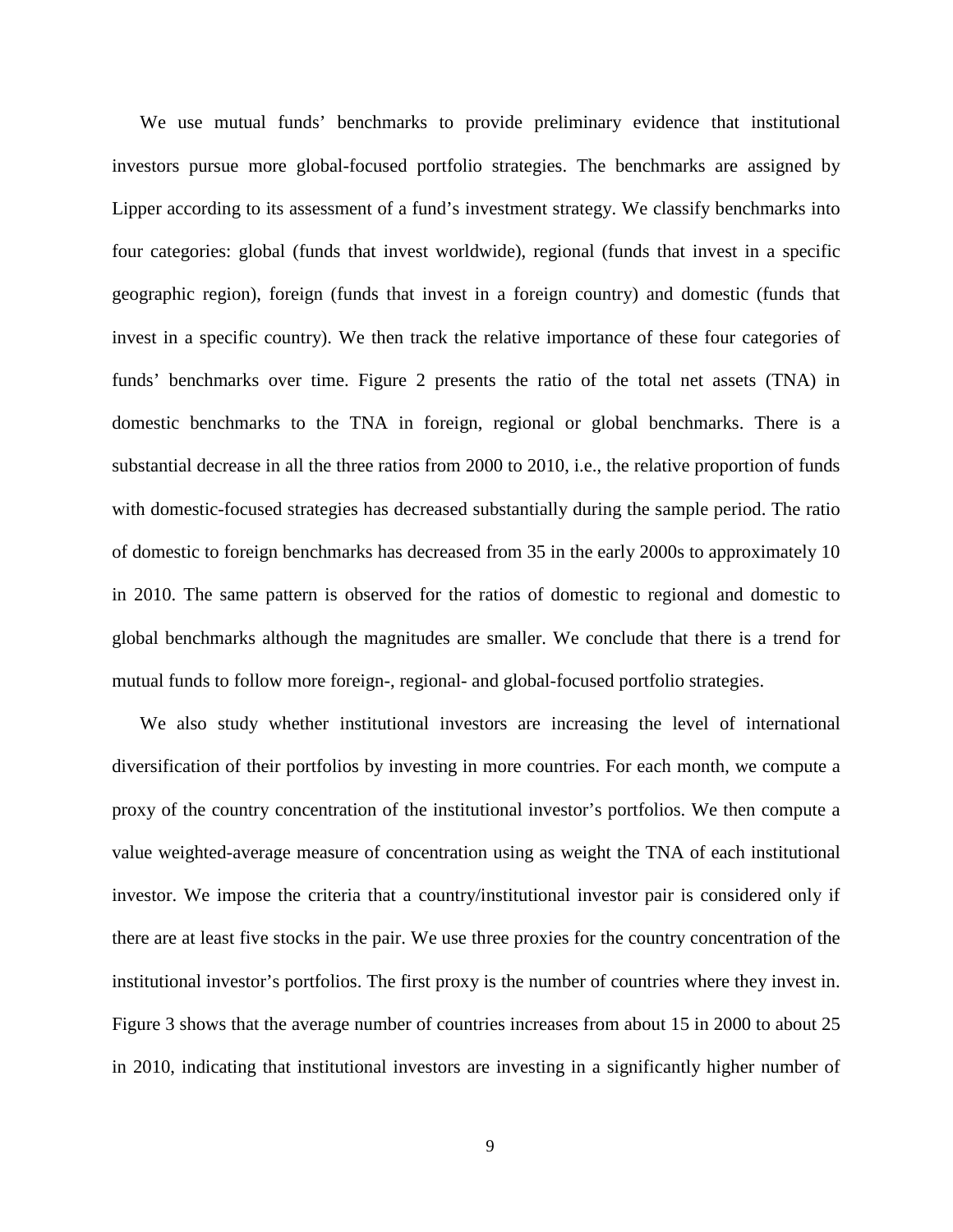countries in 2010 as compared to 2000. The two other proxies consider the portfolio Herfindahl index, defined as:

$$
HHI_{i,t} = \sum_{j=1}^{N_{i,t}} w_{i,t}^2
$$
 (1)

where  $N_{i,t}$  is the number of countries where the institutional investor *i* in month *t* is invested in and  $w_{i,t}$  is the relative market value invested in each country or the relative number of stocks invested in each country. Figure 3 presents a clear decreasing pattern in concentration measures over the period 2000-2010.

 This preliminary evidence shows that institutional investors have become more global and regional and less country-specific oriented in their investments. In the next sections, we investigate the relation between stock return comovement and institutional investments.

# **3. Decomposing Stock Return Variation**

We use the Heston and Rouwenhorst (1994) dummy variable model and a factor model to study the importance of global, country, and industry factors in explaining global stock return variation.

## **3.1 Heston and Rouwenhorst Model**

The Heston and Rouwenhorst (1994) approach is one of the most commonly-used models in the international finance literature. [5](#page-10-0) In the model, it is assumed that each individual stock return can be decomposed into four components: a global common factor, a country factor, a global industry factor, and a firm-specific factor. The return of stock *i* traded in country *k* and that belongs to industry *j* is:

<span id="page-10-0"></span> <sup>5</sup> This model has been used in Heston and Rouwenhorst (1995), Griffin and Karolyi (1998), Campa and Fernandes (2006), Bekaert, Hodrick, and Zhang (2009), Bai and Green (2010), among others.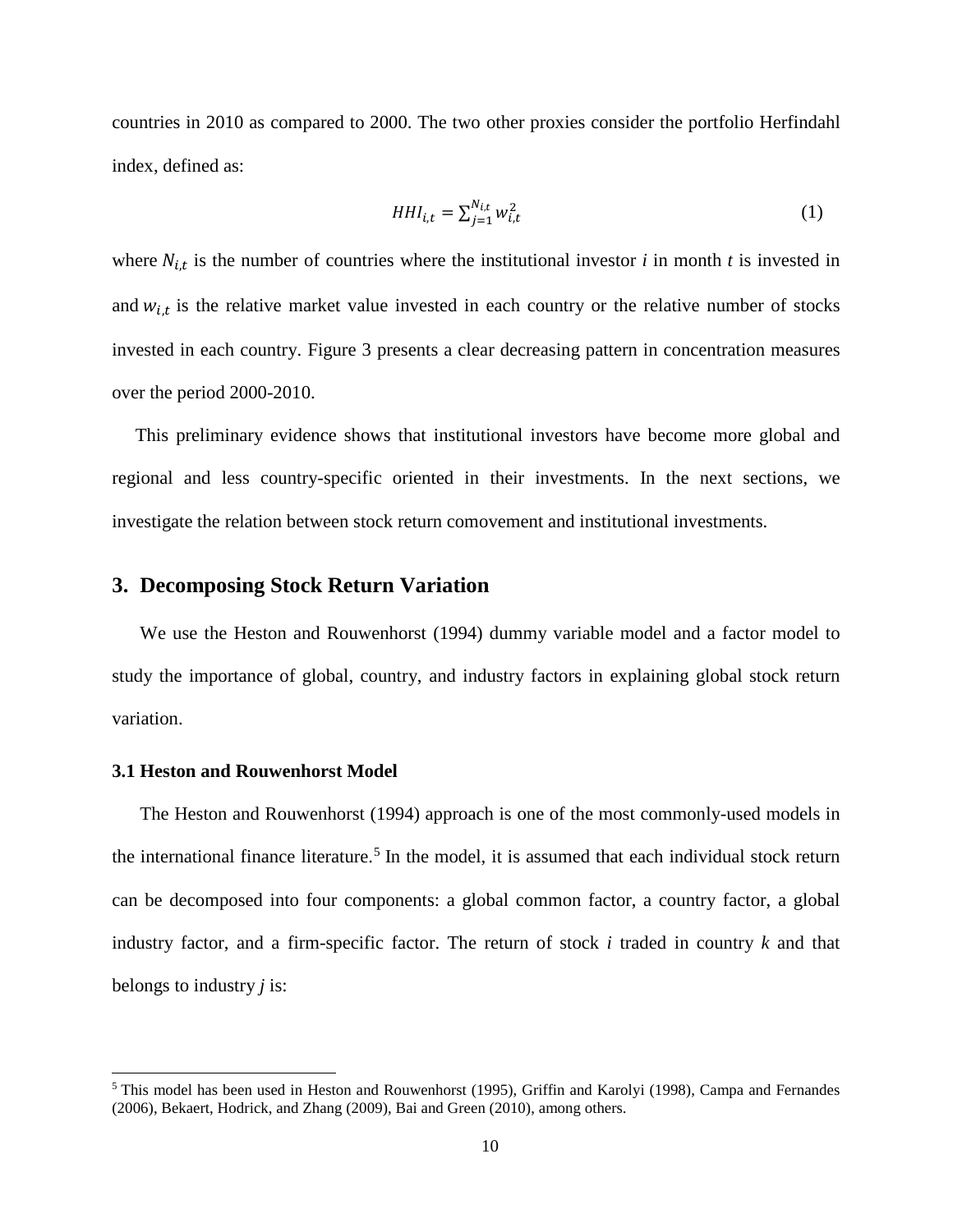$$
r_{it} = \alpha_t + \delta_{kt} + \gamma_{jt} + \varepsilon_{it},\tag{2}
$$

where  $r_{it}$  is the return at time *t*,  $\alpha_t$  is a global factor that is a term common to every stock in period *t*, δ*kt* and <sup>γ</sup>*jt* are the country and industry components of the stock return, respectively, and  $\varepsilon_{it}$  is an idiosyncratic component encompassing all unexplained variation (with mean zero, finite variance, and uncorrelated across stocks).

To estimate the realizations of the global factor, country factors, and industry factors, we estimate for each month *t* the following cross-sectional regression of individual stock returns on a set of country and industry dummy variables:

$$
r_{it} = \alpha_t + \sum_{k=1}^{45} \delta_{kt} C_{kt} + \sum_{j=1}^{17} \gamma_{jt} S_{jt} + \varepsilon_{it},\tag{3}
$$

where  $C_{kt}$  is a dummy variable that equals one if stock *i* is traded in country *k* and  $S_{jt}$  is a dummy variable that equals one if stock *i* belongs to industry *j*. The 45 country dummies as well as the 17 (Fama-French) industry dummies add up to the unit vector across firms. It is not possible to estimate the regression in equation (2) directly because of perfect multicollinearity between the regressors. Following Heston and Rouwenhorst (1994) and others, we impose the constraints that the weighted sum of the country coefficients and the weighted sum of the industry coefficients equal zero, where the weights are the market capitalization of the stocks. Under these restrictions, the weighted least-squares estimate of the regression intercept is the value-weighted average world stock market index return. We obtain  $45+17$  time series of pure country ( $\delta_{kt}$ ) and industry  $(\gamma_t)$  effects. For example, the estimated pure country effect can be interpreted as the return (in excess of the world market index return) of a portfolio of stocks in country *k* that has the same industry composition as the world value-weighted index (i.e., return of a "pure country tilt"). Similarly, the estimated pure industry effect can be interpreted as the return (in excess of the world market index return) of a portfolio of stocks in industry *j* that has the same country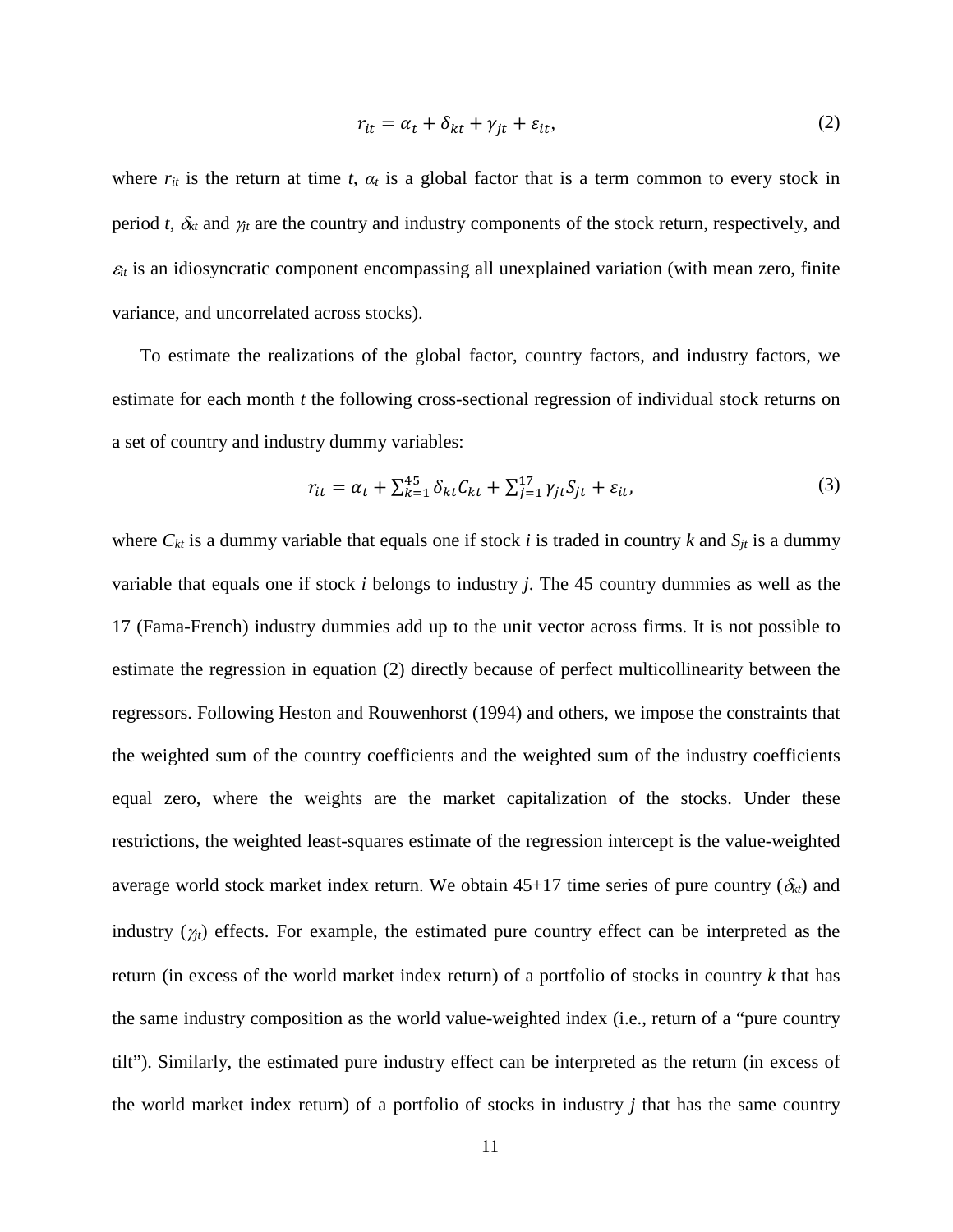composition as the world value-weighted index (i.e., return of a "pure industry tilt").

We then use the time series of estimated  $\delta_{kt}$  and  $\gamma_t$  to determine the relative importance of the country and industry factors. We use the mean absolute deviation (*MAD*) metric proposed by Rouwenhorst (1999):

$$
MAD_t^C = \sum_{k=1}^{45} w_k |\delta_{kt}| \tag{4a}
$$

$$
MAD_t^I = \sum_{j=1}^{17} w_j |\gamma_{jt}|,\tag{4b}
$$

where  $w_k$  and  $w_j$  are the value weights of country k and industry *j*, respectively, in the world value-weighted market. The country (industry) *MAD* can be interpreted as the capitalization weighted average tracking error of the returns on industry-neutral (country-neutral) country (industry-neutral) portfolios. The higher the country (industry) *MAD*, the more disperse are the country (industry) returns in that period. We compute the 12-month rolling window mean of *MAD*s to reduce estimation error. Finally, we compute the ratio of the country *MAD* relative to industry (global) *MAD*s to gauge the relative importance of country factors versus industry (global) factors. A ratio that is greater than one implies that country factors are more relevant than industry (global) factors in explaining the variance of international stock market returns.

#### **3.2 Factor Model**

One of the drawbacks of the Heston and Rouwenhorst (1994) model is the assumption that all stocks have the same (unit) loadings on the country and industry factors. Another drawback is that it restricts all companies to be a member of one country and one industry, and this assumption is not applicable to conglomerates or multinational firms.

We propose an alternative model to understand the importance of global, country, and industry factors in explaining global stock return variation that overcomes the limitation of the dummy variables model. We use a factor model where country and industry portfolio returns are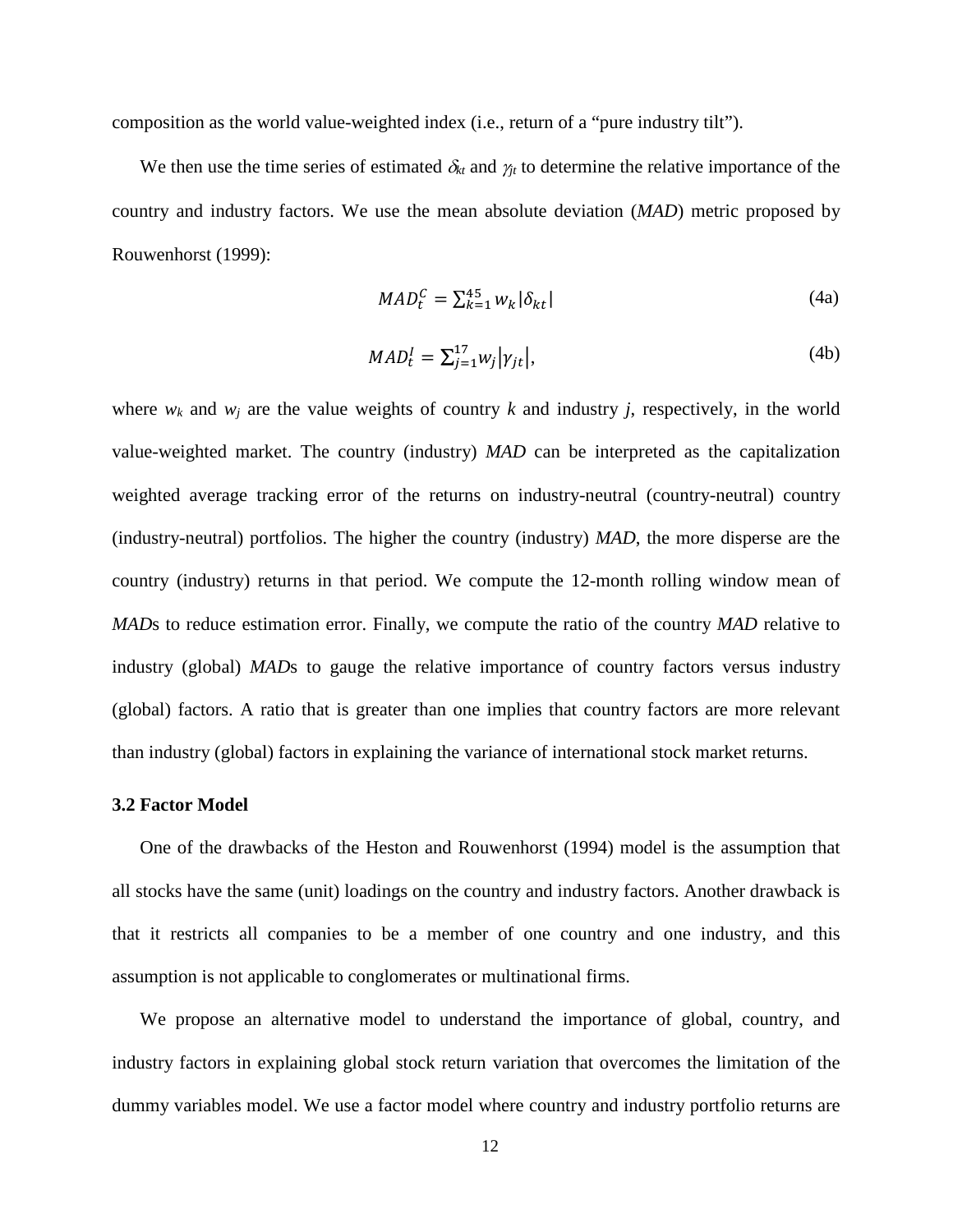used as factors, as in Marsh and Pfleiderer (1997) and Brooks and Del Negro (2006). [6](#page-13-0)

We estimate for each month *t* the following cross-sectional regression of individual stock returns on country and industry portfolio returns:

$$
r_{it} = \alpha_t + \delta_t r_{ct} + \gamma_t r_{st} + \varepsilon_{it},\tag{5}
$$

where  $a_t$  is a global factor,  $r_{ct}$  is the value-weighted return of all stocks that belong to country  $c$ and  $r_{st}$  is the value-weighted return of all stocks that belong to industry *s*, and  $\varepsilon_{it}$  represents the idiosyncratic shock to the return on stock *i* in month *t*. We orthogonalize industry factors for each month using the residuals of the OLS regression of industry factors on country factors.<sup>[7](#page-13-1)</sup> We then estimate for each month *t* the cross-sectional regression (5) of individual stock returns on country and industry factors.

The variance of returns can be decomposed as the sum of country, industry, and idiosyncratic firm variances:

$$
Var(r_{it}) = \alpha_t^2 + \delta_t^2 Var(r_{ct}) + \gamma_t^2 Var(r_{st}) + Var(\varepsilon_{it}).
$$
\n(6)

The global standard deviation (*SD*) is given by the square root of the first term on the right-hand side of equation (5). Similarly, the country-specific *SD* is given by the square root of the second term, and the industry-specific *SD* is given by the square root of the third term. The last term corresponds to the idiosyncratic *SD* component. We then compute the 12-month rolling window arithmetic mean of the *SD* components estimates. Finally, we measure the importance of country versus industry (global) effects using the ratio of country *SD* to industry (global) *SD*s.

<span id="page-13-0"></span> <sup>6</sup> Brooks and Del Negro (2005) alternatively estimate a latent factor model in which loadings are not constrained to unity. There are, however, two critiques to this approach. First, the authors need a balanced sample to be able to estimate the model and, therefore, results suffer from survivorship bias, as each stock would need to be alive over the entire sample period. Second, their conclusions are over averages along the sample period.

<span id="page-13-1"></span> $<sup>7</sup>$  It may be argued that this orthogonalization variable order may lead to different results. As a consequence, we run</sup> the factor model by taking the industry factors and use the residuals of an OLS regression of country returns on industry returns as the country factor. The results are not substantially affected.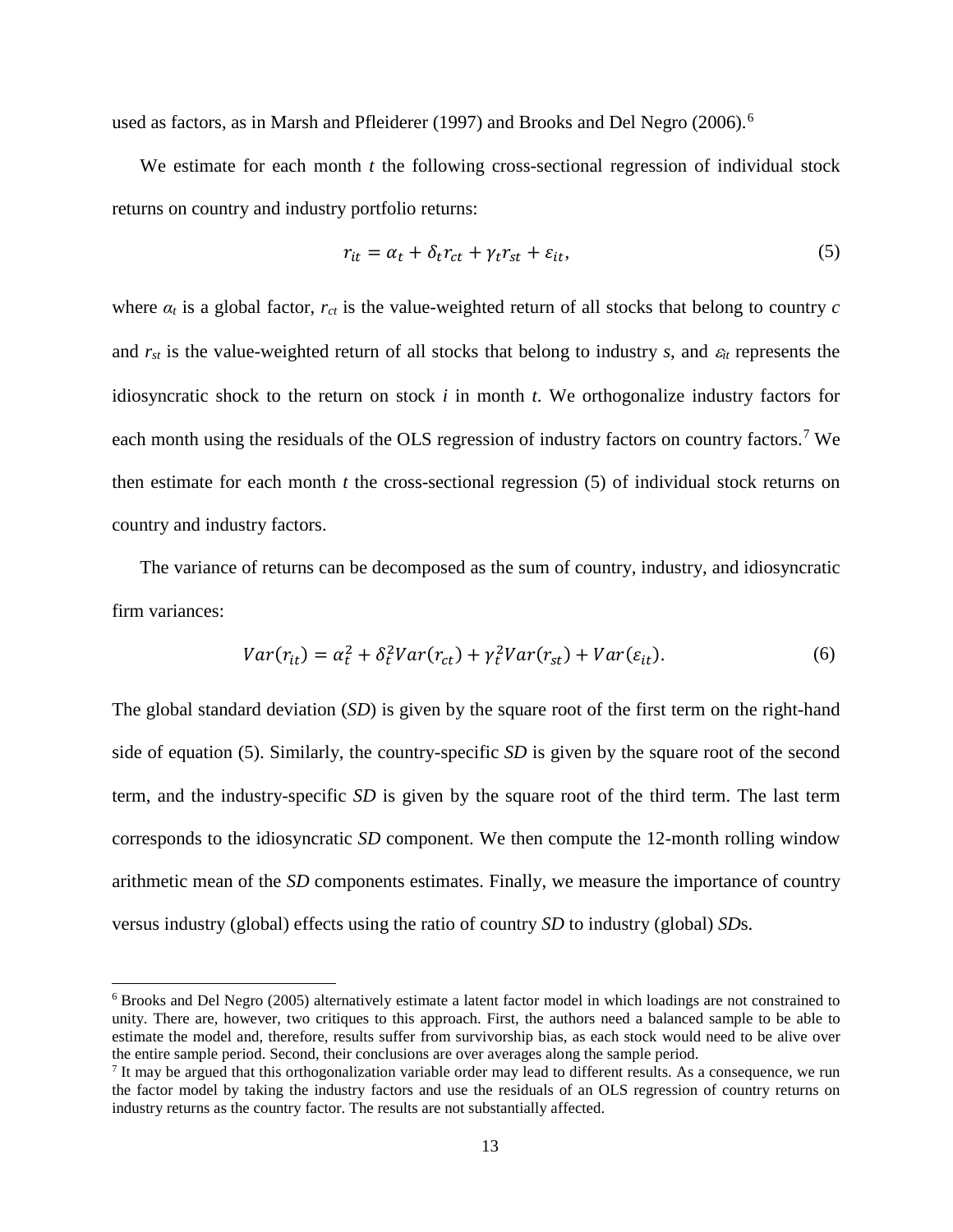# **4. Empirical Results**

#### **4.1 Heston and Rouwenhorst Model Results**

Table 1 presents the results of the return decomposition into global, country, and industry effects using the dummy variable model of Heston and Rouwenhorst (1994). Several studies have documented that comovements within countries are more important drivers of international stock return variation than industry factors. The first objective of our analysis is to revisit these findings for the 2001-2010 period and also for the more extensive sample of countries that we examine. Panel A of Table 1 presents the results. The average absolute country effect for the full sample is 9.3% per year, whereas the average absolute industry effect is 5.5% per year. These results imply that the average ratio of the absolute country-to-industry effects is 1.8 based on the dummy variable model. We also find that the average absolute of the global effect for the full sample (15.9% per year) is of greater magnitude than that of the country and industry factors. Of course, the idiosyncratic component is much larger than the three other sources of variation with an average absolute deviation of about 50% per year. These estimates are in line with previous findings and confirm that country effects dominate industry effects in explaining global stock return variation. In Table 1, Panel B shows the results for the sample of non-U.S. stocks. The estimates are similar to those for the sample of all stocks, although with a higher country effect and a lower industry effect. This implies that the average ratio of the country-to-industry *MAD*s is higher at 2.5 over the full sample period.

Panel A of Figure 4 presents the time series of the country and industry *MAD* estimates from the dummy variable model for the sample of all stocks, while Panel A of Figure 5 presents the time series of the ratio of country-to-industry effects. Over time, we find that the relative magnitude of country effects versus industry factors has become even more important during our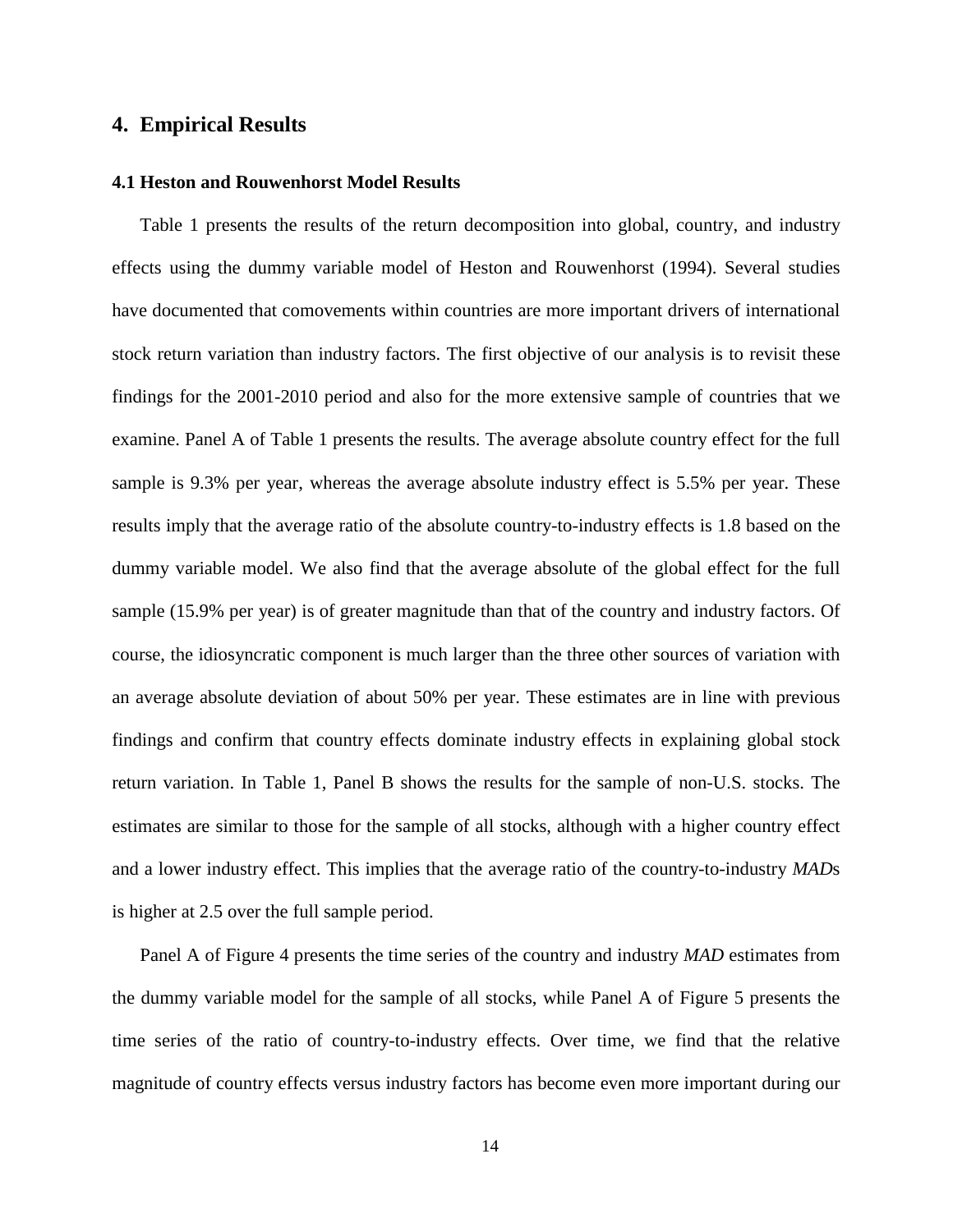sample period (2001-2010). The average ratio of the absolute country-to-industry effects tripled from about one in 2001 to three in 2010. The findings are consistent with the notion that the increased importance of industry factors relative to country factors in the late 1990s and early 2000s was a short-lived phenomenon, as suggested by Bekaert, Hodrick, and Zhang (2009).

Institutional investors have been gaining in importance as shareholders of corporations worldwide. These investors are increasingly becoming the marginal traders that set asset prices across markets. As these investors pursue more industry or global focused strategies, asset pricing should become integrated across market boundaries. In other words, we expect that global and industry effects should be stronger for firms with higher institutional ownership, and country factors should matter less. We now test this hypothesis.

We study the decomposition of stock return volatility for stocks based on the level of total institutional ownership. Each month, we sort stocks into deciles based on total institutional ownership.<sup>[8](#page-15-0)</sup> We then estimate the dummy factor model separately for the stocks in each decile. We report the value-weighted *MAD* of the global, country, industry, and idiosyncratic factors for each institutional ownership decile.

We find that the relative importance of the country and industry effects in explaining stock return variation differs significantly across institutional ownership deciles.<sup>[9](#page-15-1)</sup> In Panel A (all stocks) of Table 1, we find that the time-series mean *MAD* of the country effect decreases from 16.0% per year going from decile 1 (low institutional ownership) to 0.8% per year for decile 10 (high institutional ownership). In contrast, the time-series mean *MAD* of the industry effect increases from 6.0% per year going from decile 1 to 8.8% per year for decile 10. This implies

<span id="page-15-0"></span><sup>&</sup>lt;sup>8</sup> Firms without institutional investors are excluded from the analysis, since this group is quite heterogeneous in terms of its characteristics.

<span id="page-15-1"></span><sup>9</sup> The results reported in Table A7 of the Online Appendix are similar when we sort stocks based on quintiles of institutional ownership. We also perform the analysis using deciles of domestic and foreign institutional ownership. These results are reported in Tables A9 and A11 of the Online Appendix.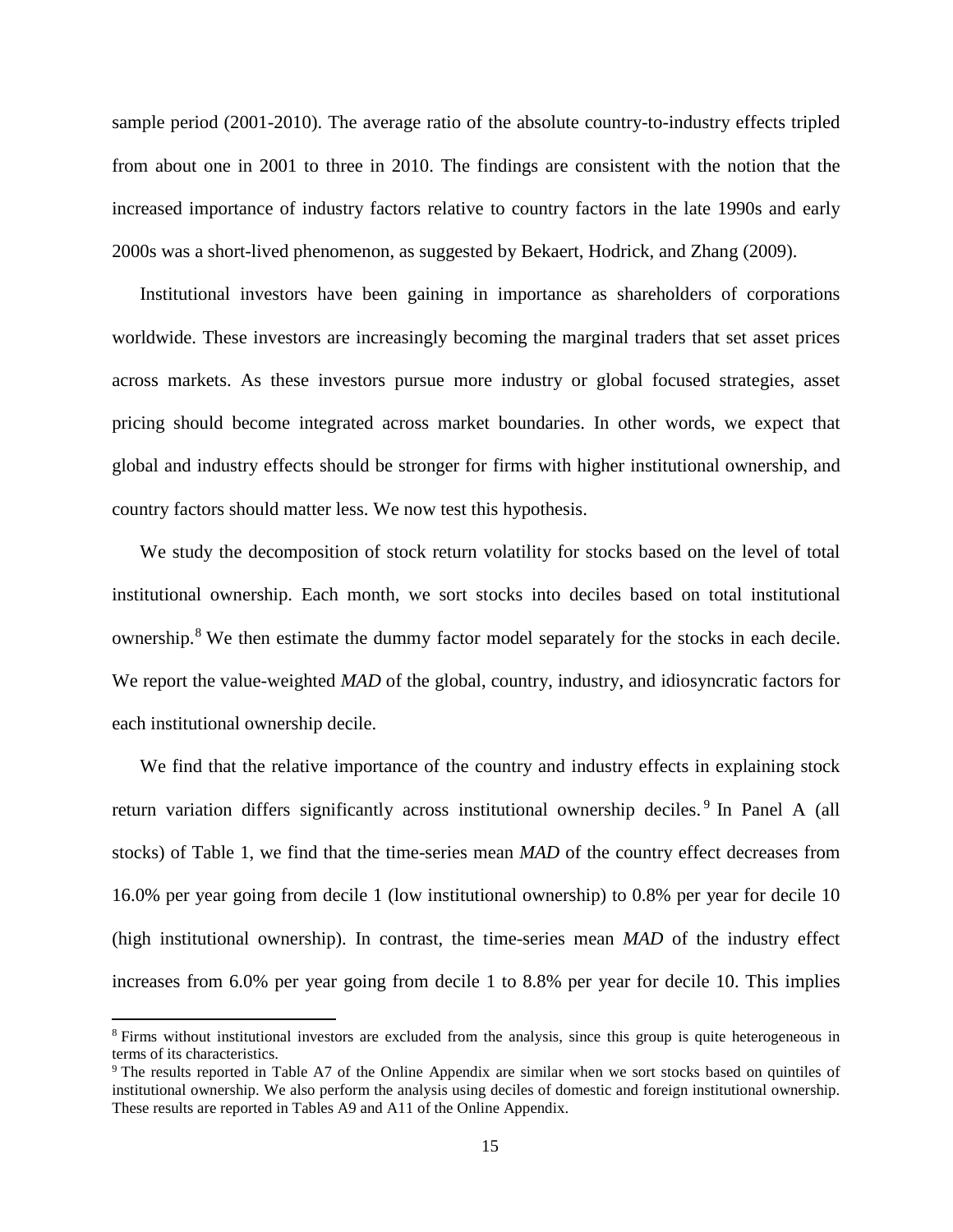that the ratio of country-to-industry mean *MAD*s decreases dramatically from 2.7 for decile 1 to 0.1 for decile 10. The difference in the country-to-industry ratio between decile 1 and decile 10 is statistically significant at the 1% level. In addition, we find that the average absolute of the global effect for the full sample is of larger magnitude than that of the country and industry factors across all portfolios. As expected from previous studies, the idiosyncratic component is much larger than the three other sources of variation (global, country and industry) across all portfolios but it declines significantly from decile 1 (57% per year) to decile 10 (39% per year). We also find that the ratio of country to global mean *MAD*s decreases dramatically from decile 1 to decile 10.

Table 1, Panel B shows the results for the sample of non-U.S. stocks. We observe a similar pattern to that in Panel A as country effects become less important and industry effects become more important as institutional ownership increases. The effect is not as pronounced as for the sample of all stocks because the decrease in the country factor is less pronounced. The difference between Panels A and B is due to U.S. stocks that have an average total institutional ownership significantly higher than stocks from other countries. The increase in the industry factor is similar to that in Panel A. In terms of the ratio of country-to-industry mean *MAD*s, we still observe an economical and statistical significant decrease in the ratio with institutional ownership. The ratio of country-to-industry effects decreases from 2.8 for decile 1 to 1.1 for decile 10; the difference between deciles 1 and 10 is statistically significant. Similarly, the mean ratio of country to global *MAD* decreases from 1.2 for decile 1 to 0.5 for decile 10 and this difference is statistically significant.

Panels B and C of Figure 4 present the time series of the country and industry *MAD* estimates from the dummy variable model for decile 1 and decile 10, while Panels B and C of Figure 5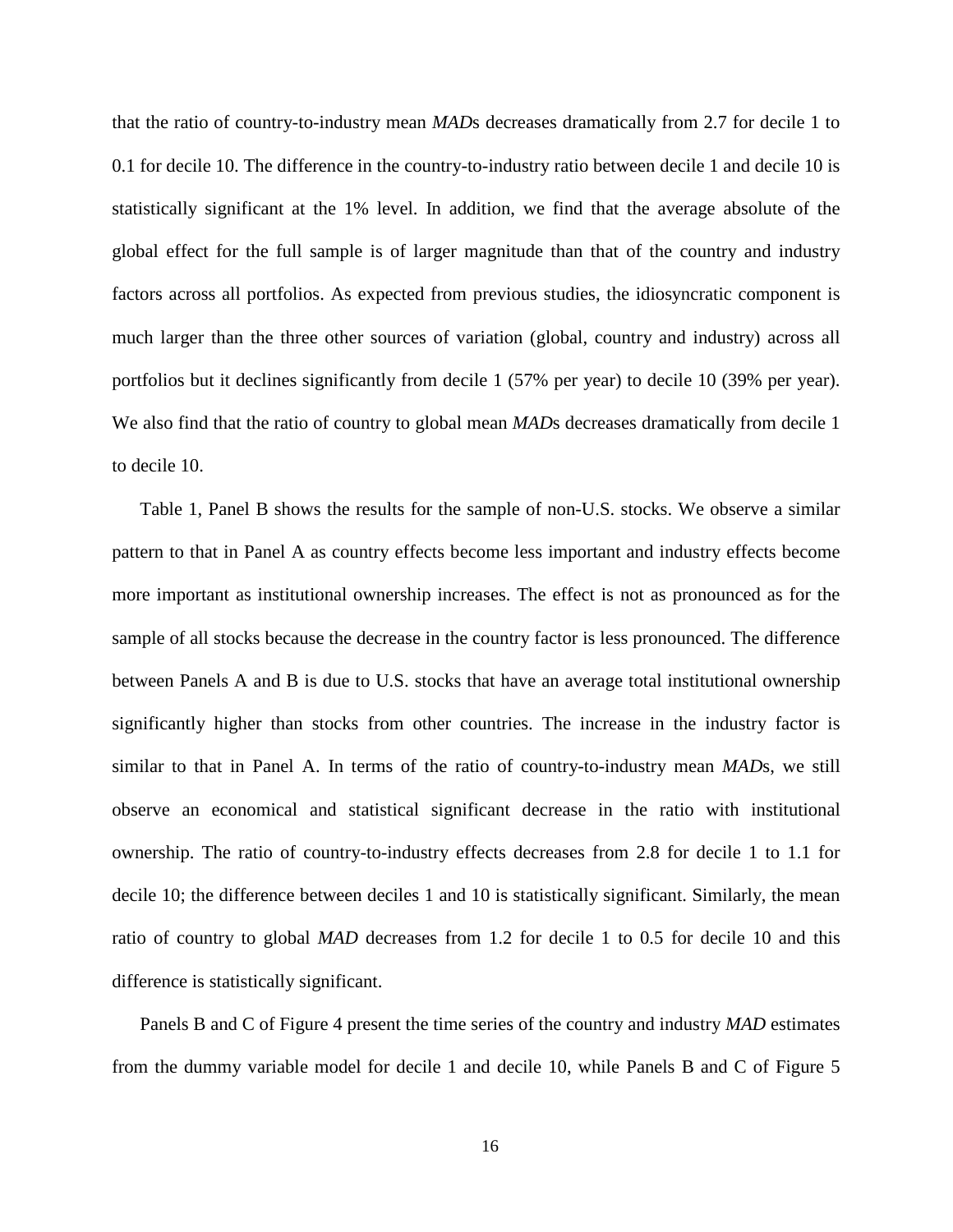present the corresponding time series of the ratio of country-to-industry effects and to global effects. Country effects are consistently higher in decile 1 than in decile 10 throughout the sample period. Country effects in the portfolio of stocks with high institutional ownership (decile 10) are negligible. Industry effects are higher in decile 10 than in decile 1, especially in the early and late 2000s. The ratio of country-to-industry effects is consistently above 2 in decile 1 throughout the sample period, while it is close to zero for decile  $10.^{10}$  $10.^{10}$ 

Overall, we conclude that for firms with higher institutional ownership, country effects matter less than global and industry effects. This is explained by a rise in industry effects and a decrease in country effects. This finding is consistent with the idea that institutional investors promote the convergence of asset prices across countries.

#### **4.2 Factor Model Results**

Table 2 presents the results of the return decomposition into global, country, and industry effects using the factor model. Panel A shows the mean of the standard deviation of each return component over the full sample period for all stocks. The average standard deviation of the country factor for the full sample is 12.7% per year, whereas the average standard deviation of the industry factor is 4.9% per year. These results imply that the average ratio of the absolute country-to-industry effects is 2.8 based on the factor model. Thus, the relative importance of the country factors versus the industry factors is more pronounced in the factor model than in the dummy variable model. Panel B shows the results for the sample of non-U.S. stocks. The estimates are similar to those using all stocks with a ratio of country-to-industry effects even higher at 3.5. Figures 6 and 7 are comparable to Figures 4 and 5 but for the *SD* estimates of the factor model based on the cross-sectional regressions for each month in the sample. From

<span id="page-17-0"></span> $10$  Figures A1 and A2 of the Online Appendix report similar results when we exclude U.S. stocks.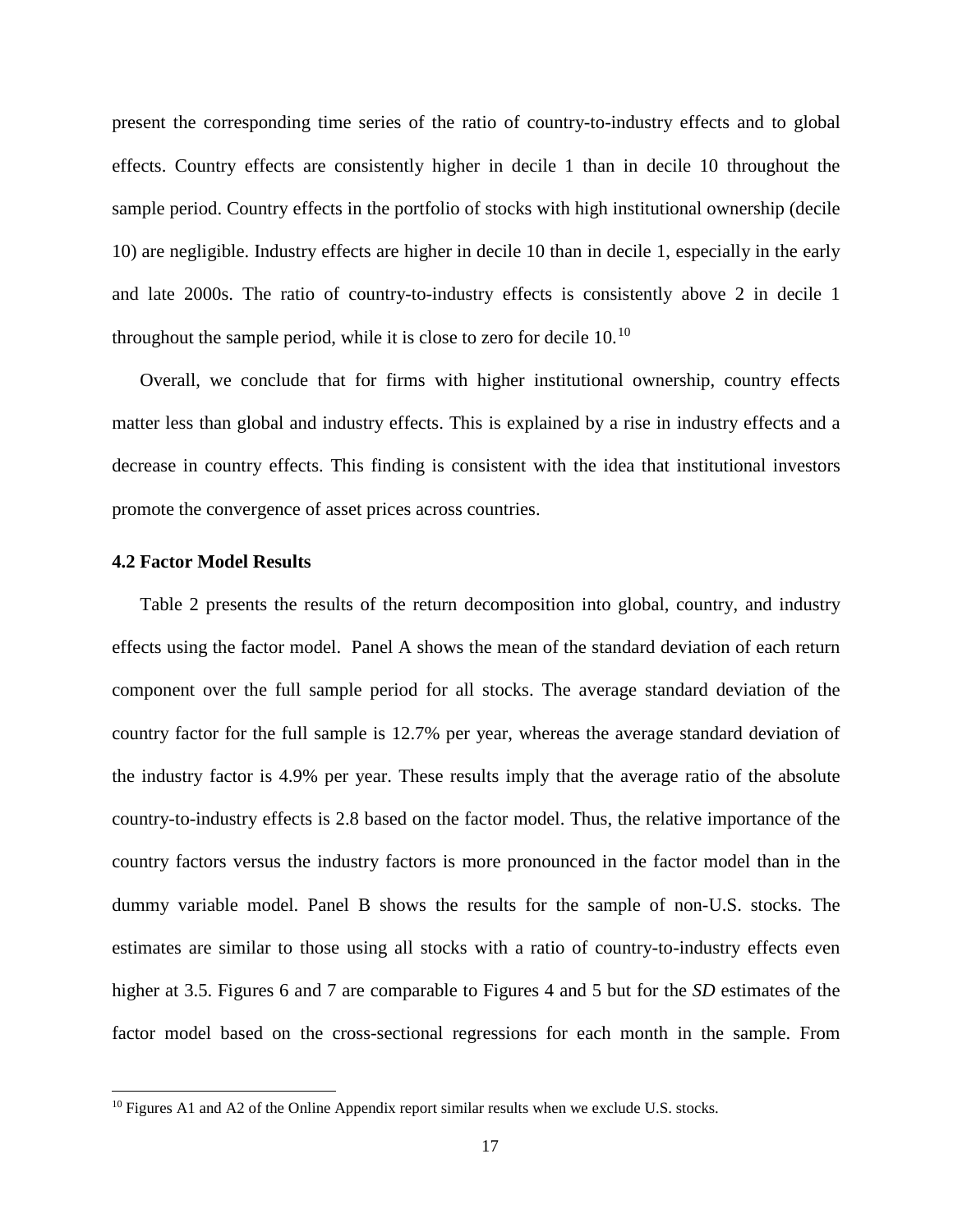Panel A, we find that the time series of the ratio of country-to-industry effects is similar to that from the dummy variable model with an increased importance of country effects relative to industry effects in the 2000s. These results provide support for Heston and Rouwenhorst (1994), Griffin and Karolyi (1998), Rouwenhorst (1999), and Bekaert, Hodrick, and Zhang (2009).

We now examine the relative importance of country and industry effects for stocks with different levels of institutional ownership. In Table 2 we confirm the findings of Table 1 using the Heston and Rouwenhorst (1994) dummy variable model that the relative importance of the country and industry effects in explaining stock return variation differs significantly across institutional ownership deciles. The increase in industry effects relative to country effects is even more pronounced using the factor model. In Panel A (all stocks), we find that the mean *SD* of the country effect decreases from 16.2% per year for decile 1 (low institutional ownership) to 4.1% per year for decile 10 (high institutional ownership). In contrast, the mean *SD* of the industry effect increases from 3.1% per year going from decile 1 to 8.9% per year for decile 10. This implies that the ratio of country-to-industry mean *SD*s decreases dramatically from 5.5 for decile 1 to 0.5 for decile 10 and the difference is strongly significant. We see a similar pattern in Panel B for the sample of non-U.S. stocks with the ratio of country-to-industry *SD*s decreasing from 5.8 for decile 1 to 1.5 for decile  $10^{11}$  $10^{11}$  $10^{11}$ 

Panels B and C of Figure 6 present the time series of the country and industry *SD* estimates from the factor variable model for deciles 1 and 10 of institutional ownership. Figure 7 presents the corresponding time series of the ratio of country-to-industry effects. These figures confirm the patterns found in Figures 4 and 5 using the dummy variable model, but the effects are even more pronounced. We see that country effects have been consistently higher in decile 1 than in

<span id="page-18-0"></span> $11$  The results reported in Table A8 of the Online Appendix are similar when we sort stocks based on quintiles of institutional ownership. We also perform the analysis using deciles of domestic and foreign institutional ownership. These results are reported in Tables A10 and A12 of the Online Appendix.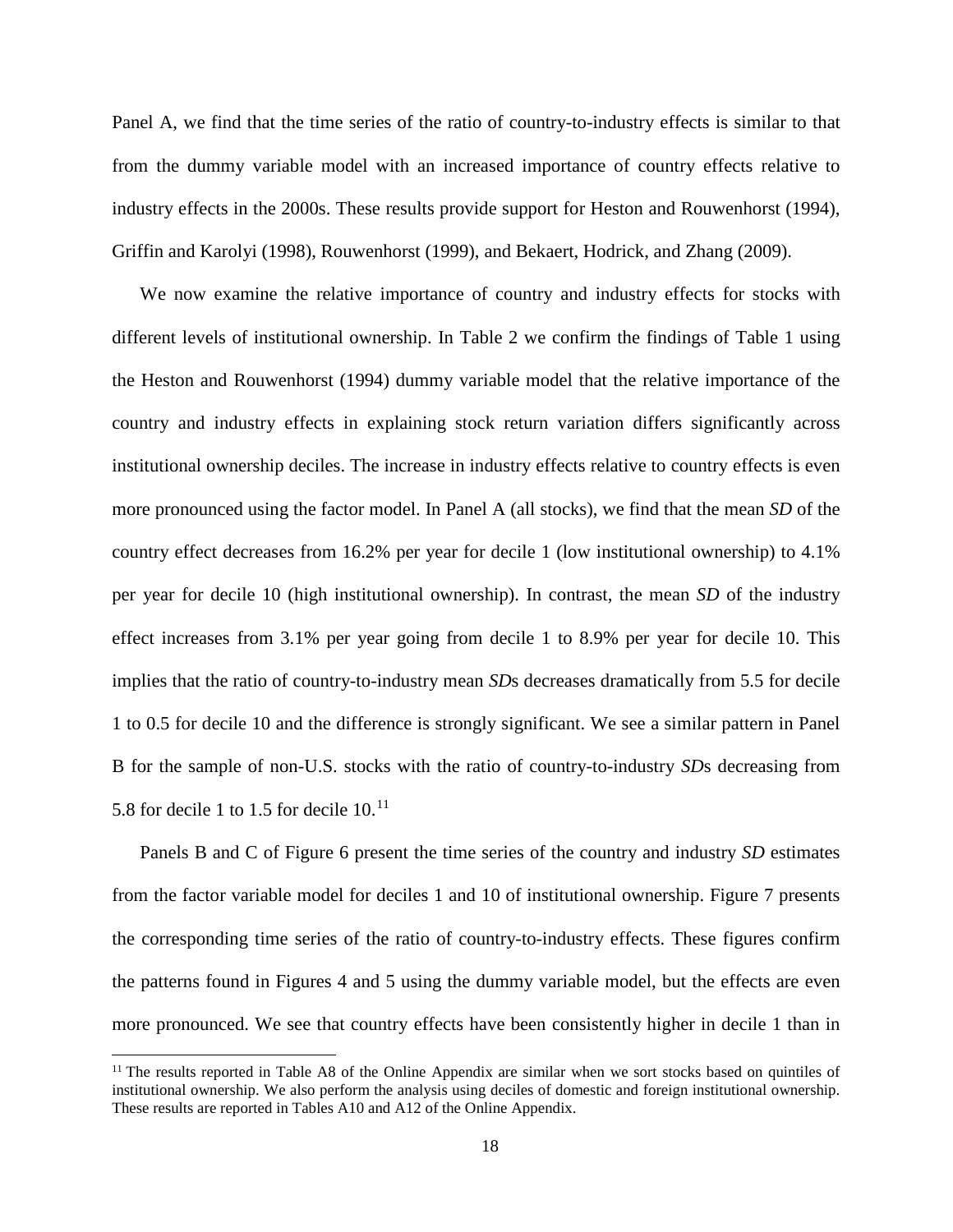decile 10 throughout the sample period, while industry effects have been consistently higher in decile 10 than in decile 1.[12](#page-19-0)

In summary, the estimates from the factor model support the conclusion that for stocks with higher institutional ownership, the idiosyncratic component is lower and, more importantly, global and industry factors dominate country effects. This shows that patterns are different for firms where the marginal investors are institutional money managers. Thus institutional investor presence matters for understanding global stock return comovements.

## **5. Robustness**

We conduct several robustness checks of our primary finding that the relative importance of country effects versus industry effects decreases significantly as institutional ownership increases.

## **5.1 Alternative Choices in the Analysis**

Table 3 presents the estimates of the stock return variance decomposition using the factor model for different industry classifications, returns in local currency, alternative methods of controlling for firm size, changing the orthogonalization method, and different geographical and industry subsamples. The results of the dummy variable model are economically the same and we provide them upon request. Table 3 shows the mean standard deviation of the components (global, country, and industry) for the full sample period for decile 1 (low institutional ownership) and decile 10 (high institutional ownership), as well as the ratios of country-toindustry and country-to-global effects.

The first robustness check deals with alternative industry classification schemes for the Fama-French 17 industries used in our primary findings. Beckers, Connor, and Curds (1996) and

<span id="page-19-0"></span> $12$  Figures A3 and A4 of the Online Appendix report similar results when we exclude U.S. stocks.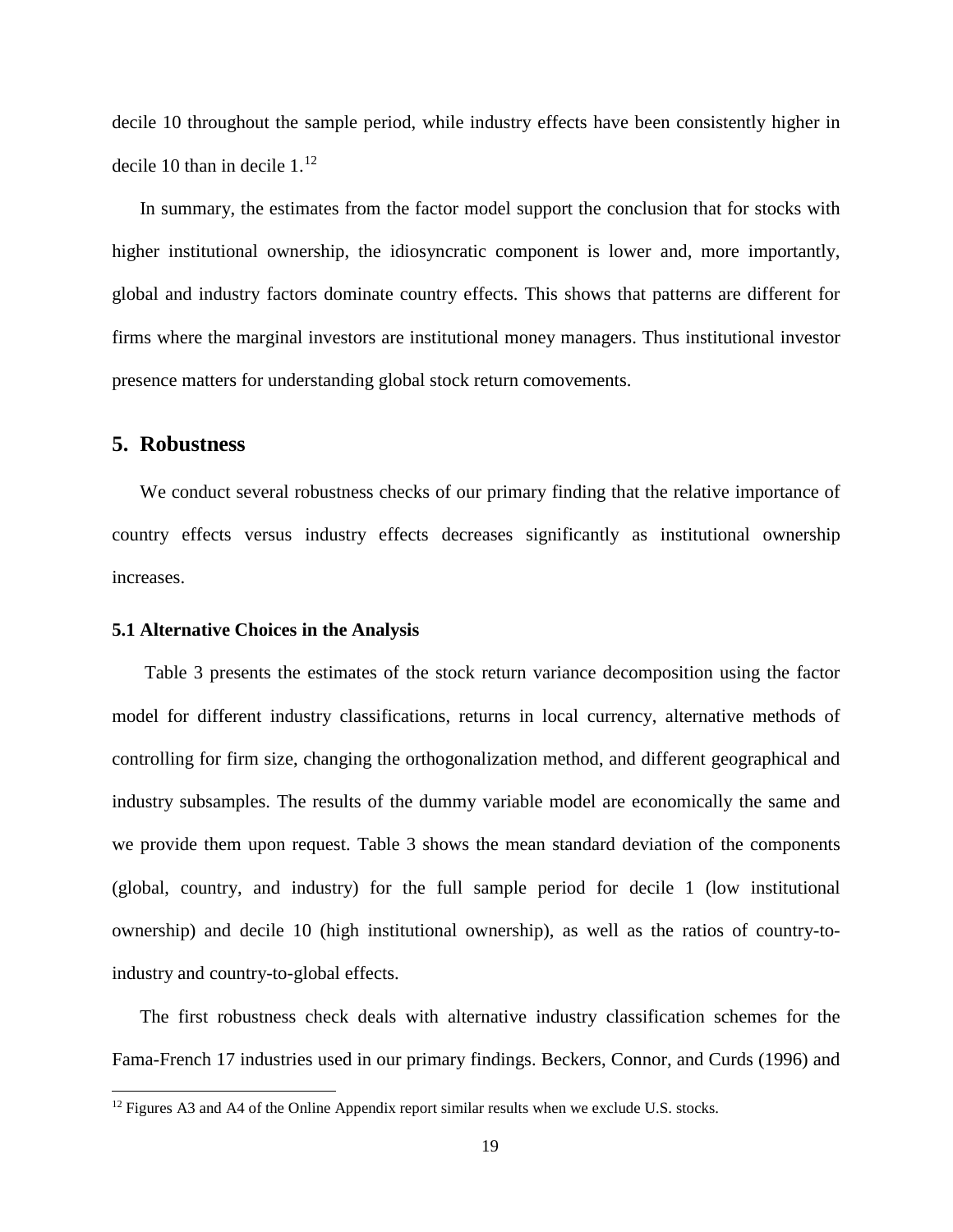Griffin and Karolyi (1998) show that estimated industry effects are larger if one uses a finer definition of industrial sectors. We analyze this by running the same regressions using three different classification schemes: two-digit SIC codes, Fama-French 49 industries, and Fama-French 10 industries. We present the results under the panel "Industry Classification" in Table 3. Industry effects are more important with a finer industry classification but we confirm previous findings that industry effects dominate country effects for high institutional ownership stocks, while country effects dominate industry for low institutional ownership stocks. For example, in the case of the two-digit SIC code, the ratio of country-to-industry effects is 2.6 for decile 1 and 0.4 for decile 10 and the difference is strongly statistically significant. We next check the robustness of the results to the use of returns denominated in local currency, rather than U.S. dollar returns. The results presented in row "Returns in Local Currency" of Table 3 are similar to before with a ratio of country-to-industry effects of 5.0 for decile 1 and 0.5 for decile 10.

An important concern is whether the effect of institutional ownership on the relative importance of country and industry effects is different from the effect of firm size. Indeed, it is well know that institutional investors overweight large stocks (Gompers and Metrick, 2001; Ferreira and Matos, 2008), therefore there is a strong positive correlation between total institutional ownership and firm size. We use three strategies to address this concern. Following Nagel (2005), we sort stocks based on the residuals of a cross-sectional regression of institutional ownership on firm's market capitalization. Specifically, for each month, we regress the logistic transformed institutional ownership on the logarithm of firm size and its square. We use the residuals of each regression, denoted as residual institutional ownership, to sort stocks into deciles. The row "Residual Institutional Ownership" in Table 3 shows that the ratio of countryto-industry effects is 5.5 for decile 1 and 0.5 for decile 10 and the difference is significant.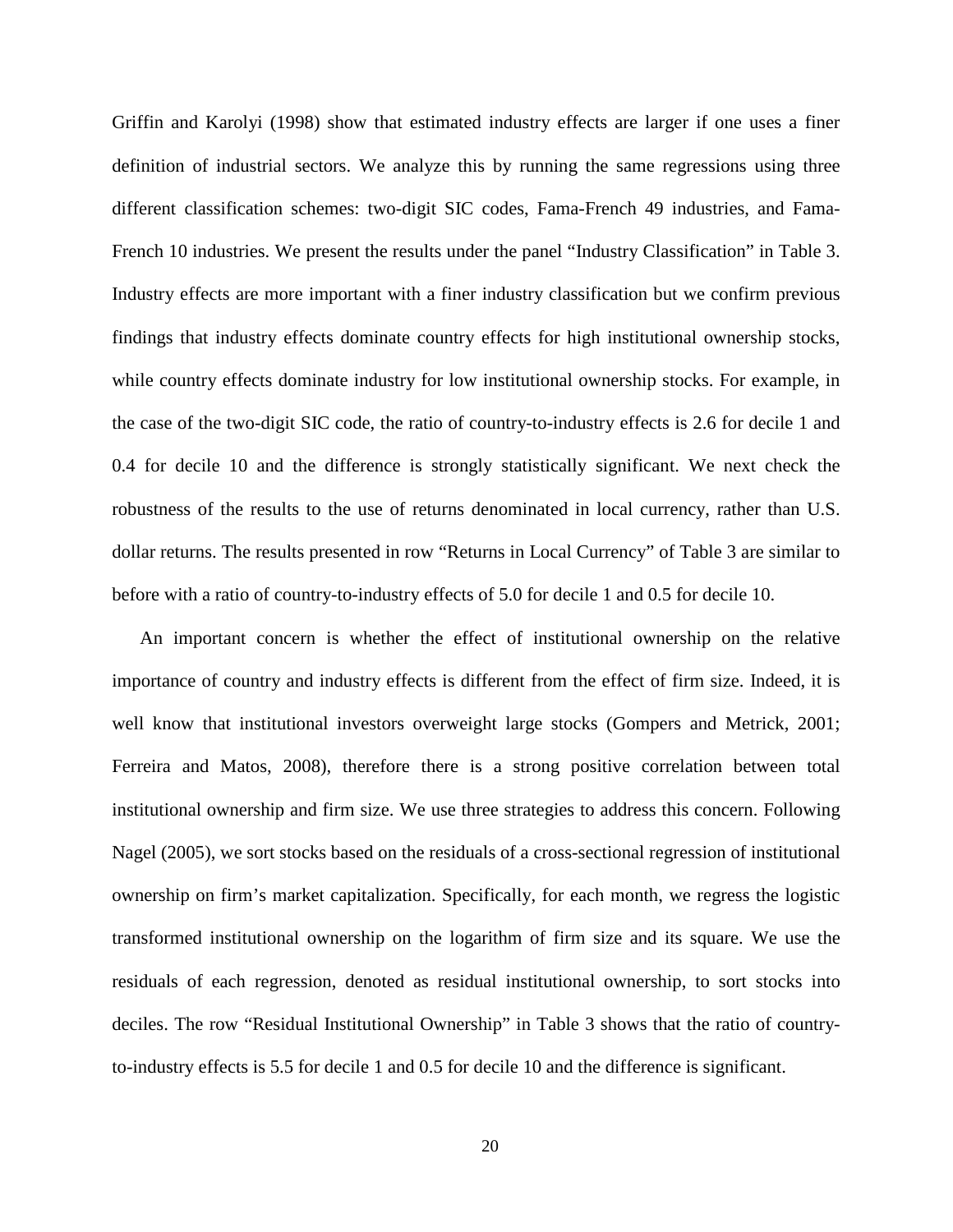The second approach is to simply sort stocks based on market capitalization. If the results were driven exclusively by firm size, then we would expect to find similar patterns for the ratio of country-to-industry effects. The row "Market Capitalization" in Table 3 shows that the ratio of country-to-industry effects is 2.4 for decile 1 and 1.7 for decile 10 and the difference although statistically significant is strongly reduced. Another concern with our findings is that the factor model requires that we orthogonalize industry relative to country returns. We check whether the results are sensitive to the order of orthogonalization by using the residuals of the regression of country returns on industry returns, rather than the reverse. We find, however, that the results are similar.

We also examine the results across samples of countries or industries. We consider the sample of only European stocks and Asia-Pacific stocks. European countries are of particular interest because of the advent of the single market and the euro, but Rouwenhorst (1999) and others fail to find that increasing economic and financial integration within the European Union results in increased cross-industry comovement. If we consider just a sample with European firms, we find that country-specific effects still matter substantially but our main results prevail in that stocks with high institutional ownership have significantly lower country-to-industry effects than stocks with lower institutional ownership. We see the same pattern in Pacific-Asia, although the institutional ownership effect is lower. Thus, the effect of institutional ownership on the importance of country and industry effects is pervasive across different geographic regions.

We also separate countries into developed and emerging markets. In developed markets, we find that the ratio of country-to-industry effects is 2.9 for decile 1 and 0.4 for decile 10. Similar to Griffin and Karolyi (1998), we find that emerging stock markets are less integrated. The effect of institutional ownership in emerging markets is less pronounced. The ratio of country-to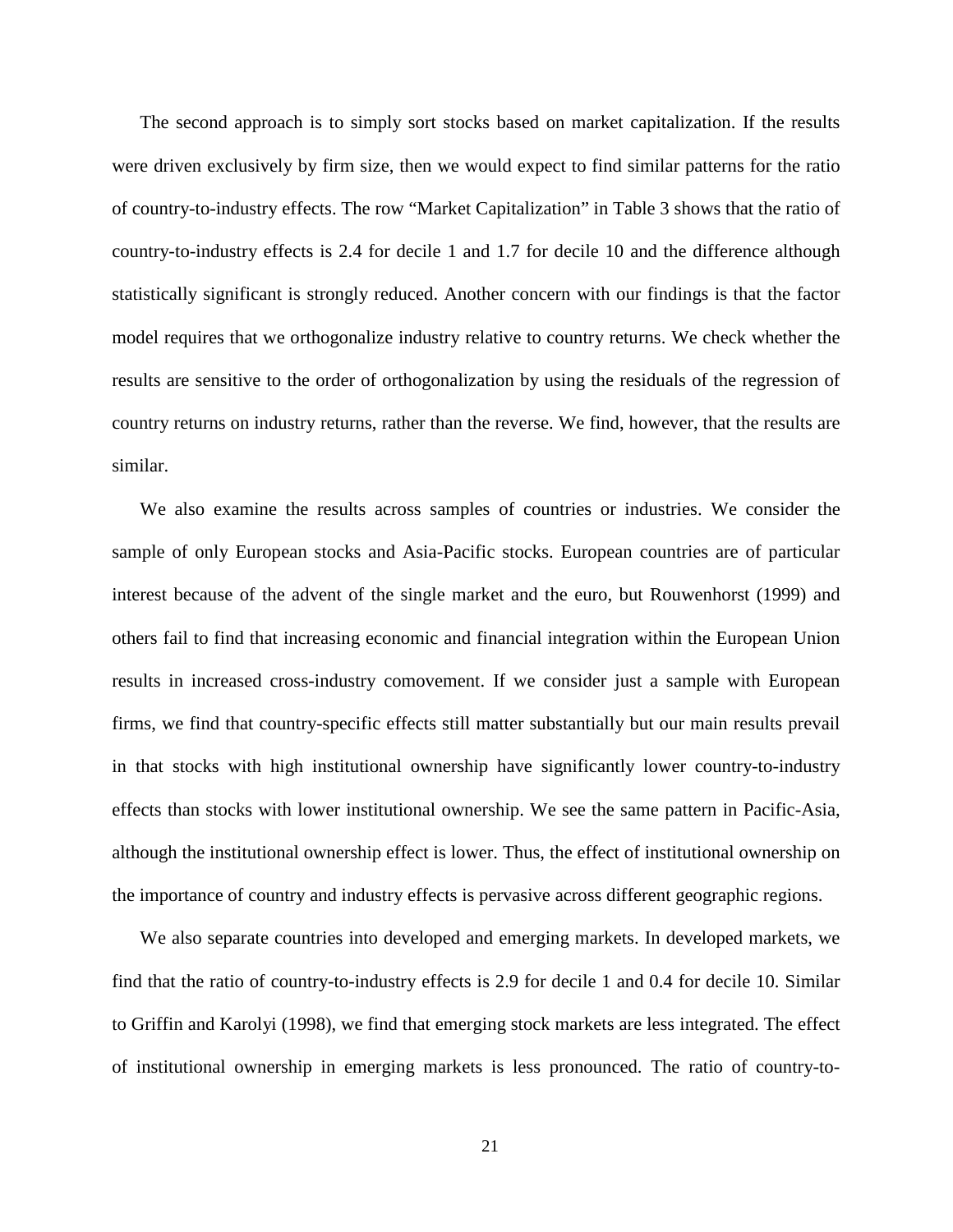industry effects only reduces from 3.5 for decile 1 to 2.9 for decile 10 but the difference is still strongly statistically significant. Results are also robust if we exclude the largest countries. In the sample of non-G7 countries, we also find that the ratio of country-to-industry effects drops significantly from decile 1 to decile 10.

The final robustness check is excluding specific sectors from the analysis. Baele and Inghelbrecht (2009) and Bekaert, Hodrick, and Zhang (2009) argue that the increase in global cross-industry comovements was a temporary phenomenon to the TMT sector. We exclude telecommunications, media, and technology (TMT) firms. We also exclude the financial sector due to the the effect of the financial crisis in 2007-2008. The last two rows in Table 3 show that our results are not significantly altered by excluding these two sectors.<sup>[13](#page-22-0)</sup>

#### **5.2 Firm Characteristics**

In this section, we examine the heterogeneity of the effect of institutional ownership on the relative importance of country and industry effects for groups of firms based on several firm characteristics: firm size, turnover, analyst coverage, market-to-book, momentum, MSCI membership, foreign sales, and U.S. cross-listing. We present the results in Table 4.

We first sort stocks into monthly terciles of stock market capitalization. The difference in the ratio of country-to-industry effects between decile 1 and decile 10 of institutional ownership is higher in big stocks (high tercile) than in small stocks (low tercile) and is significant in both cases. Even in the case of small stocks, the ratio of country-to-industry effects reduces from 2.6 in decile 1 to 1.1 in decile 10. We find similar results when we sort stocks on terciles of share turnover and analyst coverage. The difference is significant for both high liquidity stocks (high tercile) and low liquidity stocks (low tercile) but the difference is more important for the most

<span id="page-22-0"></span><sup>&</sup>lt;sup>13</sup> Tables A2 and A4 of the Online Appendix show that the results are robust when we use the MAD measure and we exclude U.S. stocks, respectively.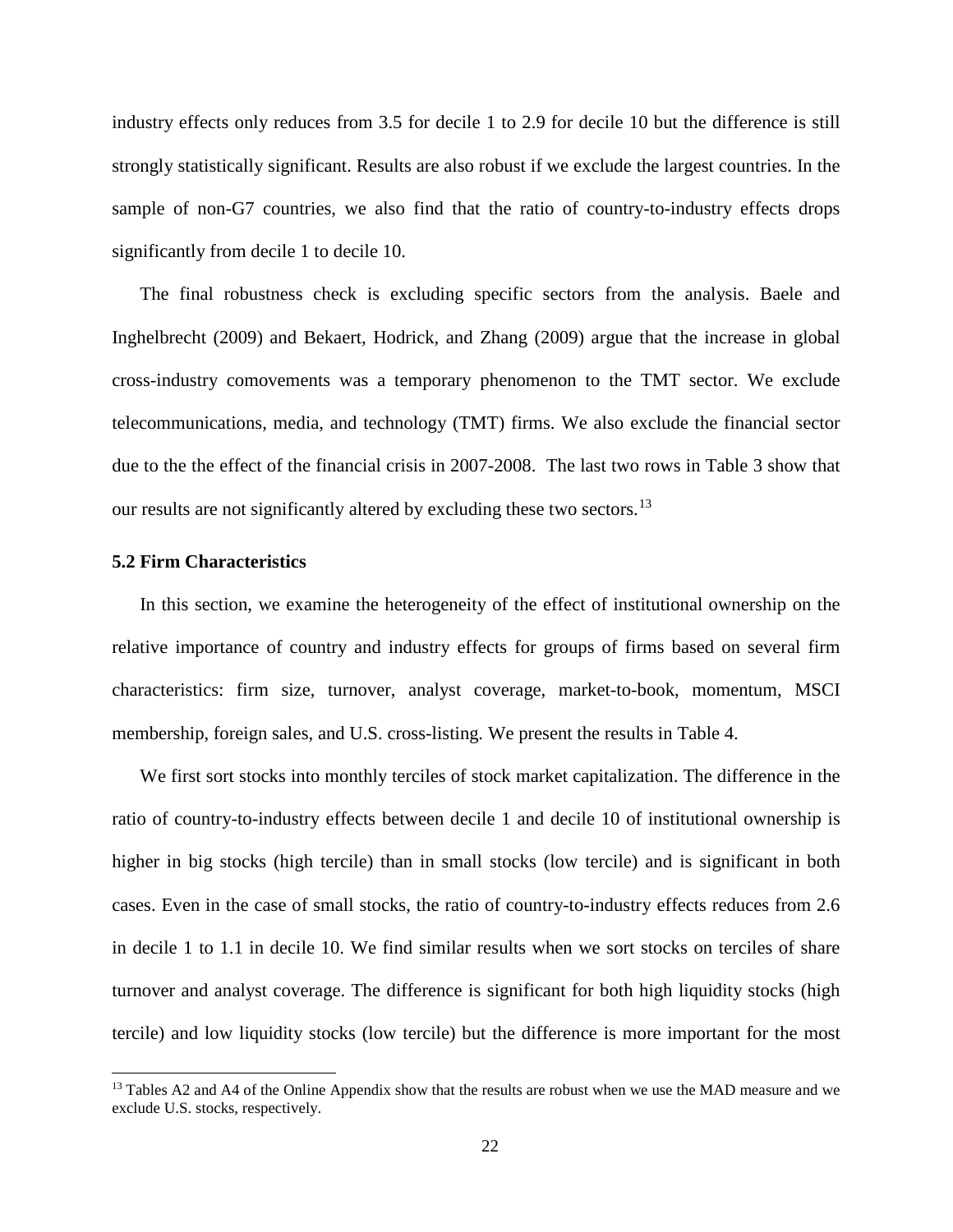liquid stocks. Stocks with higher analyst coverage (high tercile) also exhibit a stronger reduction in the relative importance of country versus industry effects with increased institutional ownership than stocks with lower analyst coverage (low tercile).

We then sort stocks into terciles of market-to-book ratio and momentum. We find that the ratio of country-to-industry effects is significantly lower for high institutional ownership stocks than low institutional ownership stocks. The magnitude of the effects is similar between value and growth stocks and between loser and winner stocks.

In Table 4, we also classify stocks based on proxies of firm visibility and investor recognition. We sort stocks on whether they are members of the MSCI All-Country World Index, an index with about 2,000 stocks worldwide that are commonly used by world or global stock index funds. Ferreira and Matos (2008) show that MSCI stocks are more likely to be owned by institutions than non-MSCI stocks because funds are typically benchmarked against the MSCI index or have investment mandates limiting risk relative to the MSCI index. We also classify stocks based on the percentage of foreign sales in total firm's sales. We define a firm as a multinational firm if this percentage is positive and as a non-multinational otherwise. We find that the reduction in the ratio of country-to-industry effects from low to high institutional ownership stocks is equally important and statistically significant across all these groups.

In Table 4, we also split the stocks into those with ADRs and without ADRs. ADRs enable U.S. investors to buy the securities of a foreign company without the accompanying risks or inconveniences of cross-border and cross-currency transactions. The effect of institutional ownership is significant in both groups.<sup>[14](#page-23-0)</sup>

Overall, institutional ownership is an important determinant of the relative importance of

<span id="page-23-0"></span><sup>&</sup>lt;sup>14</sup> Tables A3 and A5 of the Online Appendix show that the results are robust when we use the MAD measure and we exclude U.S. stocks, respectively.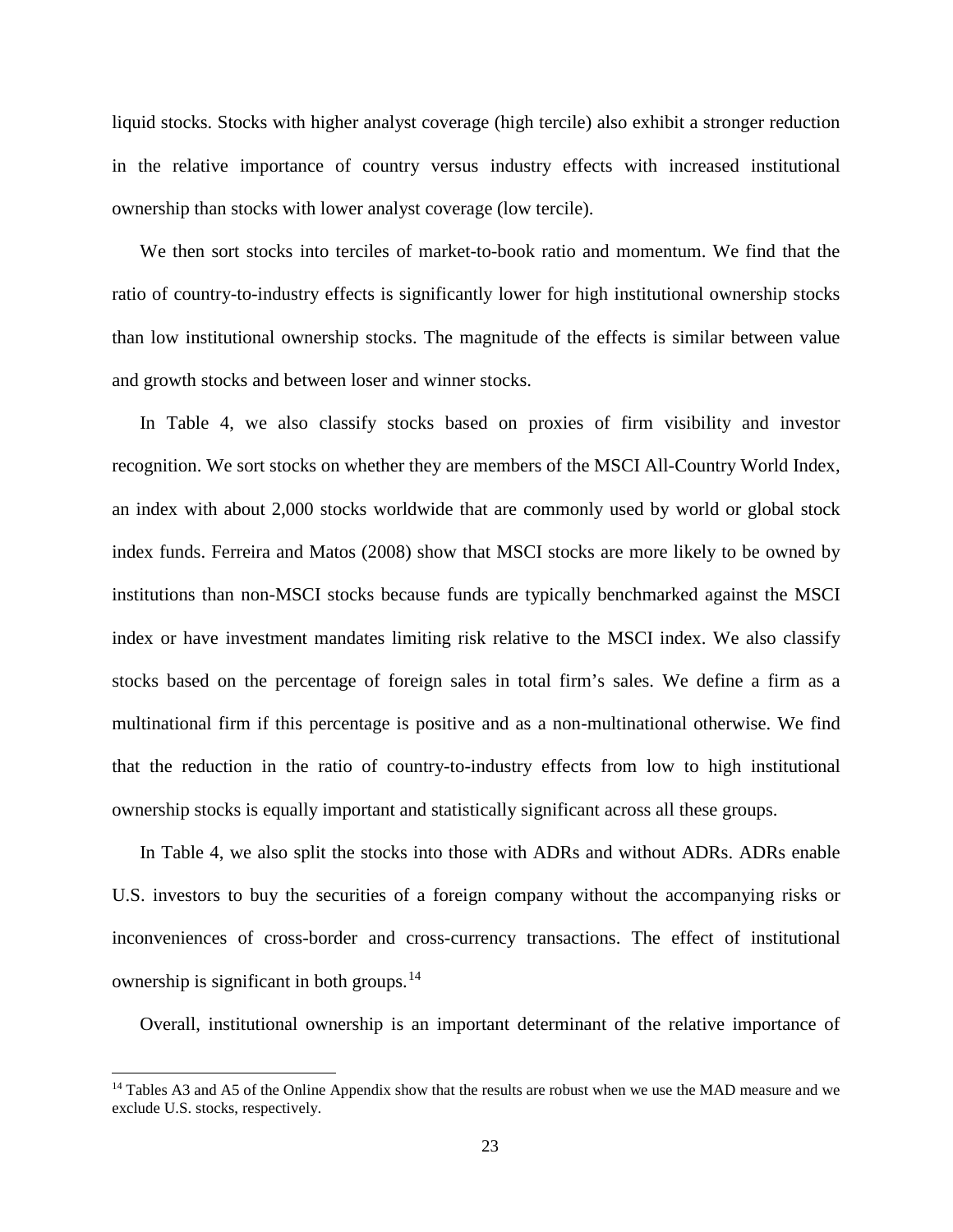country and industry effects in explaining global stock return variation. There is an important reduction in the ratio of country-to-industry effects with increased institutional ownership. The findings support the idea that institutional investors play an important role in integrating financial markets worldwide and this role is pervasive across all stocks.

#### **5.3 Domestic versus Foreign Institutional Ownership**

We now examine the influence of cross-border holdings in the relative importance of country versus industry effects. We sort stocks into deciles of domestic or foreign institutional investors and then within each decile we sort by total institutional ownership. Table 5 shows the decomposition of stock return variation for the different groups of stocks. We only show results for the low and high institutional ownership deciles for brevity. Panel A presents results for the sample of all stocks and Panel B for the sample of non-U.S. stocks.<sup>[15](#page-24-0)</sup>

Panel A of Table 5 shows that the ratio of country-to-industry effects is significantly lower for decile 10 than for decile 1 of total institutional ownership in both the group of low and high domestic institutional ownership and the magnitude of the effect is similar. In the case of the foreign institutional ownership groups, the reduction in the ratio of country-to- industry effects is more pronounced in the group of stocks with high foreign institutional ownership than in the group of stocks with low institutional ownership. This is consistent with the idea that foreign institutional investors play a particularly important role in increasing cross-industry correlations and decreasing cross-country correlations.

# **6. Portfolio Diversification Implications**

This section provides a different way to examine the results found so far using a nonparametric method. We use the same framework as in Heston and Rouwenhorst (1995) and

<span id="page-24-0"></span><sup>&</sup>lt;sup>15</sup> Table A6 of the Online Appendix shows that the results are robust when we use the MAD measure.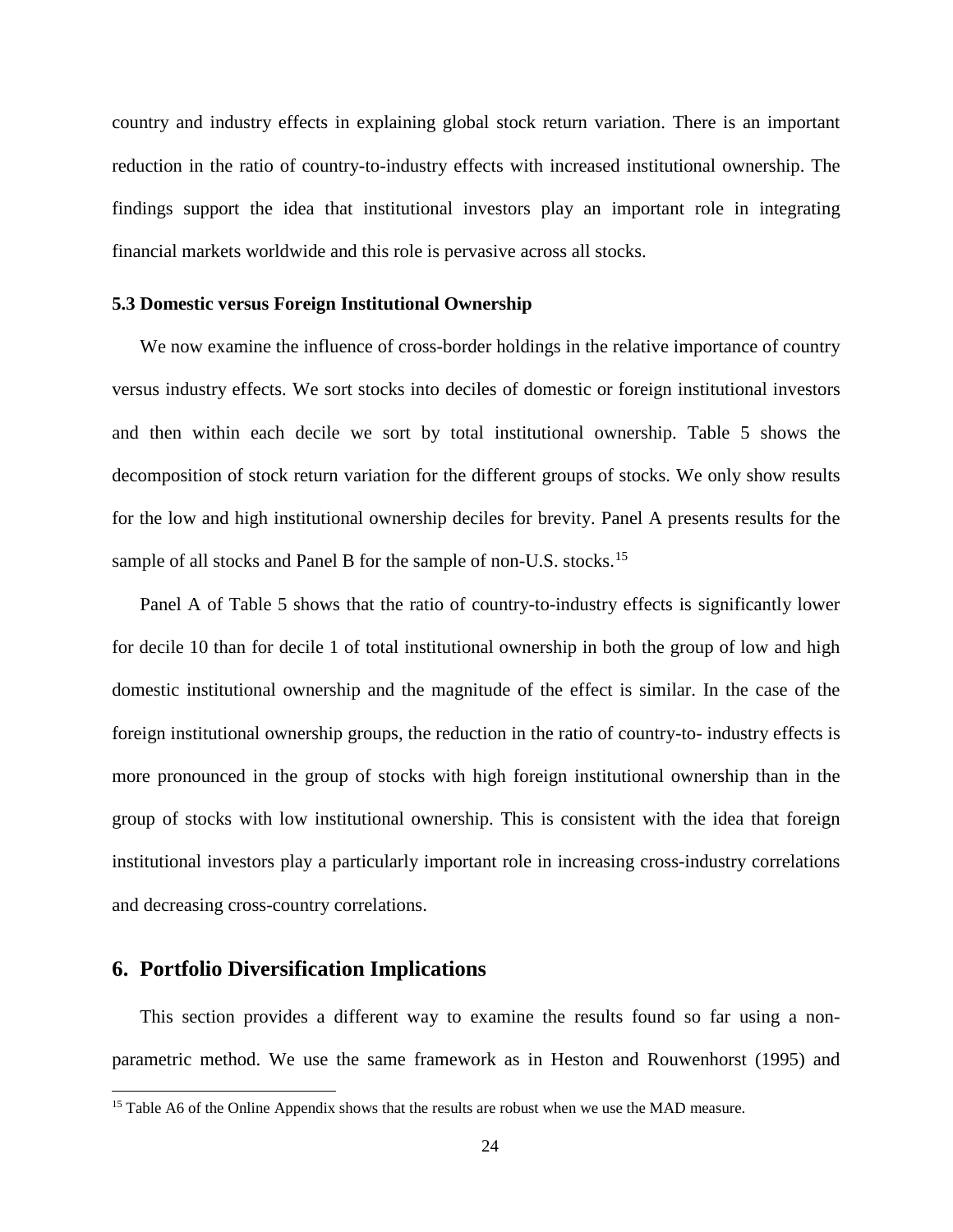Goetzmann and Kumar (2008) to compute the risk reduction that can be accomplished through the diversification alternatives relative to the average asset.

The diversification ratio for the alternative strategies (global, country or industry) is given by the variance of an equal-weighted portfolio relative to the average stock variance with equal weights:

$$
\frac{Var\left(\frac{1}{N}\sum_{i=1}^{N}R_i\right)}{\frac{1}{N}\sum_{i=1}^{N}Var(R_i)} = \frac{1}{N} + \frac{N-1}{N}\frac{\overline{Cov(R_i, R_j)}}{\overline{Var(R_i)}} = \frac{1}{N} + \frac{N-1}{N}\overline{Corr(R_i, R_j)},\tag{7}
$$

where *N* denotes the number of stocks and the upper bars denote averages. Equation (7) shows that the risk reduction can come from either increasing the number of stocks, *N*, or decreasing the average correlation across stocks,  $Corr(R_i, R_i)$ . For the country diversification strategy, we diversify within an industry across countries. For each month, we randomly draw an industry and then within each industry randomly select *N* stocks. For the industry diversification strategy, we diversify across industries within a country. For each month, we randomly draw a country and then within each country randomly select *N* stocks. For the global strategy, we randomly select stocks with no restriction. We perform 1,000 simulations for each month for each strategy. We only use firms with complete observations in the last 60 months of the sample and industries or countries with at least ten stocks.

In Figure 8, we plot the portfolio diversification ratio in equation (7) of each strategy against the number of stocks in the portfolio. Panel A shows the results using the sample of all stocks. The country strategy shows greater portfolio diversification benefits than the industry diversification strategy. As the number of stocks becomes larger, the country (industry) strategy portfolio variance converges to 4% (11%) of the average variance of the stocks in the portfolio.

We next analyze the results for the stocks in deciles 1 and 10 of total institutional ownership. Figure 8, Panel B, shows the results for the sample of stocks in decile 1. The country strategy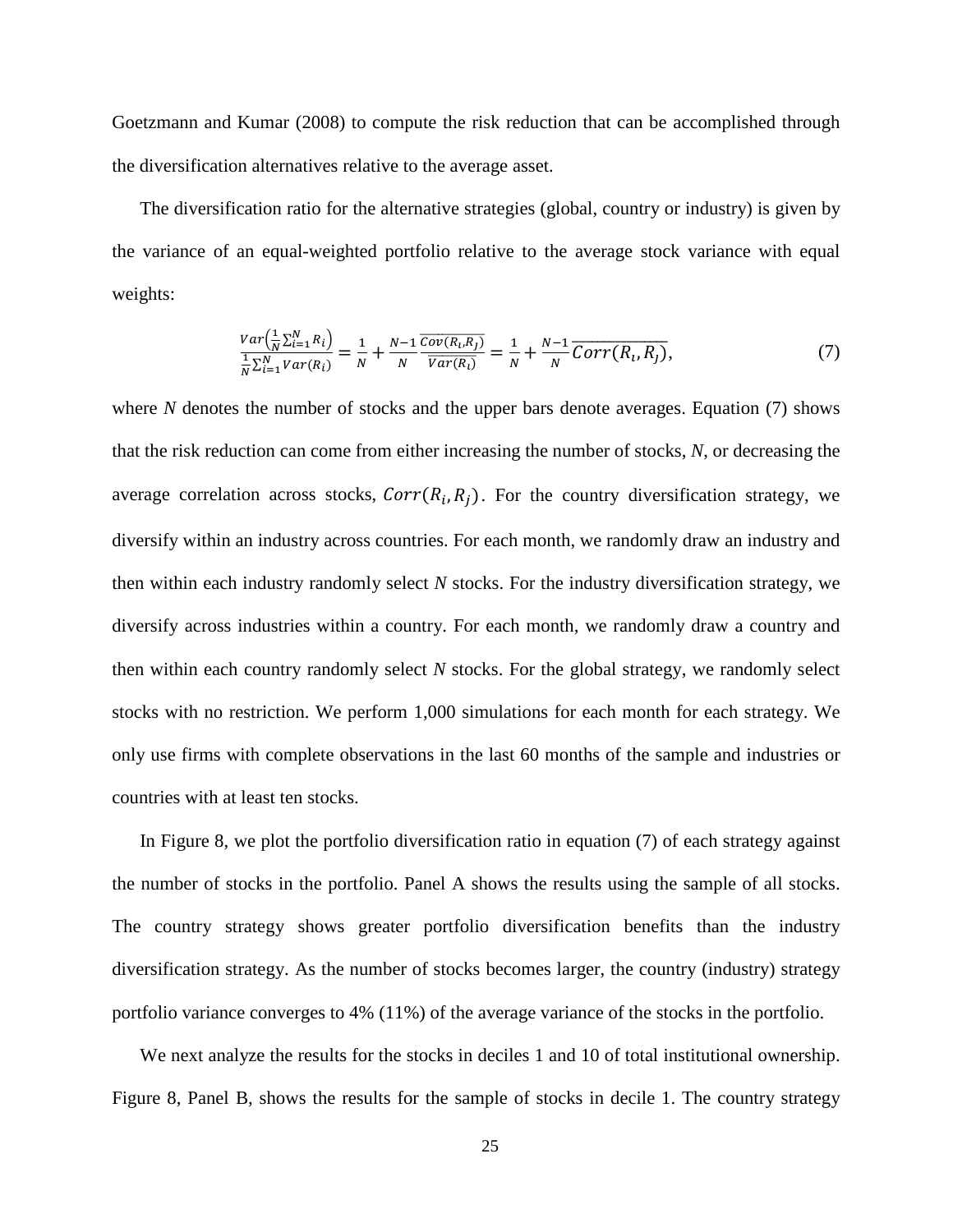(4% of average variance) provides significantly higher diversification benefits than the industry strategy (14%). Panel C for the sample of stocks in decile 10 presents a completely different pattern. The industry strategy (4% of average variance) provides significantly higher diversification benefits than the country strategy  $(8\%)$ .<sup>[16](#page-26-0)</sup>

We conclude that industrial allocation is more beneficial for risk reduction in stocks with high institutional ownership, while country allocation is more beneficial for risk reduction in stocks with low institutional ownership. These findings support the notion that stocks with high institutional ownership offer less benefits in terms of cross-country diversification.

# **7. Natural Experiment**

In this section we provide evidence that there is a causal effect of institutional investments on the convergence of asset prices across countries.

We exploit the fact that foreign institutions are more likely to invest in stocks that are members of the MSCI indexes, because international portfolios are typically benchmarked against these indexes. Specifically, we use stock additions to the MSCI ACWI as an exogenous variation to institutional ownership and study measures of comovement with local and global indexes in the years before and after the addition to the MSCI ACWI. We collect additional data return data at daily and weekly frequency from Datastream for stocks added to the MSCI ACWI over the sample period and indexes.

First, we hypothesize that when a firm is added to the MSCI ACWI, foreign institutional ownership increases. Table 6 shows that foreign institutional ownership increases by 2.3 percentage points in the year after the addition (relative to the year before the addition) and increases by 0.7 percentage points in the year after the addition (relative to the year of the

<span id="page-26-0"></span><sup>&</sup>lt;sup>16</sup> Figure A5 of the Online Appendix reports similar results when we exclude U.S. stocks.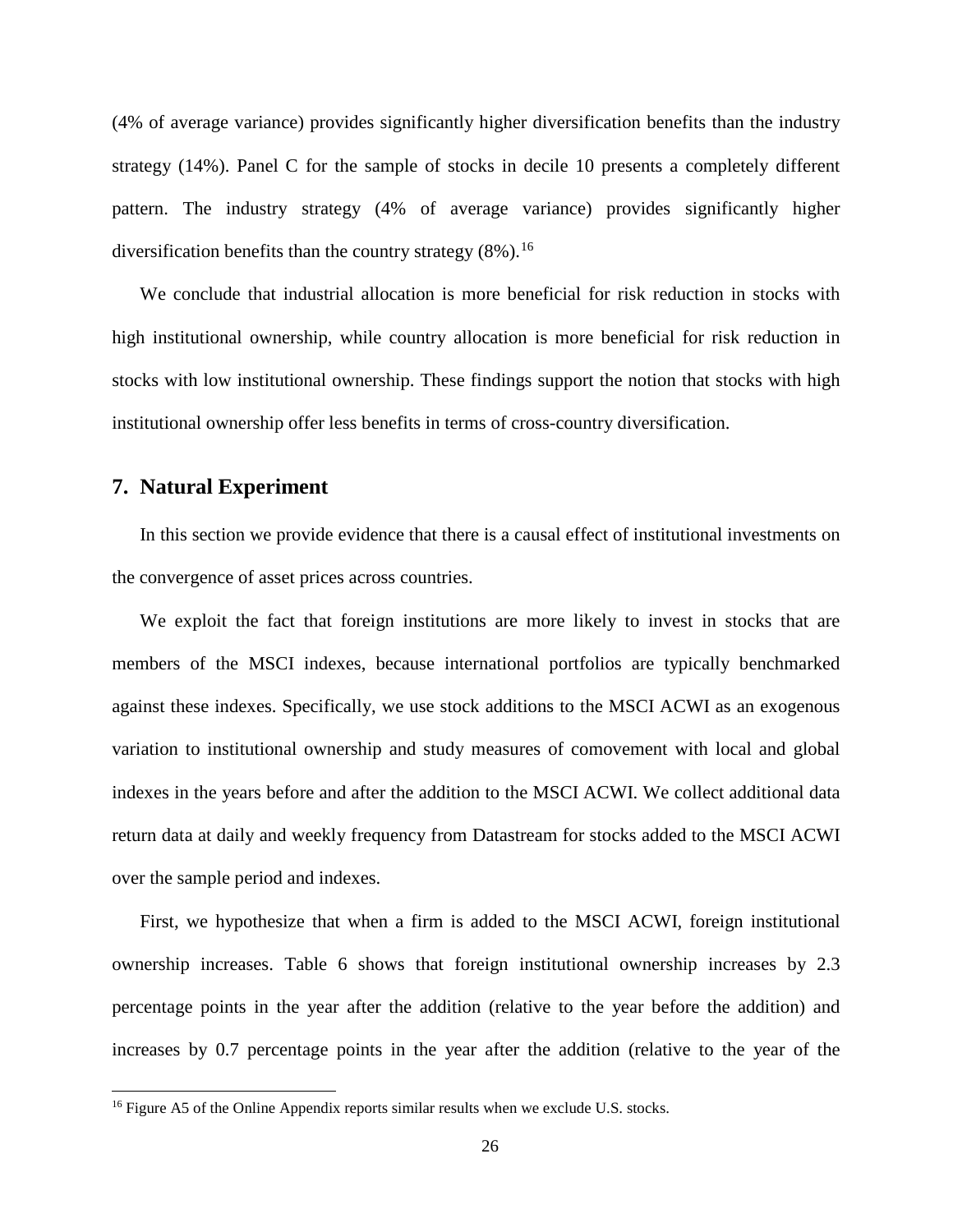addition). These increases are both statistically significant at the 5% level. In addition, this increase is about 10 times larger than that in domestic institutional ownership for the latter. Domestic institutional ownership even decreases after the addition to the MSCI ACWI. There is no significant increase in domestic institutional ownership around additions. The results are qualitative the same when we exclude the additions of U.S. stocks. The evidence is consistent with an increase in foreign institutional ownership around stock additions to the MSCI AWCI, but with no increase in domestic institutional ownership. This allows us to rule out alternative explanations for this increase in foreign institutional ownership (Bena, Ferreira, Matos, and Pires 2016).

Second, Claessens and Yafeh (2012) find an increase in stock price comovement for stocks added to major national indexes around the world. We hypothesize that if a firm is added to the MSCI ACWI, there is a greater relative increase in the world beta than in the local beta. The global beta is the beta of the firm's stock returns against the MSCI ACWI returns and the local beta is the beta of the firm's stock returns against the corresponding MSCI country index. We estimate betas at the weekly and daily frequency using the two years before the addition and the two years after the addition.

We require two years of stock returns to initiate the estimation of betas, which excludes stocks added to the index up to 2002 and stocks which entered immediately to the index. At the end we have about 1,400 additions from 44 countries. The countries with more additions include the U.S. (374), Japan (154), Taiwan (89), Canada (77), the U.K. (63), India (60), South Korea (57), and Hong Kong (55). We use two alternative samples. As the U.S. represents a large share of the MSCI World index (54% at the end of 2015) we also run our analysis excluding this country, which gives a sample of about 1,000 additions. We also run the analysis excluding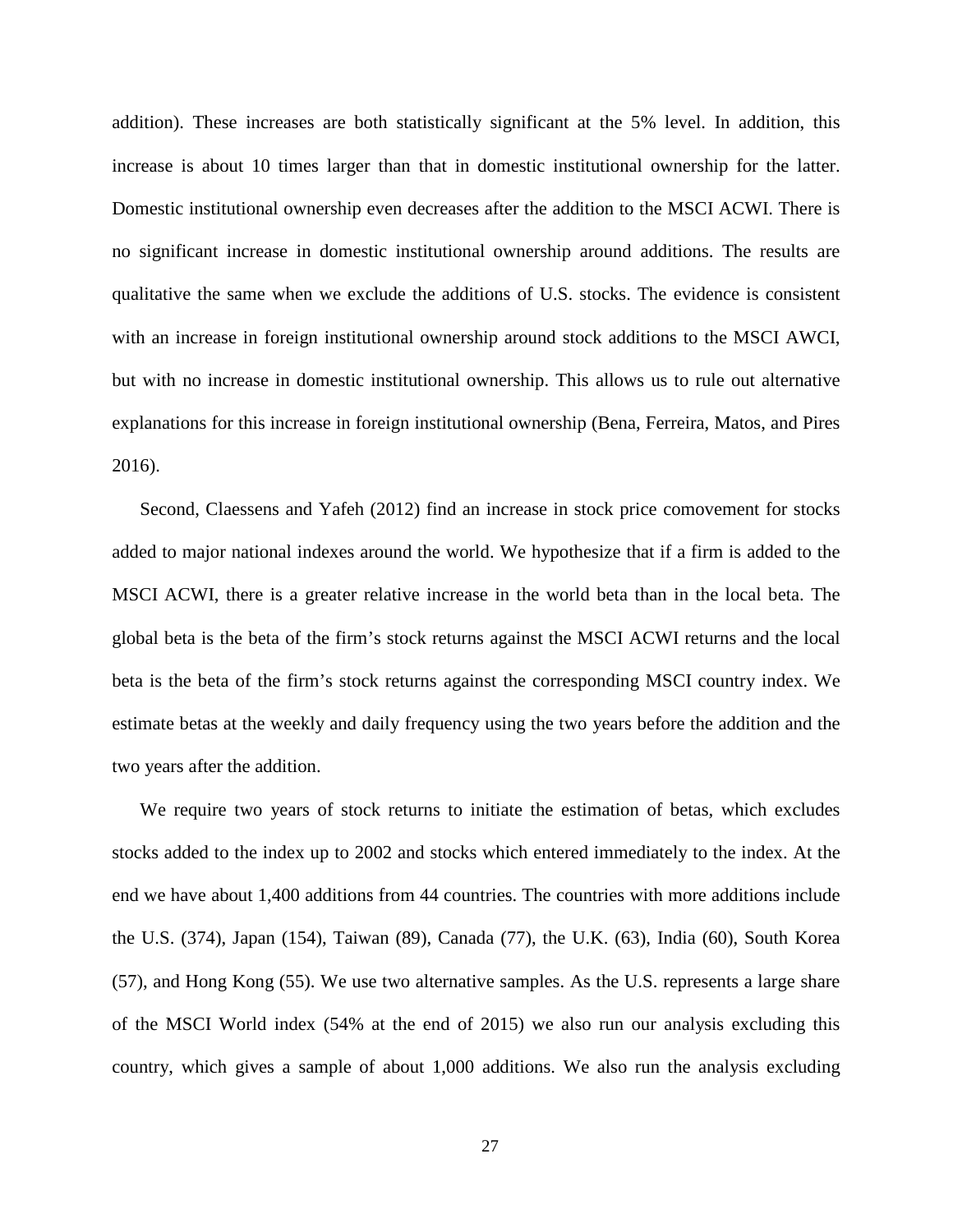countries with share greater than 5% in the index (U.S., United Kindgom and Japan), which gives a sample of about 800 additions.

Table 7 presents the results. As expected there is no statistical difference (although the difference is still positive) for the sample of 'all stocks' because U.S. stocks dominate the sample and the correlation between global and local indexes for the U.S. is really close. Using the sample that excludes U.S. stocks, we find that the difference between the global and the local beta in the year after an addition increases by approximately 0.035 relative to the year before the addition, on average. This difference is statistically significant at the 5% significance level, and economically important since it corresponds to one third of the change in betas. The results are even more important when we exclude the U.S., Japan and the U.K. The average relative increase in the global beta versus the local beta around the stock addition is 0.07 for daily betas and 0.04 for weekly betas and these increases are statistically significant at the 5% level. This corresponds to one third of the change in the level for daily betas and three quarters of the change in the level for weekly betas. All this is evidence that there is a significant increase in the comovement between the stock and the global index relative to the comovement between the stock and the local index after a stock is added to the MSCI ACWI.

In short, the evidence suggests that when stocks are added to the MSCI ACWI, foreign institutional ownership increases. We conclude that foreign institutional ownership leads to an increase in degree of comovement of stocks with global factors.

# **8. Conclusion**

We test the hypothesis that stocks with different levels of institutional ownership display different comovement patterns in international stock markets. Industrial effects are relatively more important than country effects in stocks with high institutional ownership. In contrast,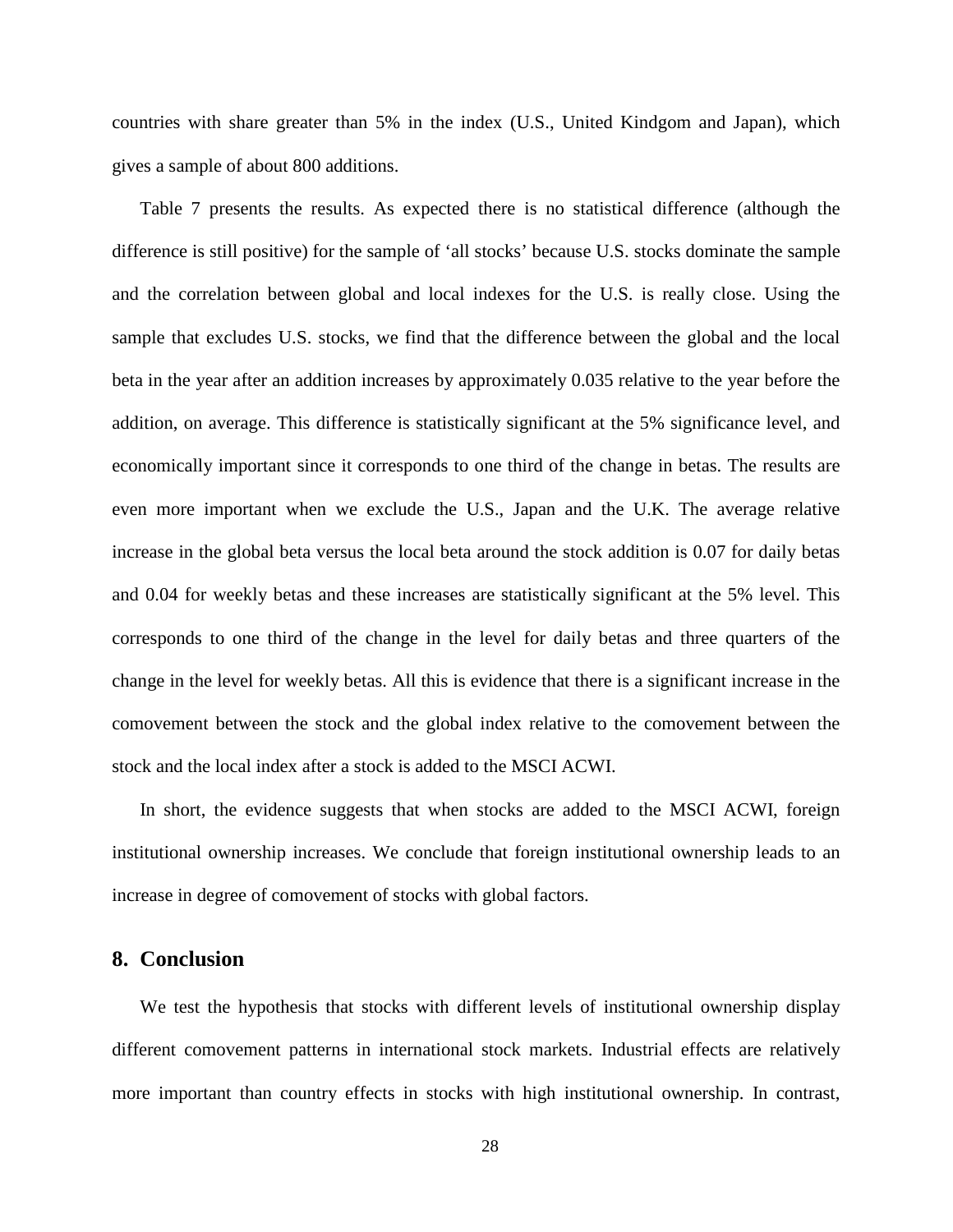country effects are the major source of stock return variation in stocks with low institutional ownership. Our findings are robust across different groups of countries and stocks. Our findings show that stocks overweighted by institutions have higher cross-industry correlations, while stocks underweighted by institutions have higher cross-country correlations.

These findings have important implications in terms of international portfolio allocation. Overall, we show that the presence of institutional investors contributes to the convergence of asset prices across countries.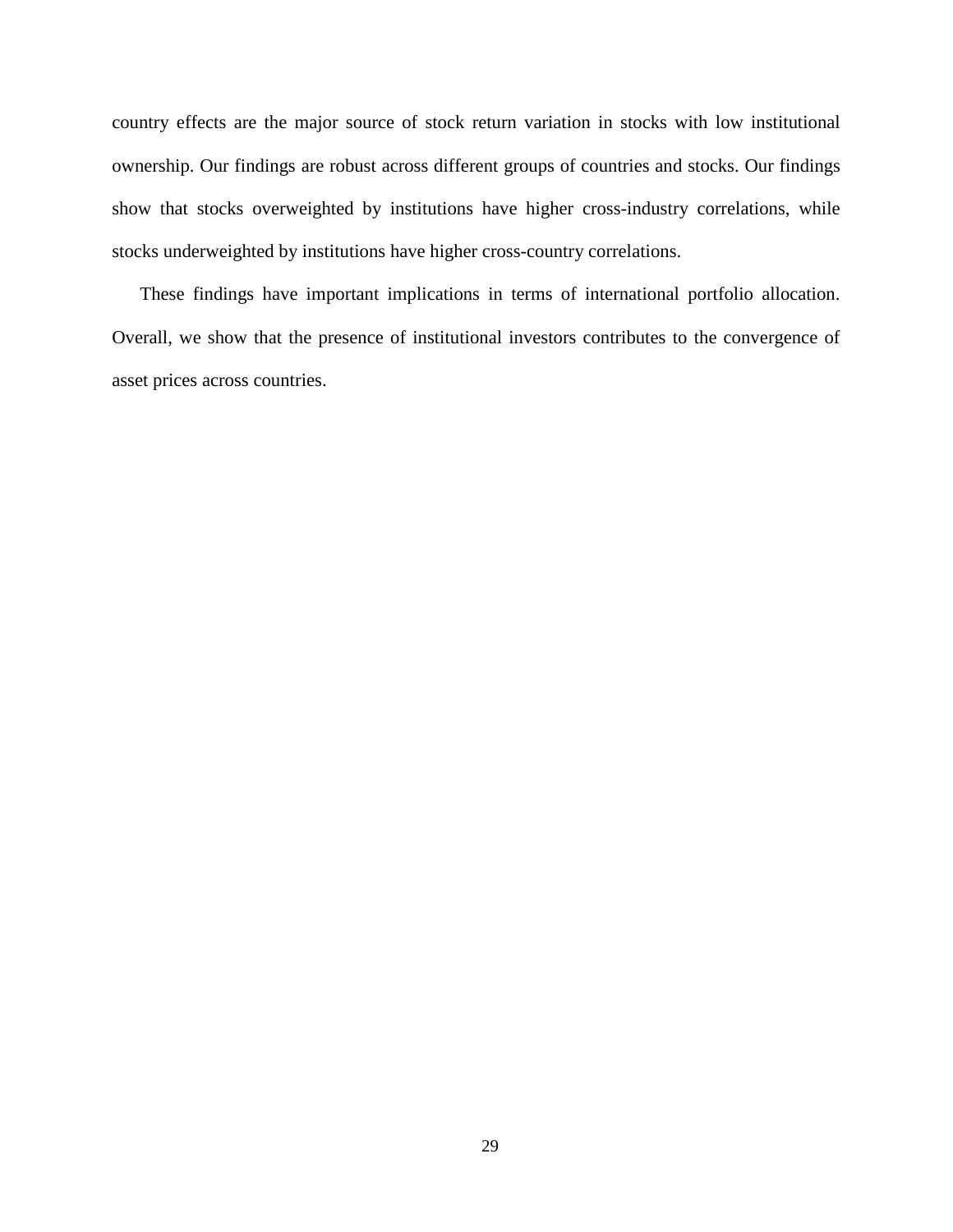# **References**

- Baca S.P., Garbe, B.L., Weiss, R.A., 2000. The rise of sector effects in major equity markets. Financial Analysts Journal 56, 34-40.
- Baele, L., Inghelbrecht, K., 2009. Time-varying integration and international diversification strategies. Journal of Empirical Finance 16, 368-387.
- Bai, Y., Green, C.J., 2010. International diversification strategies: Revisited from the risk perspective. Journal of Banking & Finance 34, 236-245.
- Bartram, S., Griffin, J., Lim, T., Ng, D., 2015. How important are foreign ownership linkages for international stock returns? Review of Financial Studies 28 2993-3035.
- Beckers, S., Connor, G., Curds, R., 1996. National versus global influences on equity returns. Financial Analysts Journal 52, 31-39.
- Bekaert, G., Harvey, C.R., Lundblad, C.T., Siegel, S., 2013. The European Union, the Euro, and equity market integration. Journal of Financial Economics 109, 583-603.
- Bekaert, G., Hodrick, R.J., Zhang, X., 2009. International stock return comovements. Journal of Finance 64, 2591-2626.
- Bekaert, G., Wang, X., 2009. Home bias revisited. SSRN Working Paper Series.
- Bena, J., Ferreira, M., Matos, P., Pires, P., 2016. Are foreign investors locusts? The long-term effects of foreign institutional ownership. Journal of Financial Economics (Forthcoming).
- Broner, F., Gelos, R.G., Reinhart, C.M., 2006. When in peril, retrench: testing the portfolio channel of contagion. Journal of International Economics 69, 203-230.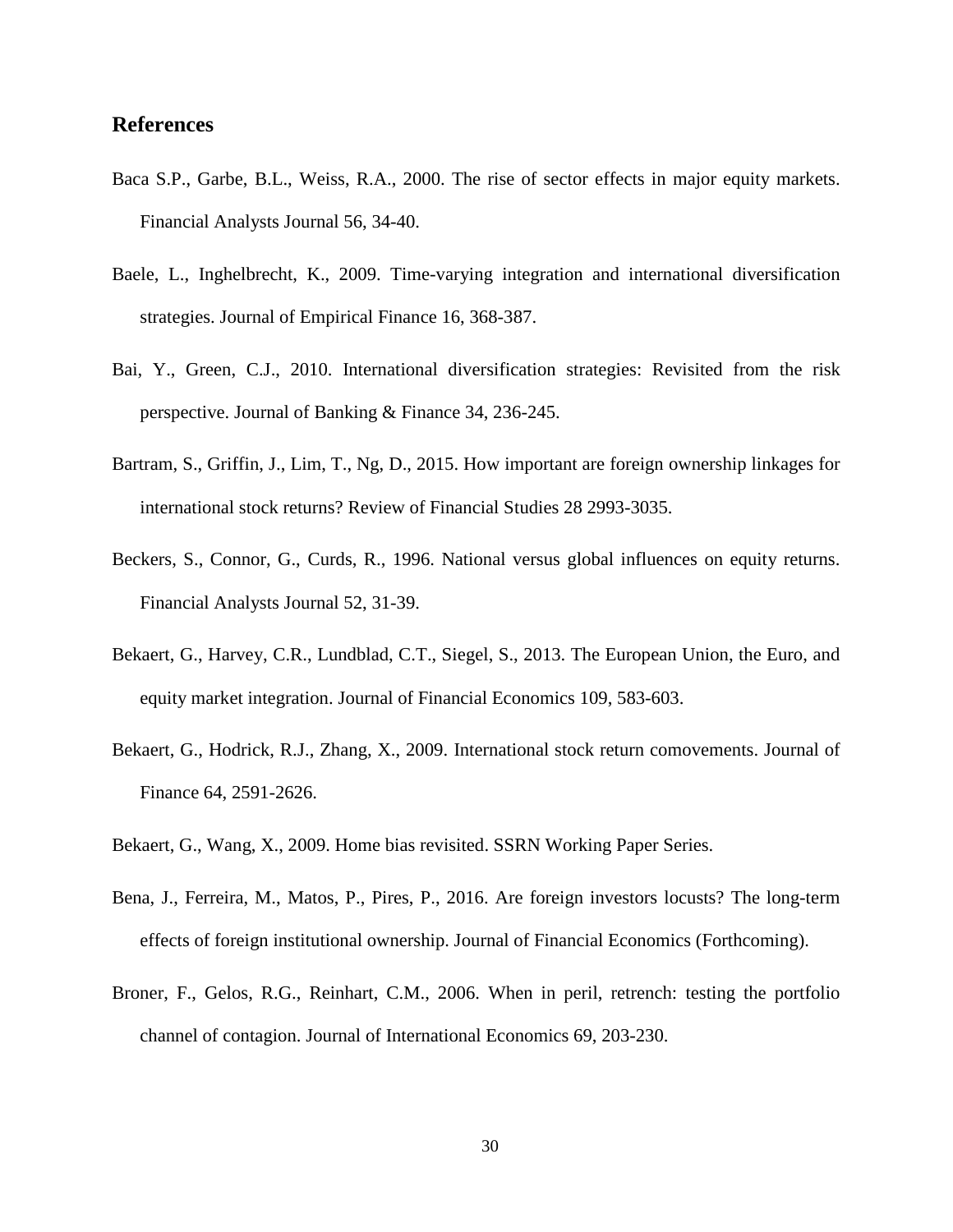- Brooks, R., Del Negro, M., 2005. Country versus region effects in international stock returns. Journal of Portfolio Management Summer, 67-72.
- Brooks, R., Del Negro, M., 2006. Firm-level evidence on international stock market comovement. Review of Finance 10, 69-98.
- Campa, J.M., Fernandes, N., 2006. Sources of gains from international portfolio diversification. Journal of Empirical Finance 13, 417-443.
- Cavaglia, S., Brightman, C., Aked, M., 2000. Importance of industry factors. Financial Analysts Journal 56, 41-54.
- Chan, K., Covrig, V., Ng, L., 2005. What determines the domestic bias and foreign bias? Evidence from mutual fund equity allocations worldwide. Journal of Finance 60, 1495-1534.
- Claessens, S., Yafeh, Y., 2012. Comovement of newly added stocks with national market indices: Evidence from around the world. Review of Finance 17, 203–227.
- Ferreira, M., Matos, P., 2008. The colors of investors' money: the role of institutional investors around the world. Journal of Financial Economics 88, 499-533.
- French, K., Poterba, J., 1991. Investor diversification and international equity markets. American Economic Review 53, 222-226.
- Goetzmann, W.N., Kumar, A., 2008. Equity portfolio diversification. Review of Finance 12, 433-463.
- Gompers, P.A., and Metrick, A. 2001. Institutional investors and equity prices. Quarterly Journal of Economics 116, 229-259.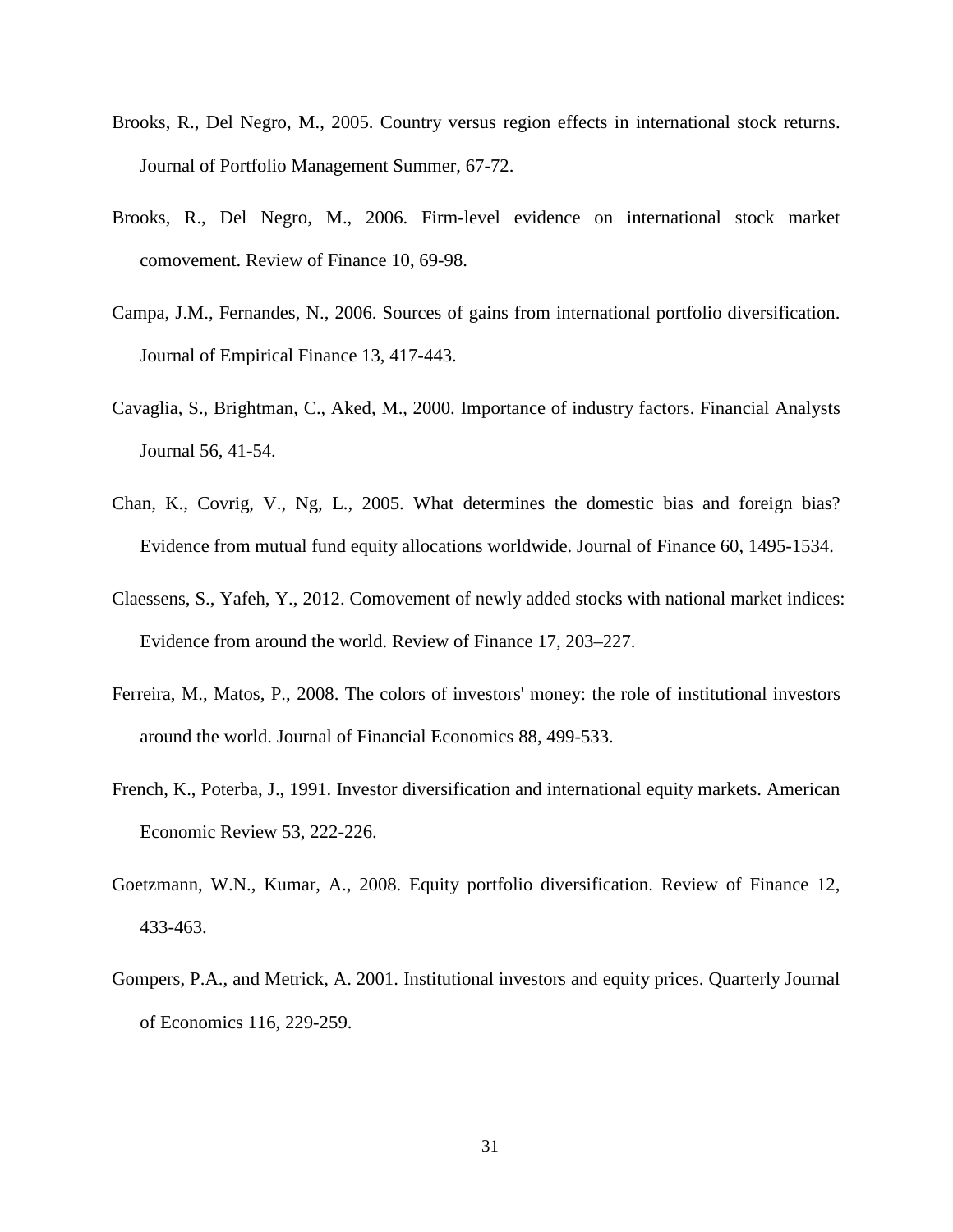- Griffin, J.M., Karolyi, A.G., 1998. Another look at the role of industrial structure of market for international diversification strategies. Journal of Financial Economics 50, 351-373.
- Hau, H., Rey, H., 2008. Global portfolio rebalancing under the microscope. NBER Working paper.
- Heston, S.L., Rouwenhorst, K.G, 1994. Does industrial structure explain the benefits of international diversification? Journal of Financial Economics 36, 3-27.
- Heston, S.L., Rouwenhorst, K.G, 1995. Industry and country effects in international stock returns. Journal of Portfolio Management Spring, 53-58.
- International Monetary Fund (IMF), 2011, Global financial stability report grappling with crisis legacies, September 2011.
- Ince, O.S., Porter, R.B., 2006. Individual equity return data from Thomson datastream: handle with care! The Journal of Financial Research 29, 463-479.
- Karolyi, A., Stulz, R., 2003. Are assets priced locally or globally? in Constantinides, George, Milton Harris and René Stulz (eds.), The Handbook of the Economics of Finance, North Holland, 975-1020.
- Marsh, T., Pfleiderer, P., 1997. The Role of country and industry effects in explaining global stock returns. Working Paper, U.C. Berkeley and Stanford University.
- Nagel, S., 2005. Short sales, institutional investors and the cross-section of stock returns. Journal of Financial Economics 78, 277-309.
- Rouwenhorst, K.G., 1999. European equity markets and the EMU. Financial Analysts Journal 55, 27-34.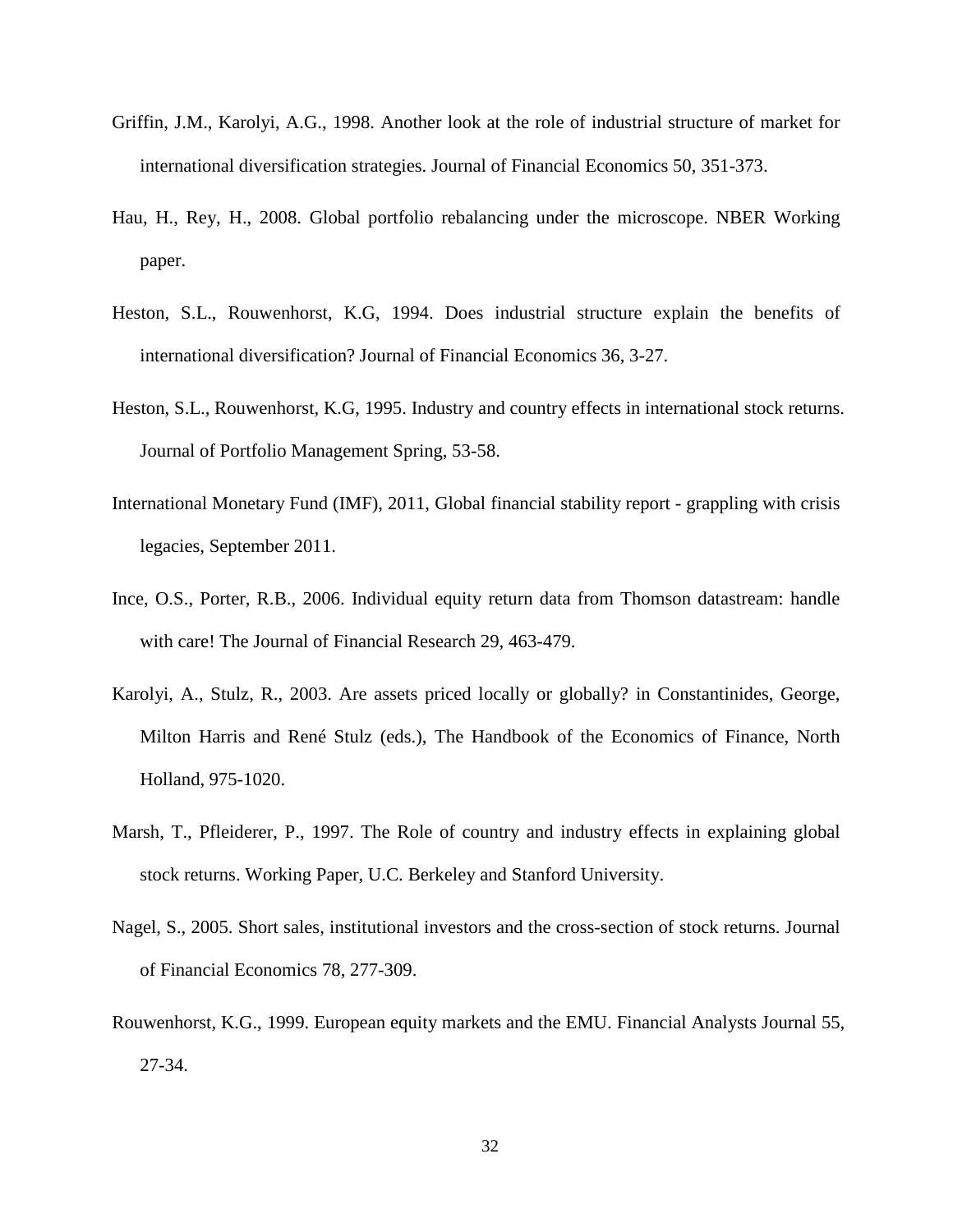Sonney, F., 2009. Financial analysts' performance: sector versus country specialization. Review of Financial Studies 22, 2087-2131.

Stulz, R.M., 2005, The limits of financial globalization, Journal of Finance 60, 1595-1638.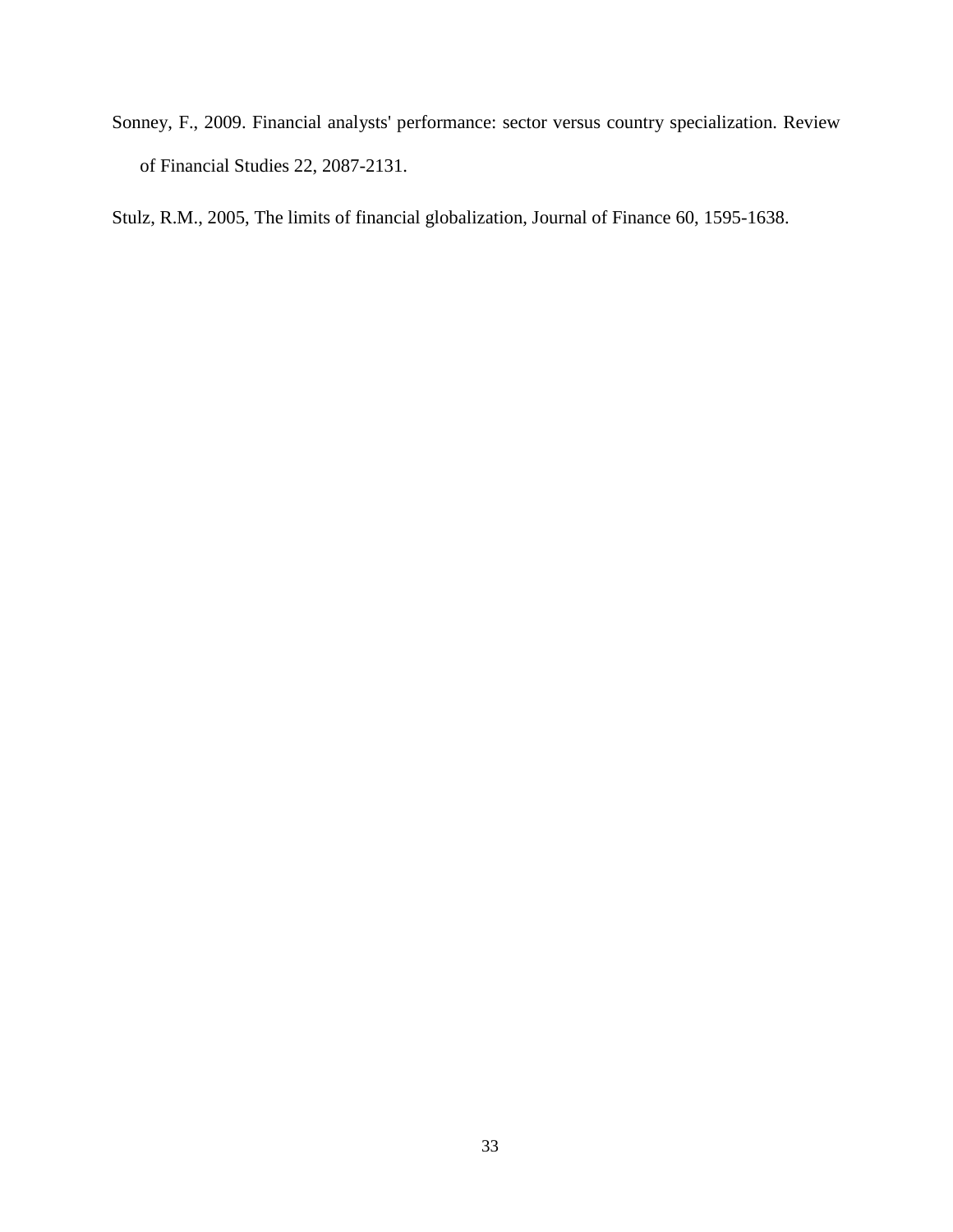#### **Table 1**

#### **Stock Return Variation and Institutional Ownership: Heston-Rouwenhorst Model**

This table reports time series averages of total institutional ownership as a percentage of market capitalization, annualized value-weighted mean absolute deviations (*MAD*) of the global, country, industry and idiosyncratic factors, and ratios of the *MAD* of the country factor relative to the *MAD* of the industry factor and global factor for different groups of stocks using the Heston and Rouwenhorst (1994) model. Returns are in percent per month and denominated in U.S. dollars. The sample period is from January 2000 to December 2010. Stocks are divided into deciles by month based on lagged total institutional ownership (IO). *P*-values of the test whether the ratios of country-to-industry and country-to-global factors are equal to one are calculated using Newey-West adjusted standard errors. \*,\*\*, and \*\*\* indicate significance at the 10%, 5%, and 1% levels, respectively.

| Panel A: All Stocks         |               |                               |      |               |          |     |                     |        |       |  |  |  |
|-----------------------------|---------------|-------------------------------|------|---------------|----------|-----|---------------------|--------|-------|--|--|--|
|                             | Institutional |                               |      | MAD           |          |     | Country Relative to |        |       |  |  |  |
|                             | Ownership     | Industry<br>Global<br>Country |      | Idiosyncratic | Industry |     |                     | Global |       |  |  |  |
| <b>All Stocks</b>           | 41.0          | 15.9                          | 9.3  | 5.5           | 50.1     | 1.8 | ***                 | 0.6    | ***   |  |  |  |
|                             |               |                               |      |               |          |     |                     |        |       |  |  |  |
| Decile 1 (Low IO)           | 0.1           | 15.3                          | 16.0 | 6.0           | 57.2     | 2.7 | ***                 | 1.1    | ∗     |  |  |  |
| Decile 2                    | 0.6           | 15.8                          | 16.0 | 5.4           | 47.9     | 2.9 | ***                 | 1.1    |       |  |  |  |
| Decile 3                    | 1.6           | 16.2                          | 15.4 | 5.5           | 46.3     | 2.9 | ***                 | 1.0    |       |  |  |  |
| Decile 4                    | 3.5           | 16.2                          | 14.5 | 5.9           | 46.2     | 2.6 | ***                 | 0.9    | $***$ |  |  |  |
| Decile 5                    | 6.3           | 16.3                          | 13.3 | 6.1           | 45.8     | 2.3 | ***                 | 0.8    | ***   |  |  |  |
| Decile 6                    | 10.4          | 15.9                          | 12.6 | 6.4           | 46.8     | 2.2 | ***                 | 0.8    | ***   |  |  |  |
| Decile 7                    | 16.7          | 16.1                          | 10.8 | 6.9           | 46.6     | 1.7 | ***                 | 0.7    | ***   |  |  |  |
| Decile 8                    | 27.4          | 17.0                          | 8.9  | 8.4           | 47.2     | 1.1 |                     | 0.5    | ***   |  |  |  |
| Decile 9                    | 53.2          | 17.5                          | 5.1  | 9.2           | 46.8     | 0.6 | ***                 | 0.3    | ***   |  |  |  |
| Decile 10 (High <i>IO</i> ) | 83.5          | 16.5                          | 0.8  | 8.8           | 38.6     | 0.1 | ***                 | 0.1    | ***   |  |  |  |
| Low-High $IO$               |               |                               |      |               |          | 2.6 | ***                 | 1.0    | ***   |  |  |  |

|                             |               |        | Panel B: Non-U.S. Stocks |          |               |                     |       |     |        |
|-----------------------------|---------------|--------|--------------------------|----------|---------------|---------------------|-------|-----|--------|
|                             | Institutional |        |                          | MAD      |               | Country Relative to |       |     |        |
|                             | Ownership     | Global | Country                  | Industry | Idiosyncratic | Industry            |       |     | Global |
| All Stocks (non-U.S.)       | 19.5          | 16.0   | 11.2                     | 4.6      | 44.9          | 2.5                 | ***   | 0.7 | $***$  |
|                             |               |        |                          |          |               |                     |       |     |        |
| Decile 1 (Low $IO$ )        | 0.1           | 15.1   | 16.4                     | 5.8      | 49.7          | 2.8                 | ***   | 1.2 | $***$  |
| Decile 2                    | 0.4           | 15.8   | 16.8                     | 5.5      | 45.1          | 3.0                 | ***   | 1.1 | $***$  |
| Decile 3                    | 1.0           | 15.7   | 15.9                     | 5.5      | 42.5          | 2.9                 | ***   | 1.1 |        |
| Decile 4                    | 2.0           | 16.3   | 15.3                     | 5.2      | 42.3          | 3.0                 | ***   | 1.0 |        |
| Decile 5                    | 3.6           | 16.5   | 14.8                     | 5.8      | 41.5          | 2.6                 | ***   | 0.9 |        |
| Decile 6                    | 5.8           | 16.0   | 13.2                     | 5.9      | 41.9          | 2.3                 | ***   | 0.9 | ***    |
| Decile 7                    | 8.9           | 16.4   | 12.6                     | 5.5      | 40.9          | 2.4                 | ***   | 0.8 | ***    |
| Decile 8                    | 13.4          | 16.3   | 12.1                     | 6.1      | 40.9          | 2.0                 | ***   | 0.8 | ***    |
| Decile 9                    | 21.1          | 17.2   | 9.7                      | 6.4      | 39.5          | 1.6                 | ***   | 0.6 | ***    |
| Decile 10 (High <i>IO</i> ) | 39.1          | 17.5   | 8.4                      | 7.6      | 37.2          | 1.1                 | $***$ | 0.5 | ***    |
|                             |               |        |                          |          |               |                     |       |     |        |
| Low-High $IO$               |               |        |                          |          |               | 1.7                 | ***   | 0.7 | ***    |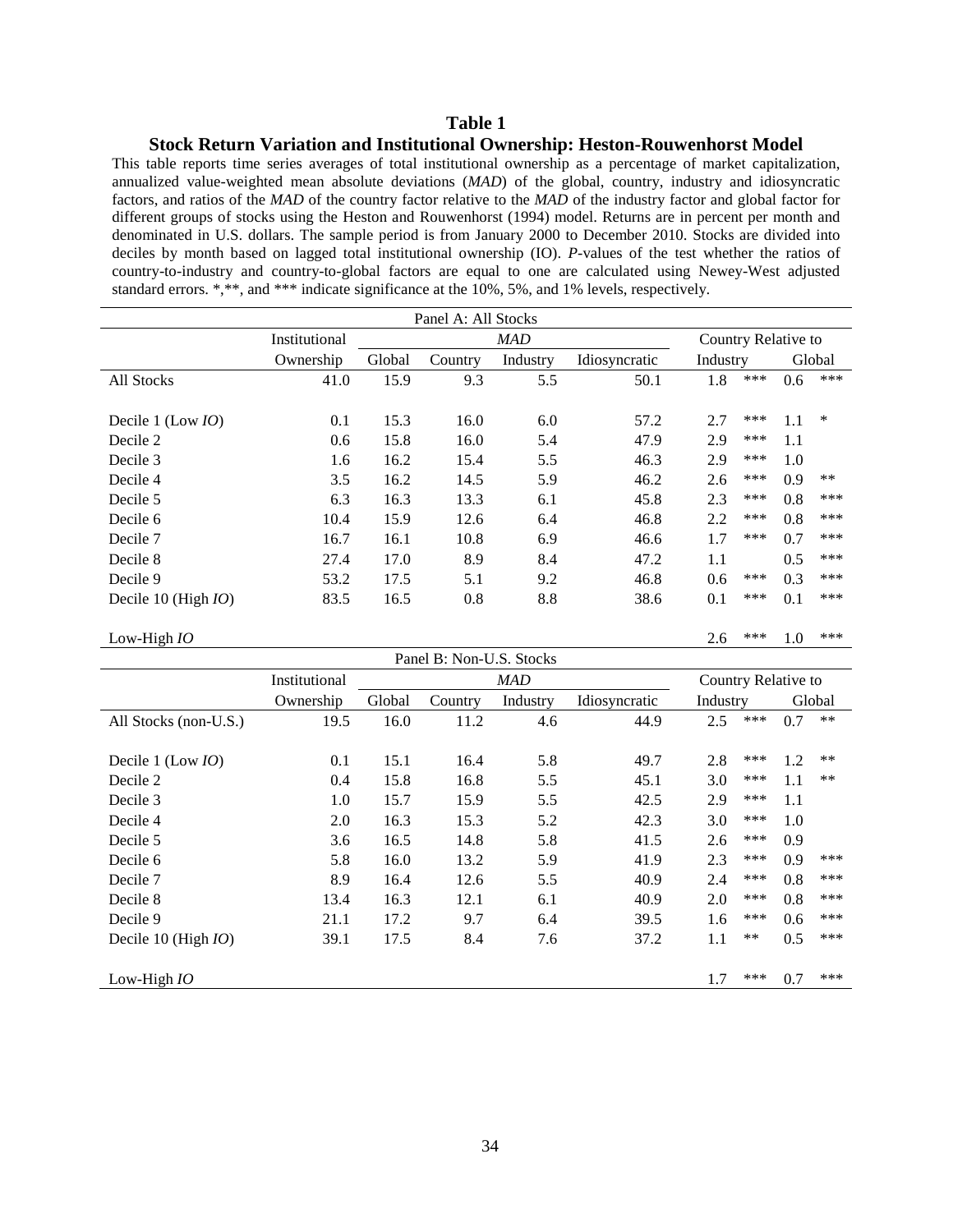# **Table 2**

#### **Stock Return Variation and Institutional Ownership: Variance Decomposition**

This table reports time series averages of annualized standard deviations (*SD*) of the global, country, industry and idiosyncratic factors, and ratios of the *SD* of the country factor relative to the *SD* of the industry factor and global factor for different groups of stocks using a variance decomposition of stock returns. Returns are in percent per month and denominated in U.S. dollars. The sample period is from January 2000 to December 2010. Stocks are divided into deciles for each month based on lagged total institutional ownership (*IO*). *P*-values of the test whether the ratios of country-to-industry and country-to-global factors are equal to one are calculated using Newey-West adjusted standard errors. \*,\*\*,\*\*\* indicate significance at the 10%, 5% and 1% levels, respectively.

| Panel A: All Stocks    |        |         |          |               |                     |          |     |        |  |  |  |
|------------------------|--------|---------|----------|---------------|---------------------|----------|-----|--------|--|--|--|
|                        |        |         |          |               | Country Relative to |          |     |        |  |  |  |
|                        | Global | Country | Industry | Idiosyncratic |                     | Industry |     | Global |  |  |  |
| All Stocks             | 5.1    | 12.7    | 4.9      | 51.3          | 2.8                 | ***      | 2.6 | ***    |  |  |  |
|                        |        |         |          |               |                     |          |     |        |  |  |  |
| Decile 1 (Low $IO$ )   | 6.0    | 16.2    | 3.1      | 58.5          | 5.5                 | ***      | 2.9 | ***    |  |  |  |
| Decile 2               | 4.0    | 17.8    | 3.5      | 49.3          | 5.3                 | ***      | 4.7 | ***    |  |  |  |
| Decile 3               | 4.9    | 16.5    | 3.7      | 48.1          | 4.6                 | ***      | 3.5 | ***    |  |  |  |
| Decile 4               | 5.1    | 14.6    | 4.2      | 48.4          | 3.8                 | ***      | 3.0 | ***    |  |  |  |
| Decile 5               | 6.2    | 13.4    | 4.1      | 47.7          | 3.5                 | ***      | 2.3 | ***    |  |  |  |
| Decile 6               | 7.0    | 12.5    | 5.0      | 48.5          | 2.6                 | ***      | 2.1 | ***    |  |  |  |
| Decile 7               | 6.6    | 11.3    | 5.1      | 48.4          | 2.4                 | ***      | 1.9 | ***    |  |  |  |
| Decile 8               | 8.6    | 9.0     | 5.5      | 49.0          | 1.8                 | ***      | 1.1 | *      |  |  |  |
| Decile 9               | 11.0   | 6.3     | 6.5      | 48.0          | 1.1                 |          | 0.7 | ***    |  |  |  |
| Decile 10 (High $IO$ ) | 7.7    | 4.1     | 8.9      | 40.3          | 0.5                 | ***      | 0.6 | ***    |  |  |  |
|                        |        |         |          |               |                     |          |     |        |  |  |  |

Low-High *IO* 5.0 \*\*\* 2.3 \*\*\*

| Panel B: Non-U.S. Stocks    |        |         |          |               |                     |          |        |      |  |  |  |
|-----------------------------|--------|---------|----------|---------------|---------------------|----------|--------|------|--|--|--|
|                             |        |         |          |               | Country Relative to |          |        |      |  |  |  |
|                             | Global | Country | Industry | Idiosyncratic |                     | Industry | Global |      |  |  |  |
| All Stocks (non-U.S.)       | 4.4    | 14.3    | 4.2      | 46.2          | 3.5                 | ***      | 3.4    | ***  |  |  |  |
|                             |        |         |          |               |                     |          |        |      |  |  |  |
| Decile 1 (Low $IO$ )        | 5.3    | 18.3    | 3.3      | 50.7          | 5.8                 | ***      | 3.9    | ***  |  |  |  |
| Decile 2                    | 4.2    | 18.8    | 3.3      | 46.5          | 6.1                 | ***      | 4.7    | ***  |  |  |  |
| Decile 3                    | 4.5    | 17.7    | 3.7      | 44.0          | 4.8                 | ***      | 4.1    | ***  |  |  |  |
| Decile 4                    | 4.8    | 16.7    | 3.8      | 44.1          | 4.4                 | ***      | 3.7    | ***  |  |  |  |
| Decile 5                    | 5.0    | 15.7    | 4.1      | 43.6          | 4.0                 | ***      | 3.4    | $**$ |  |  |  |
| Decile 6                    | 6.6    | 14.1    | 4.3      | 43.6          | 3.5                 | ***      | 2.3    | ***  |  |  |  |
| Decile 7                    | 7.1    | 13.1    | 4.7      | 42.6          | 2.9                 | ***      | 2.2    | ***  |  |  |  |
| Decile 8                    | 6.8    | 13.0    | 5.4      | 42.7          | 2.5                 | ***      | 2.1    | ***  |  |  |  |
| Decile 9                    | 7.5    | 11.1    | 5.0      | 41.4          | 2.3                 | ***      | 1.6    | ***  |  |  |  |
| Decile 10 (High <i>IO</i> ) | 9.1    | 9.0     | 6.1      | 39.6          | 1.5                 | ***      | 1.1    |      |  |  |  |
|                             |        |         |          |               |                     |          |        |      |  |  |  |
| Low-High $IO$               |        |         |          |               | 4.3                 | ***      | 2.8    | ***  |  |  |  |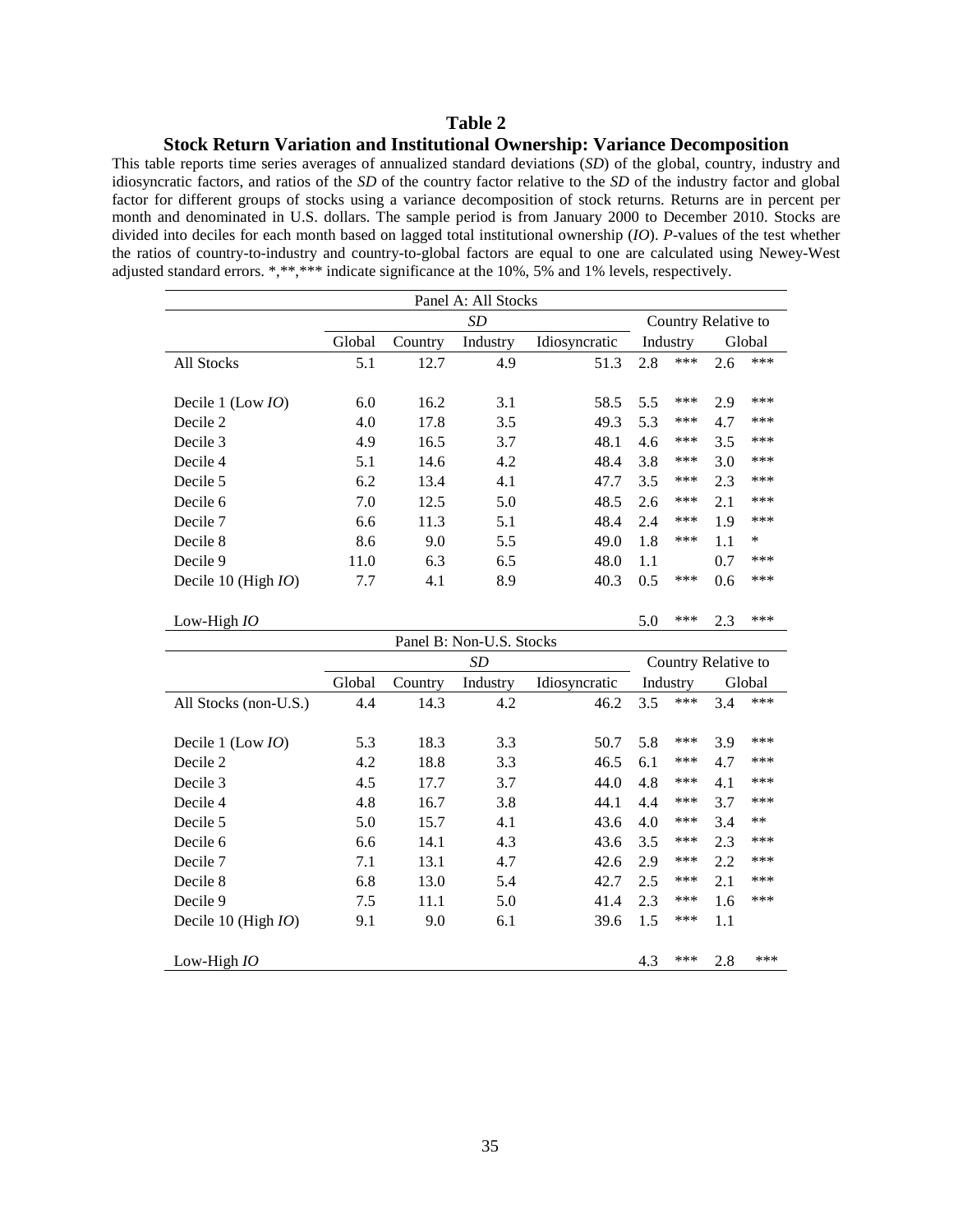## **Table 3 Stock Return Variation and Institutional Ownership: Robustness**

This table reports time series averages of annualized standard deviations (*SD*) of the global, country and industry factors, and ratios of the *SD* of the country factor relative to the *SD* of the industry factor and global factor for different groups of stocks using a variance decomposition of stock returns. Returns are in percent per month and denominated in U.S. dollars. The sample period is from January 2000 to December 2010. Stocks are divided into deciles for each month based on lagged total institutional ownership (*IO*). The low and high *IO* groups consist of those firms whose total institutional ownership is in the lowest and highest deciles. In the "Industry Classification" item, different industry classifications of stocks are used. In the "Currency" item, returns are in local currency. In the "Controlling for Firm Size" item, stocks are divided into deciles based on the residuals of a crosssectional regression of institutional ownership on market capitalization and based on market capitalization. In the "Orthogonalization Method" item, industry returns are orthogonalized with respect to country returns using an ordinary least squares regression. The "Subsamples" item uses subsamples of stocks excluding U.S., G7 countries, non-European, emerging markets, developed markets, financial sector, and technology, media and telecommunication sector stocks. *P*-values of the test whether the ratios of countryto-industry and country-to-global factors are equal to one and of the test of the difference in ratios between the lowest and highest deciles are calculated using Newey-West adjusted standard errors. \*,\*\*,\*\*\* indicate significance at the 10%, 5% and 1% levels, respectively.

|                                  | <b>SD</b> |          |          |        |           | Country Relative to |     |          |     |         |             |     |          |     |     |           |             |        |
|----------------------------------|-----------|----------|----------|--------|-----------|---------------------|-----|----------|-----|---------|-------------|-----|----------|-----|-----|-----------|-------------|--------|
|                                  |           | Low $IO$ |          |        | High $IO$ |                     |     | Industry |     |         |             |     | Global   |     |     |           |             |        |
|                                  | Global    | Country  | Industry | Global | Country   | Industry            |     | Low $IO$ |     | High IO | Low-High IO |     | Low $IO$ |     |     | High $IO$ | Low-High IO |        |
| <b>Industry Classification</b>   |           |          |          |        |           |                     |     |          |     |         |             |     |          |     |     |           |             |        |
| SIC 2-Digit                      | 5.9       | 16.3     | 6.2      | 7.7    | 4.1       | 12.0                | 2.6 | ***      | 0.4 | ***     | 2.2         | *** | 2.9      | *** | 0.6 | ***       | 2.3         | ***    |
| Fama-French 49 Industries        | 6.0       | 16.2     | 5.5      | 7.7    | 4.1       | 11.4                | 3.0 | ***      | 0.4 | ***     | 2.6         | *** | 2.9      | *** | 0.6 | ***       | 2.3         | ***    |
| Fama-French 10 Industries        | 6.0       | 16.2     | 2.9      | 7.7    | 4.1       | 8.8                 | 6.2 | ***      | 0.5 | ***     | 5.7         | *** | 2.9      | *** | 0.6 | ***       | 2.3         | ***    |
| Currency                         |           |          |          |        |           |                     |     |          |     |         |             |     |          |     |     |           |             |        |
| Returns in Local Currency        | 5.7       | 14.6     | 3.0      | 7.4    | 3.9       | 8.9                 | 5.0 | ***      | 0.5 | ***     | 4.5         | *** | 2.8      | *** | 0.6 | ***       | 2.2         | ***    |
| Controlling for Firm Size        |           |          |          |        |           |                     |     |          |     |         |             |     |          |     |     |           |             |        |
| Residual Institutional Ownership | 6.0       | 16.2     | 3.1      | 7.7    | 4.1       | 8.9                 | 5.5 | ***      | 0.5 | ***     | 5.0         | *** | 2.9      | *** | 0.6 | ***       | 2.3         | ***    |
| Market Capitalization            | 0.6       | 20.3     | 9.0      | 2.9    | 11.7      | 7.3                 | 2.4 | ***      | 1.7 | ***     | 0.7         | *** | 34.0     | *** | 4.5 | ***       | 29.5        | ***    |
| Orthogonalization Method         |           |          |          |        |           |                     |     |          |     |         |             |     |          |     |     |           |             |        |
| Country on Industry              | 11.0      | 16.0     | 4.0      | 6.4    | 3.7       | 9.1                 | 3.9 | ***      | 0.4 | ***     | 3.5         | *** | 2.6      | *** | 0.7 | ***       | 1.9         | ***    |
| <b>Subsamples</b>                |           |          |          |        |           |                     |     |          |     |         |             |     |          |     |     |           |             |        |
| Europe                           | 5.3       | 15.3     | 4.6      | 10.5   | 7.0       | 5.1                 | 3.3 | ***      | 1.4 | **      | 1.9         | *** | 3.0      | *** | 0.7 | ***       | 2.3         | ***    |
| Asia-Pacific                     | 6.6       | 13.0     | 7.1      | 8.2    | 9.1       | 6.3                 | 1.9 | ***      | 1.5 | ***     | 0.4         | **  | 2.2      | *** | 1.2 | **        | 1.0         | ***    |
| Developed Markets                | 6.0       | 12.1     | 4.2      | 7.4    | 3.2       | 9.2                 | 2.9 | ***      | 0.4 | ***     | 2.5         | *** | 2.2      | *** | 0.5 | ***       | 1.7         | ***    |
| <b>Emerging Markets</b>          | 7.4       | 21.1     | 6.2      | 7.1    | 16.8      | 5.8                 | 3.5 | ***      | 2.9 | ***     | 0.6         | *** | 3.0      | *** | 27  | ***       | 0.3         | $\ast$ |
| Non-G7                           | 6.9       | 19.9     | 4.6      | 8.1    | 11.9      | 4.4                 | 4.4 | ***      | 2.8 | ***     | 1.6         | *** | 3.2      | *** | 5.، | ***       | 1.7         | ***    |
| Non-TMT                          | 6.1       | 16.6     | 3.1      | 7.7    | 4.5       | 9.6                 | 5.4 | ***      | 0.5 | ***     | 4.9         | *** | 2.9      | *** | 0.6 | ***       | 2.3         | ***    |
| Non-Financial                    | 6.6       | 16.8     | 3.4      | 8.4    | 4.3       | 9.0                 | 5.1 | ***      | 0.5 | ***     | 4.6         | *** | 2.7      | *** | 0.6 | ***       | 2.1         | ***    |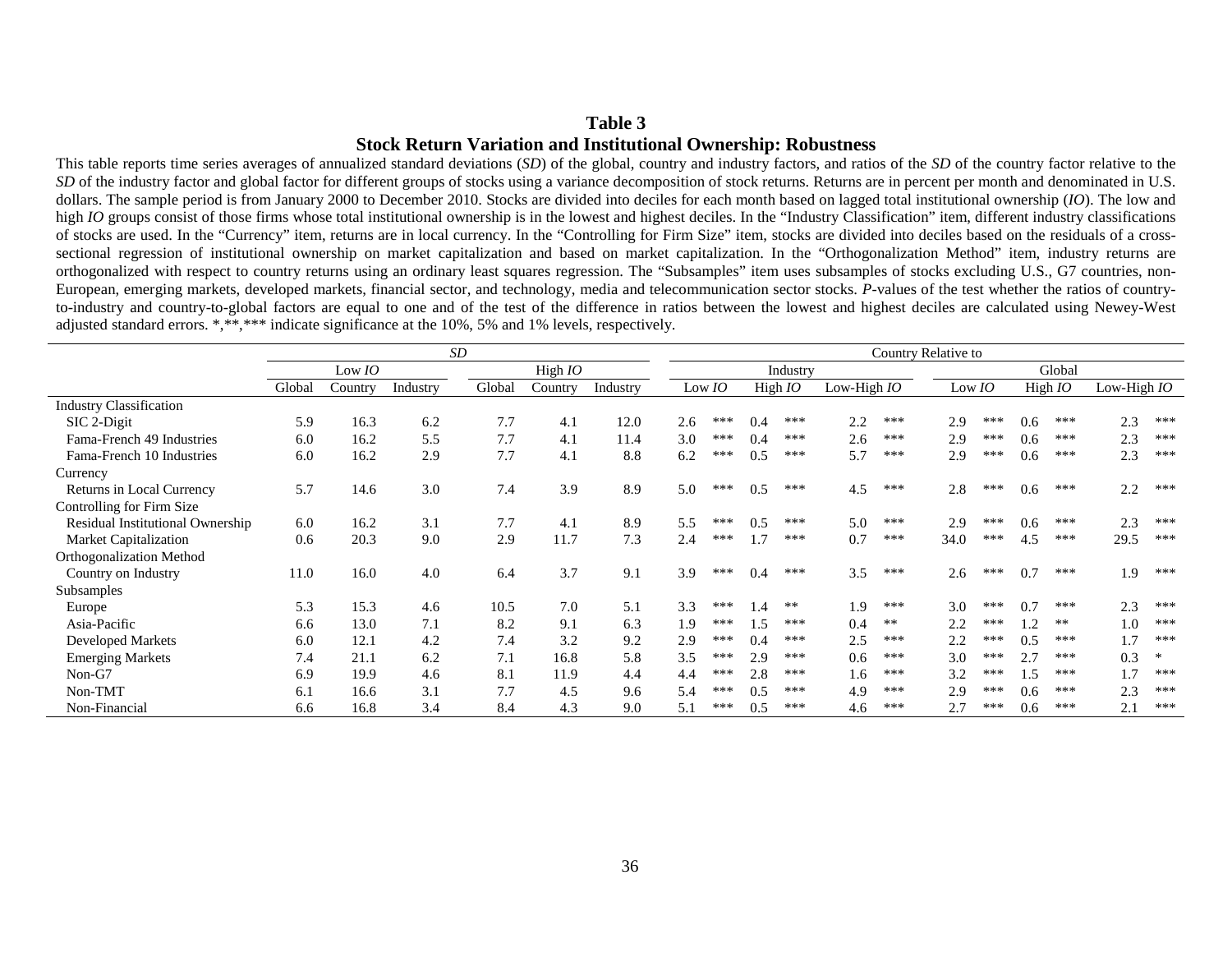## **Table 4 Stock Return Variation and Institutional Ownership: Groups of Firms**

This table reports time series averages of annualized standard deviations (*SD*) of the global, country and industry factors, and ratios of the *SD* of the country factor relative to the *SD* of the industry factor and global factor for different groups of stocks using a variance decomposition of stock returns. Returns are in percent per month and denominated in U.S. dollars. The sample period is from January 2000 to December 2010. For each month, stocks are sorted based on the first characteristics (size, turnover, analyst coverage, market-tobook, momentum, MSCI membership, foreign sales, and U.S. cross-listing) and then, within each group, stocks are divided into deciles based on lagged total institutional ownership (*IO*). The low and high *IO* groups consist of those firms whose total institutional ownership is in the lowest and highest deciles. The small and big groups consist of those firms whose market capitalization is in the lowest and highest terciles. The low and high groups consist of those firms whose turnover or analyst coverage is in the lowest and highest terciles. The value and growth groups consist of those firms whose market-to-book ratio is in the lowest and highest terciles. The loser and winner groups consist of those firms whose annual stock return is in the lowest and highest terciles. The MSCI group consists of those firms whose stock is included in the MSCI All-Country World index. The multinational group consists of those firms whose foreign sales are positive. The ADR group consists of those firms whose stock is listed on a U.S. exchange. *P*-values of the test whether the ratios of country-to-industry and country-to-global factors are equal to one and of the test of the difference in ratios between the lowest and highest deciles are calculated using Newey-West adjusted standard errors. \*,\*\*,\*\*\* indicate significance at the 10%, 5% and 1% levels, respectively.

|                         | SD     |          |          |        |           |          | Country Relative to |          |     |            |     |             |        |          |     |            |             |     |
|-------------------------|--------|----------|----------|--------|-----------|----------|---------------------|----------|-----|------------|-----|-------------|--------|----------|-----|------------|-------------|-----|
|                         |        | Low $IO$ |          |        | High $IO$ |          |                     |          |     | Industry   |     |             | Global |          |     |            |             |     |
|                         | Global | Country  | Industry | Global | Country   | Industry |                     | Low $IO$ |     | High IO    |     | Low-High IO |        | Low $IO$ |     | High IO    | Low-High IO |     |
| Firm Size               |        |          |          |        |           |          |                     |          |     |            |     |             |        |          |     |            |             |     |
| Small                   | 3.7    | 23.5     | 8.9      | 6.9    | 12.3      | 11.9     | 2.6                 | ***      | 1.1 |            | 1.5 | ***         | 6.7    | ***      | 2.0 | ***        | 4.7         | *** |
| Big                     | 2.9    | 19.1     | 5.3      | 5.0    | 3.9       | 10.4     | 3.7                 | ***      | 0.4 | ***        | 3.3 | ***         | 7.1    | ***      | 0.8 | ***        | 6.3         | *** |
| Turnover                |        |          |          |        |           |          |                     |          |     |            |     |             |        |          |     |            |             |     |
| Low                     | 5.2    | 13.2     | 3.6      | 7.0    | 9.5       | 4.3      | 3.8                 | ***      | 2.4 | ***        | 1.3 | ***         | 2.7    | ***      | 1.4 | ***        | 1.3         | *** |
| High                    | 6.7    | 26.7     | 6.7      | 6.0    | 4.5       | 10.4     | 4.1                 | ***      | 0.5 | ***        | 3.6 | ***         | 4.4    | ***      | 0.4 |            | 4.0         | *** |
| <b>Analyst Coverage</b> |        |          |          |        |           |          |                     |          |     |            |     |             |        |          |     |            |             |     |
| Low                     | 5.9    | 18.4     | 5.1      | 7.7    | 11.1      | 5.9      | 3.8                 | ***      | 2.2 | $\ast\ast$ | 1.6 | ***         | 3.5    | ***      | 1.8 | $\ast\ast$ | 1.7         | *** |
| High                    | 4.7    | 18.3     | 5.3      | 5.7    | 3.5       | 10.5     | 3.5                 | ***      | 0.3 | ***        | 3.2 | ***         | 4.2    | ***      | 0.6 | ***        | 3.6         | *** |
| Market-to-Book          |        |          |          |        |           |          |                     |          |     |            |     |             |        |          |     |            |             |     |
| Value                   | 4.7    | 20.4     | 5.2      | 9.9    | 7.3       | 8.2      | 4.0                 | ***      | 1.0 |            | 3.0 | ***         | 2.9    | ***      | 0.7 | ***        | 2.2         | *** |
| Growth                  | 7.2    | 19.5     | 5.2      | 6.8    | 4.3       | 9.4      | 3.9                 | ***      | 0.5 | ***        | 3.4 | ***         | 3.5    | ***      | 0.6 | ***        | 2.9         | *** |
| Momentum                |        |          |          |        |           |          |                     |          |     |            |     |             |        |          |     |            |             |     |
| Loser                   | 6.5    | 20.1     | 5.7      | 10.8   | 5.6       | 9.0      | 3.7                 | ***      | 0.6 | ***        | 3.1 | ***         | 3.5    | ***      | 0.6 | ***        | 2.9         | *** |
| Winner                  | 6.8    | 17.8     | 4.9      | 7.1    | 6.0       | 9.9      | 3.8                 | ***      | 0.7 | ***        | 3.1 | ***         | 2.8    | ***      | 0.9 |            | 1.9         | *** |
| <b>MSCI</b> Membership  |        |          |          |        |           |          |                     |          |     |            |     |             |        |          |     |            |             |     |
| <b>MSCI</b>             | 3.2    | 21.7     | 6.7      | 4.9    | 4.7       | 11.9     | 3.3                 | ***      | 0.4 | ***        | 2.9 | ***         | 7.2    | ***      | 1.1 |            | 6.1         | *** |
| Non-MSCI                | 6.2    | 16.4     | 3.2      | 6.1    | 4.9       | 9.4      | 5.4                 | ***      | 0.5 | ***        | 4.9 | ***         | 2.8    | ***      | 0.8 | $**$       | 2.0         | *** |
| <b>Foreign Sales</b>    |        |          |          |        |           |          |                     |          |     |            |     |             |        |          |     |            |             |     |
| Multinational           | 5.5    | 16.7     | 4.2      | 7.5    | 4.0       | 9.1      | 4.0                 | ***      | 0.4 | ***        | 3.6 | ***         | 3.3    | ***      | 0.6 | ***        | 2.7         | *** |
| Non-Multinational       | 6.6    | 16.9     | 3.7      | 7.2    | 5.1       | 9.7      | 4.7                 | ***      | 0.5 | ***        | 4.2 | ***         | 2.7    | ***      | 0.8 | ***        | 1.9         | *** |
| U.S. Cross-Listing      |        |          |          |        |           |          |                     |          |     |            |     |             |        |          |     |            |             |     |
| <b>ADR</b>              | 7.6    | 24.7     | 17.3     | 8.2    | 11.2      | 14.7     | 1.5                 | ***      | 0.8 | $***$      | 0.7 | ***         | 3.5    | ***      | 1.7 | ***        | 1.8         | *** |
| Non-ADR                 | 5.9    | 16.3     | 3.1      | 7.3    | 3.5       | 8.8      | 5.5                 | ***      | 0.4 | ***        | 5.1 | ***         | 3.0    | ***      | 0.5 | ***        | 2.5         | *** |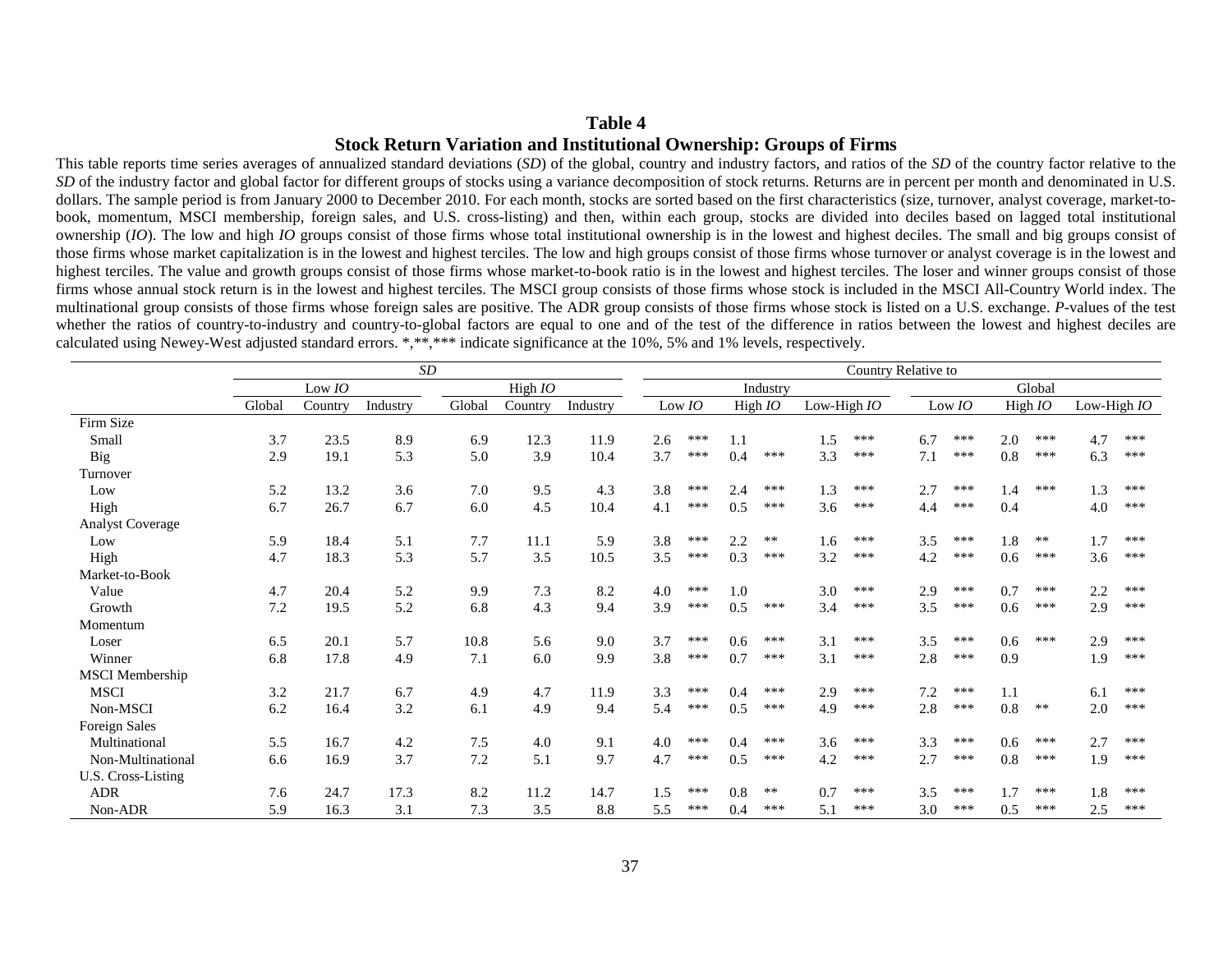# **Table 5 Stock Return Variation and Domestic and Foreign Institutional Ownership**

This table reports time series averages of annualized standard deviations (*SD*) of the global, country and industry factors, and ratios of the *SD* of the country factor relative to the *SD* of the industry factor and global factor for different groups of stocks using a variance decomposition of stock returns. Returns are in percent per month and denominated in U.S. dollars. The sample period is from January 2000 to December 2010. For each month, stocks are divided into terciles based on lagged domestic or foreign institutional ownership and then, within each tercile, stocks are divided into deciles based on lagged total institutional ownership (*IO*). The low and high *IO* groups consist of those firms whose total institutional ownership is in the lowest and highest deciles. The low and high groups of domestic and foreign institutional ownership consist of those firms whose domestic or foreign institutional ownership is in the lowest and highest terciles. P-values of the test whether the ratios of country-to-industry and country-to-global factors are equal to one and if the difference between ratios is equal to zero are calculated using Newey-West adjusted standard errors. \*,\*\*,and \*\*\* indicate significance at the 10%, 5%, and 1% levels, respectively.

|      |                                  |          |          |        |           | Panel A: All Stocks      |                     |          |     |          |             |                     |     |          |     |           |               |     |
|------|----------------------------------|----------|----------|--------|-----------|--------------------------|---------------------|----------|-----|----------|-------------|---------------------|-----|----------|-----|-----------|---------------|-----|
|      |                                  |          | SD       |        |           |                          | Country Relative to |          |     |          |             |                     |     |          |     |           |               |     |
|      |                                  | Low $IO$ |          |        | High IO   |                          |                     | Industry |     |          |             | Global              |     |          |     |           |               |     |
|      | Global                           | Country  | Industry | Global | Country   | Industry                 | Low $IO$            |          |     | High IO  | Low-High IO |                     |     | Low $IO$ |     | High IO   | Low-High $IO$ |     |
|      | Domestic Institutional Ownership |          |          |        |           |                          |                     |          |     |          |             |                     |     |          |     |           |               |     |
| Low  | 4.9                              | 16.3     | 4.6      | 4.7    | 14.0      | 4.6                      | 2.9                 | ***      | 2.3 | ***      | 0.6         | $**$                | 2.8 | ***      | 2.6 | **        | 0.2           |     |
| High | 14.4                             | 2.4      | 11.7     | 11.7   | 2.3       | 12.4                     | 0.2                 | $**$     | 0.2 | ***      | 0.0         |                     | 0.2 | ***      | 0.2 | ***       | 0.0           |     |
|      | Foreign Institutional Ownership  |          |          |        |           |                          |                     |          |     |          |             |                     |     |          |     |           |               |     |
| Low  | 7.1                              | 15.9     | 9.6      | 5.4    | 9.0       | 11.1                     | 1.8                 | ***      | 0.9 |          | 0.9         | ***                 | 2.4 | ***      | 1.9 | ***       | 0.5           | **  |
| High | 5.3                              | 21.9     | 6.6      | 6.4    | 13.3      | 12.0                     | 3.5                 | ***      | 1.2 | **       | 2.3         | ***                 | 4.7 | ***      | 2.2 | ***       | 2.5           | *** |
|      |                                  |          |          |        |           | Panel B: Non-U.S. Stocks |                     |          |     |          |             |                     |     |          |     |           |               |     |
|      |                                  |          | SD       |        |           |                          |                     |          |     |          |             | Country Relative to |     |          |     |           |               |     |
|      |                                  | Low $IO$ |          |        | High $IO$ |                          |                     |          |     | Industry |             |                     |     |          |     | Global    |               |     |
|      | Global                           | Country  | Industry | Global | Country   | Industry                 | Low $IO$            |          |     | High IO  | Low-High IO |                     |     | Low $IO$ |     | High $IO$ | Low-High IO   |     |
|      | Domestic Institutional Ownership |          |          |        |           |                          |                     |          |     |          |             |                     |     |          |     |           |               |     |
| Low  | 7.4                              | 11.5     | 6.9      | 7.4    | 11.5      | 6.9                      | 1.8                 | ***      | 1.8 | ***      | 0.0         |                     | 1.7 | ***      | 1.7 | ***       | 0.0           |     |
| High | 4.6                              | 16.7     | 6.8      | 7.6    | 9.5       | 8.2                      | 2.5                 | ***      | 1.2 | $\ast$   | 1.3         | ***                 | 4.4 | ***      | 1.3 | ***       | 3.1           | *** |
|      | Foreign Institutional Ownership  |          |          |        |           |                          |                     |          |     |          |             |                     |     |          |     |           |               |     |
| Low  | 5.3                              | 20.7     | 4.7      | 4.7    | 12.7      | 7.3                      | 4.4                 | ***      | 1.9 | **       | 2.5         | ***                 | 4.4 | ***      | 3.4 | ***       | 1.0           |     |
| High | 6.5                              | 17.7     | 5.4      | 8.0    | 10.6      | 8.2                      | 3.4                 | ***      | 1.4 | ***      | 2.0         | ***                 | 3.0 | ***      | 1.5 | ***       | 1.5           | *** |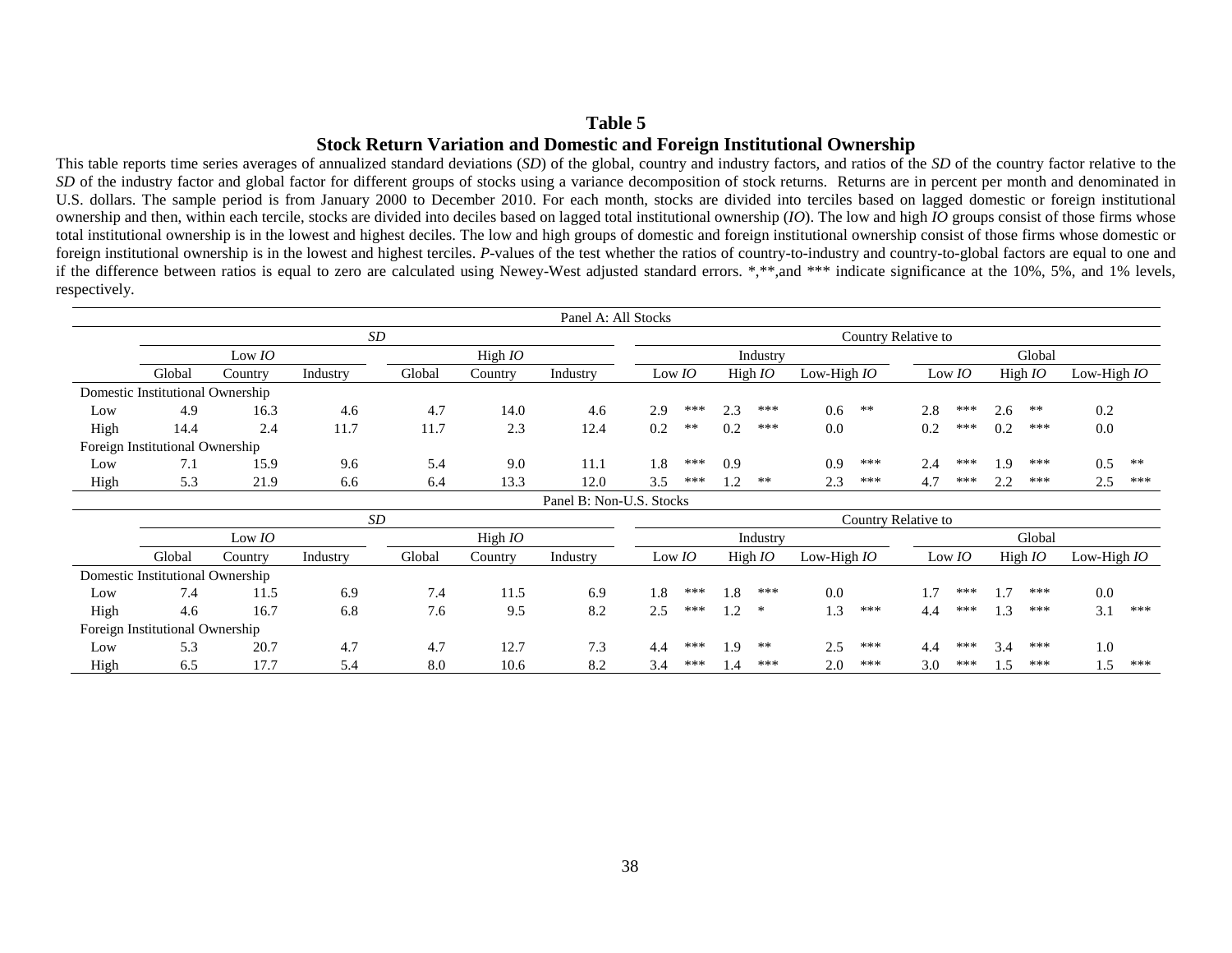# **Table 6 Additions to MSCI All Country World Index: Change in Institutional Ownership**

This table reports the foreign and domestic institutional ownership in the years around a stock addition to the MSCI ACWI over the period 2000-2010. The table also presents the changes in foreign and domestic institutional ownership in the year after the addition compared to the year the stock is added, and the changes between the year after the addition and the year before the stock is added to the MSCI ACWI. The difference between foreign and domestic institutional ownership is also presented. *t-*statistics are presented in parentheses.

|                                  | Year<br>before<br>addition | Year<br>of<br>addition | Year<br>after<br>addition |           | <b>Difference</b> | Difference |             |
|----------------------------------|----------------------------|------------------------|---------------------------|-----------|-------------------|------------|-------------|
|                                  | $\left(1\right)$           | (2)                    | (3)                       | $(3)-(2)$ |                   |            | $(3)-(1)$   |
|                                  | Mean                       | Mean                   | Mean                      | Mean      | t-statistic       | Mean       | t-statistic |
| Foreign Institutional Ownership  | 0.084                      | 0.100                  | 0.107                     | 0.007     | (6.625)           | 0.023      | (15.866)    |
| Domestic Institutional Ownership | 0.221                      | 0.226                  | 0.223                     | $-0.003$  | $(-1.922)$        | 0.002      | (1.141)     |
| Difference                       |                            |                        |                           | 0.010     |                   | 0.021      |             |
| t-statistic                      |                            |                        |                           | (5.112)   |                   | (8.376)    |             |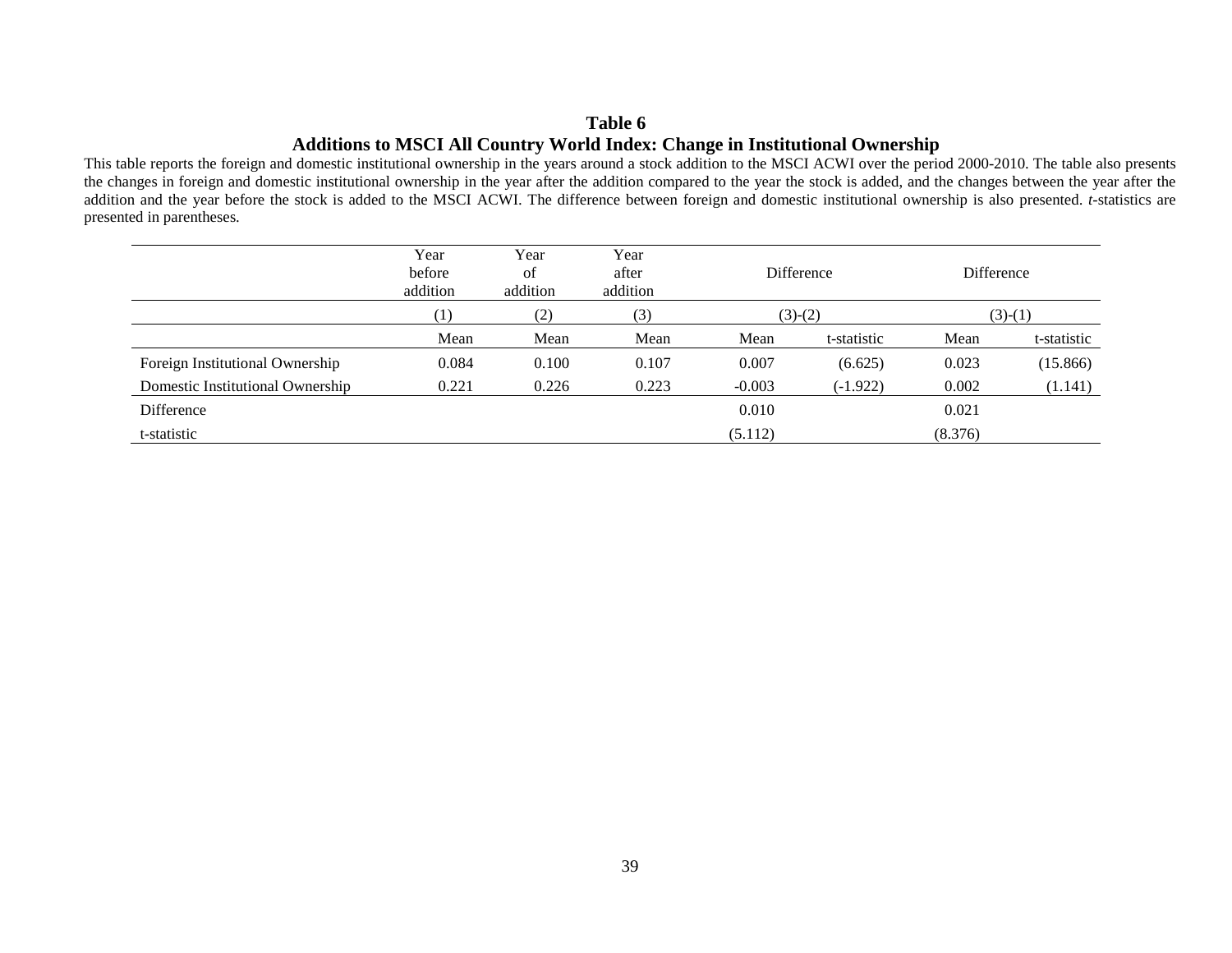# **Table 7 Additions to MSCI All Country World Index: Change in Betas**

This table reports local and global betas before and after a stock was added to the MSCI ACWI in the period 2000-2010. Local beta is computed against the national MSCI index and global beta is computed against the MSCI SCWI. The beta before (after) is computed using the two years of returns before (after) the year of addition. It is computed the difference between the after and before betas, the difference between global and local betas and the difference-indifference beta. *t*-statistics are presented in parentheses. Betas are computed either using daily (left) or weekly (right) frequency. The betas are computed for all stocks (Panel A), all stocks excluding U.S. (Panel B) and all stocks excluding U.S, U.K. and Japan (Panel C).

|             |               |            |            | Panel A: All stocks     |                                        |          |            |             |
|-------------|---------------|------------|------------|-------------------------|----------------------------------------|----------|------------|-------------|
|             |               | Daily      |            |                         |                                        | Weekly   |            |             |
|             | <b>Before</b> | After      | Difference | t-statistic             | <b>Before</b>                          | After    | Difference | t-statistic |
| Global      | 0.710         | 0.785      | 0.075      | (5.714)                 | 0.981                                  | 1.025    | 0.044      | (2.592)     |
| Local       | 0.794         | 0.857      | 0.062      | (5.410)                 | 0.943                                  | 0.983    | 0.040      | (3.093)     |
| Difference  | $-0.085$      | $-0.072$   | 0.013      | (1.157)                 | 0.038                                  | 0.042    | 0.003      | (0.294)     |
| t-statistic | $(-7.829)$    | $(-6.929)$ |            |                         | (3.608)                                | (4.681)  |            |             |
|             |               |            |            | Panel B: Excluding U.S. |                                        |          |            |             |
|             |               | Daily      |            |                         |                                        | Weekly   |            |             |
|             | <b>Before</b> | After      | Difference | t-statistic             | Before                                 | After    | Difference | t-statistic |
| Global      | 0.720         | 0.842      | 0.122      | (7.591)                 | 0.945                                  | 1.052    | 0.108      | (5.458)     |
| Local       | 0.852         | 0.937      | 0.085      | (6.046)                 | 0.880                                  | 0.954    | 0.074      | (5.792)     |
| Difference  | $-0.132$      | $-0.095$   | 0.037      | (2.474)                 | 0.065                                  | 0.099    | 0.034      | (2.151)     |
| t-statistic | $(-9.156)$    | $(-6.770)$ |            |                         | (4.585)                                | (8.615)  |            |             |
|             |               |            |            |                         | Panel C: Excluding U.S, U.K. and Japan |          |            |             |
|             |               | Daily      |            |                         |                                        | Weekly   |            |             |
|             | <b>Before</b> | After      | Difference | t-statistic             | Before                                 | After    | Difference | t-statistic |
| Global      | 0.724         | 0.882      | 0.158      | (9.111)                 | 0.965                                  | 1.100    | 0.134      | (5.879)     |
| Local       | 0.841         | 0.932      | 0.091      | (5.385)                 | 0.856                                  | 0.951    | 0.096      | (6.607)     |
| Difference  | $-0.117$      | $-0.050$   | 0.067      | (4.019)                 | 0.110                                  | 0.149    | 0.039      | (2.126)     |
| t-statistic | $(-6.760)$    | $(-3.139)$ |            |                         | (6.523)                                | (11.369) |            |             |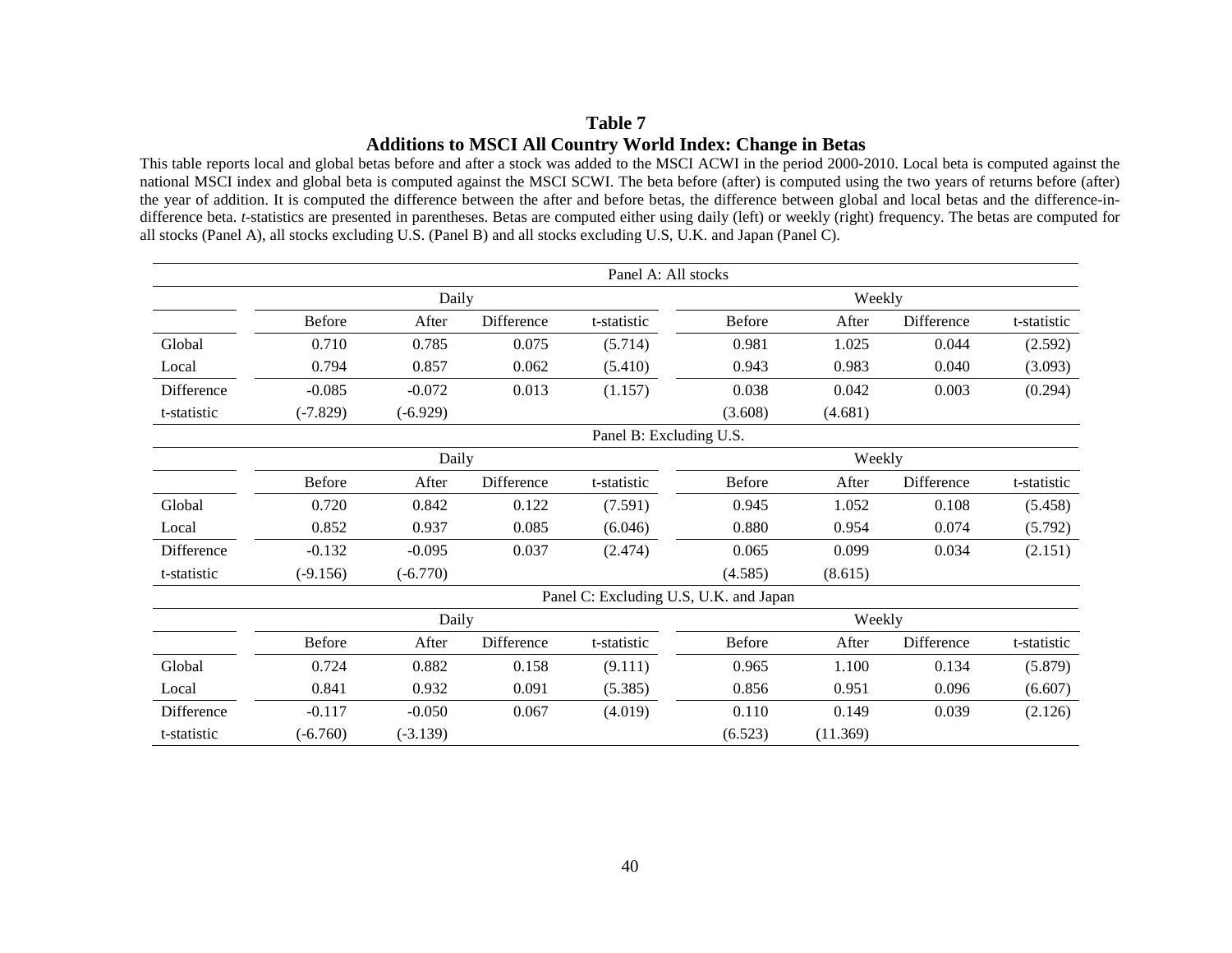# **Figure 1 Evolution of Institutional Ownership**

This figure presents the evolution of total, domestic, and foreign institutional ownership as a percentage of stock market capitalization from January 2001 to December 2010.



Panel A: All Stocks

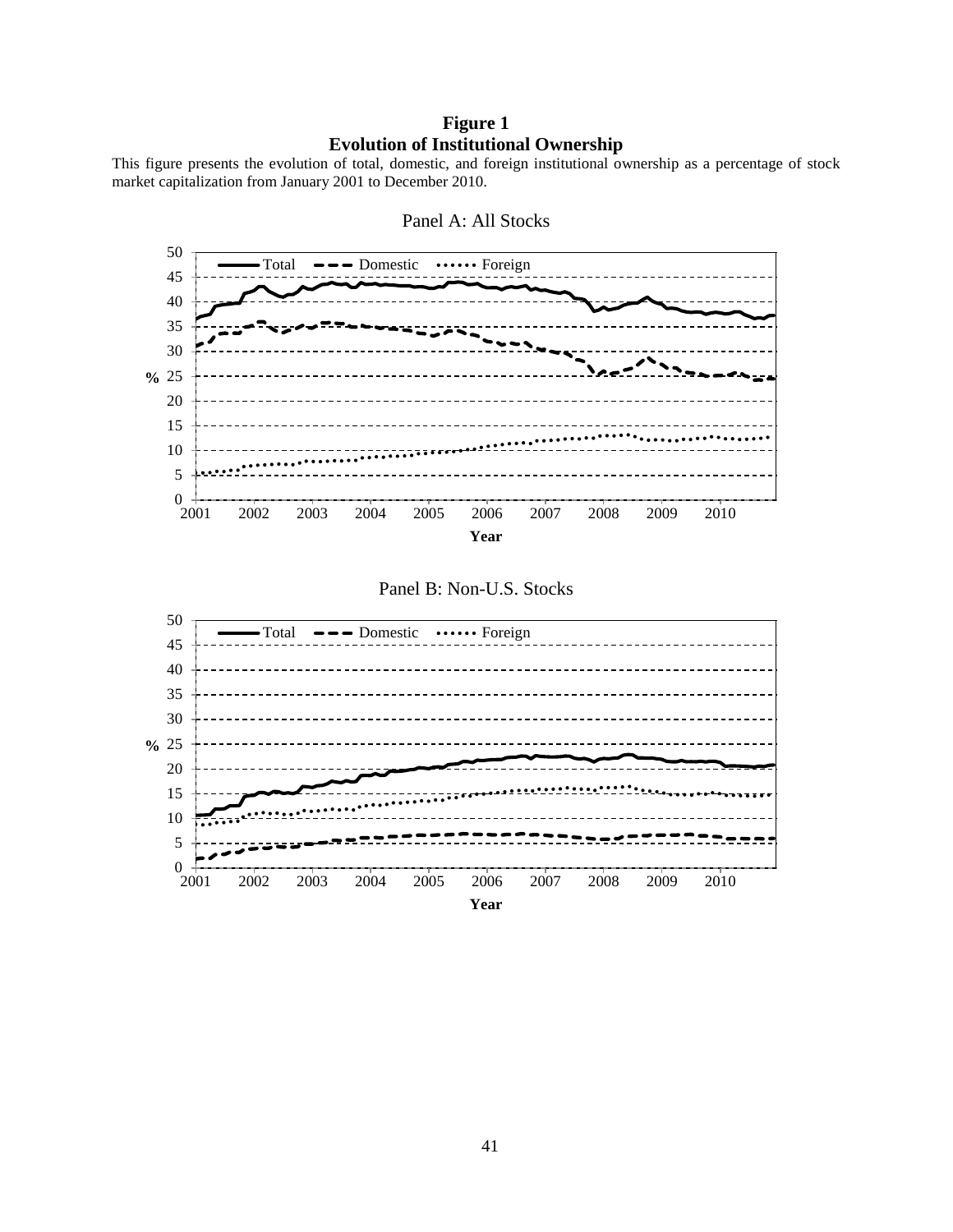# **Figure 2 Evolution of Benchmarks of Mutual Funds**

This figure presents the evolution of the ratios of the number of domestic benchmarks versus foreign benchmarks followed by mutual funds (left vertical axis) and the number of domestic benchmarks versus regional and the number of domestic versus global benchmarks (right vertical axis) from January 2000 to December 2010.

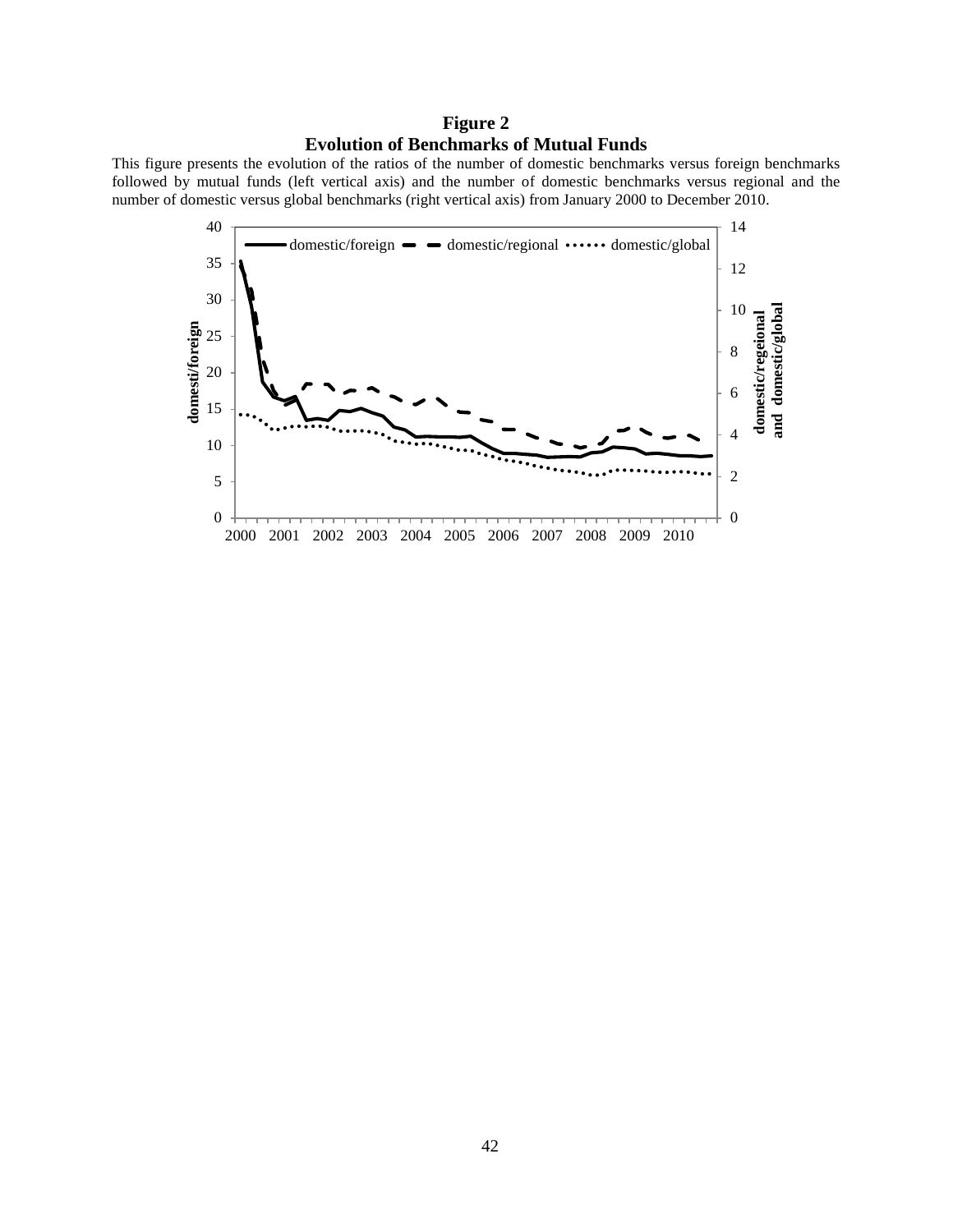# **Figure 3 Evolution of International Portfolio Diversification of Institutional Investors**

This figure presents the evolution of three measures of concentration of the average institutional investor from January 2000 to December 2010. The measures of concentration are the number of countries an institutional investor invests in (right vertical axis) and the Herfindhal index (HHI) using as weights the number or market value of firms in each country (left vertical axis).

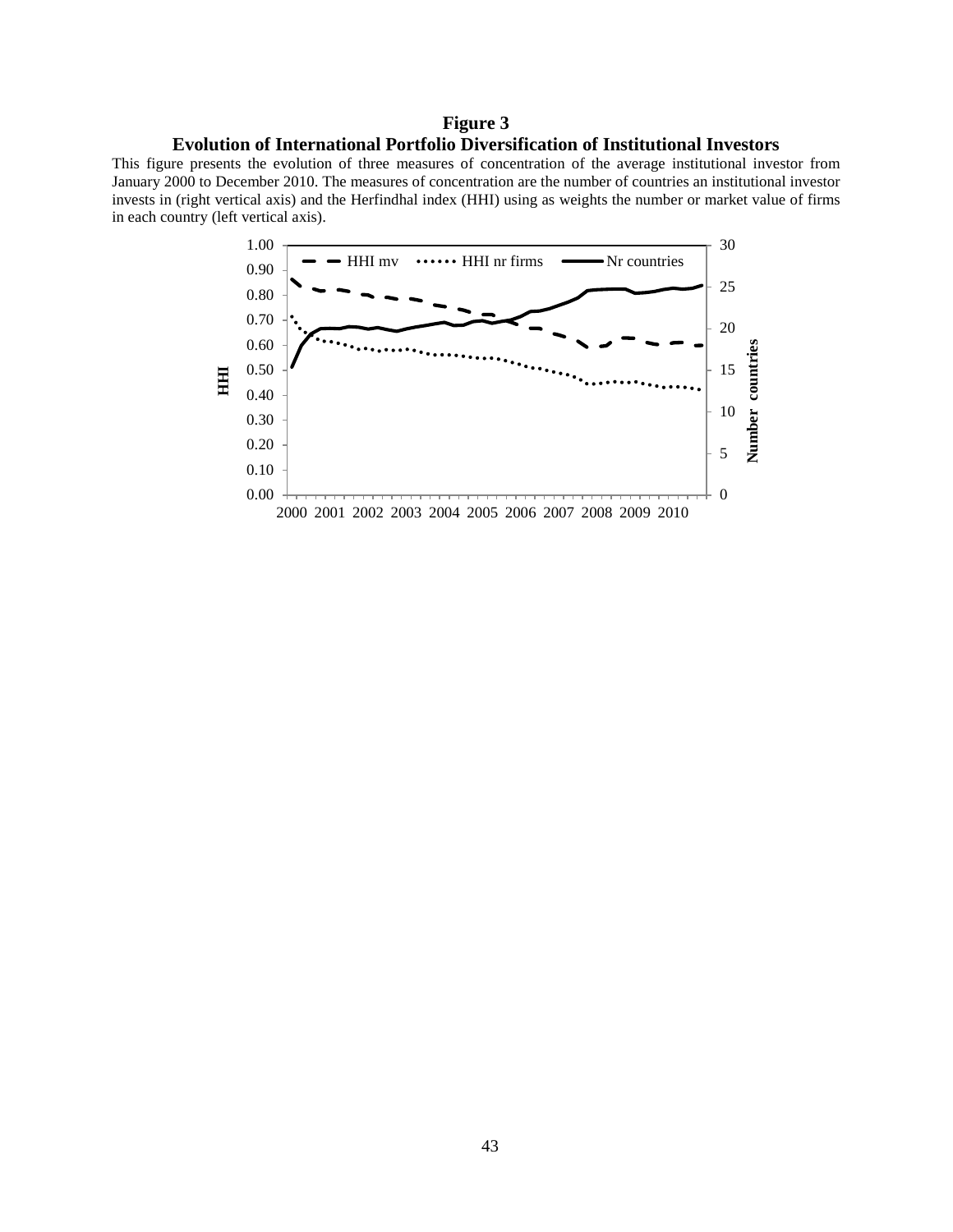#### **Country and Industry Effects and Institutional Ownership: Heston-Rouwenhorst Model**

This figure presents the 12-month moving average of annualized value-weighted mean absolute deviations (*MAD* in percentage) of the global, country and industry factors for different groups of stocks using the Heston and Rouwenhorst (1994) model from January 2001 to December 2010. Stocks are divided into deciles by month based on lagged total institutional ownership (*IO*). The low and high *IO* groups consist of those firms whose total institutional ownership is in the lowest and highest deciles.



Panel A: All Stocks



Panel B: Low Institutional Ownership



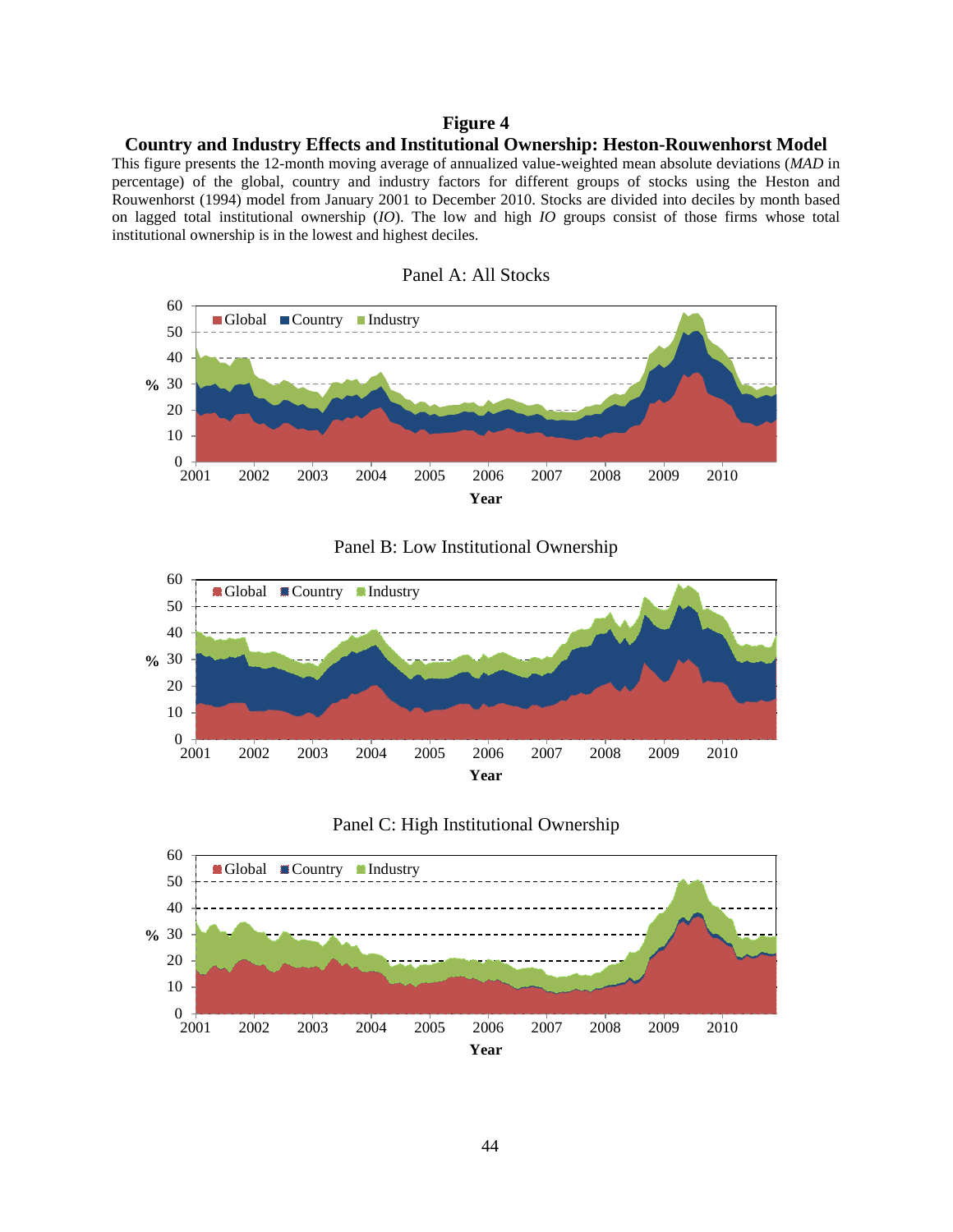#### **Country-to-Industry Ratio and Institutional Ownership: Heston-Rouwenhorst Model**

This figure presents the 12-month moving average of ratios of annualized value-weighted mean absolute deviations (*MAD*) of the country factor relative to the *MAD* of the industry factor and global factor for different groups of stocks using the Heston and Rouwenhorst (1994) model from January 2001 to December 2010. Stocks are divided into deciles by month based on lagged total institutional ownership (*IO*). The low and high *IO* groups consist of those firms whose total institutional ownership is in the lowest and highest deciles.

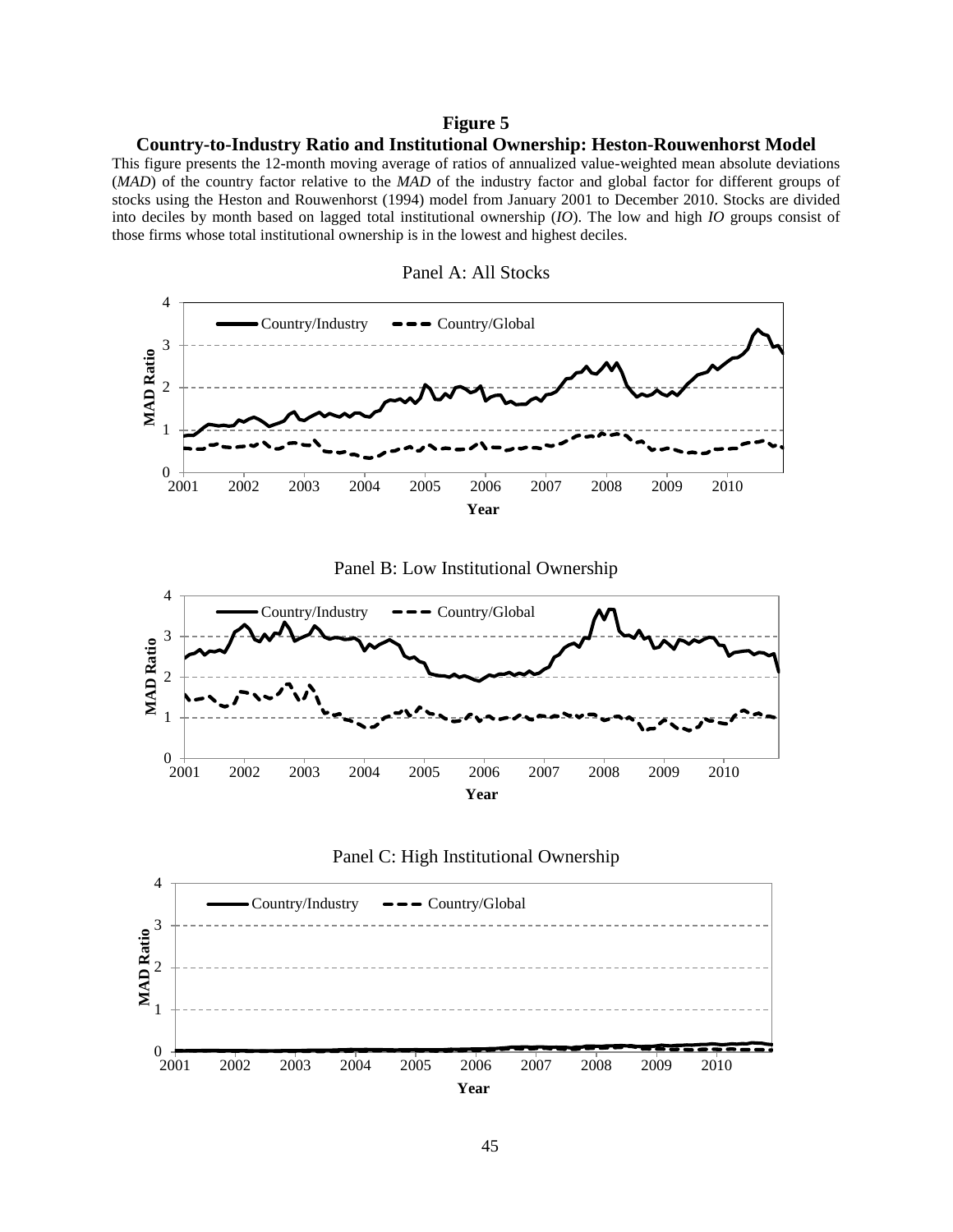#### **Country and Industry Effects and Institutional Ownership: Variance Decomposition**

This figure presents the 12-month moving average of annualized standard deviations (*SD* in percentage) of the global, country, and industry factors for different groups of stocks using a variance decomposition of stock returns from January 2001 to December 2010. Stocks are divided into deciles by month based on lagged total institutional ownership (*IO*). The low and high *IO* groups consist of those firms whose total institutional ownership is in the lowest and highest deciles.



#### Panel B: Low Institutional Ownership





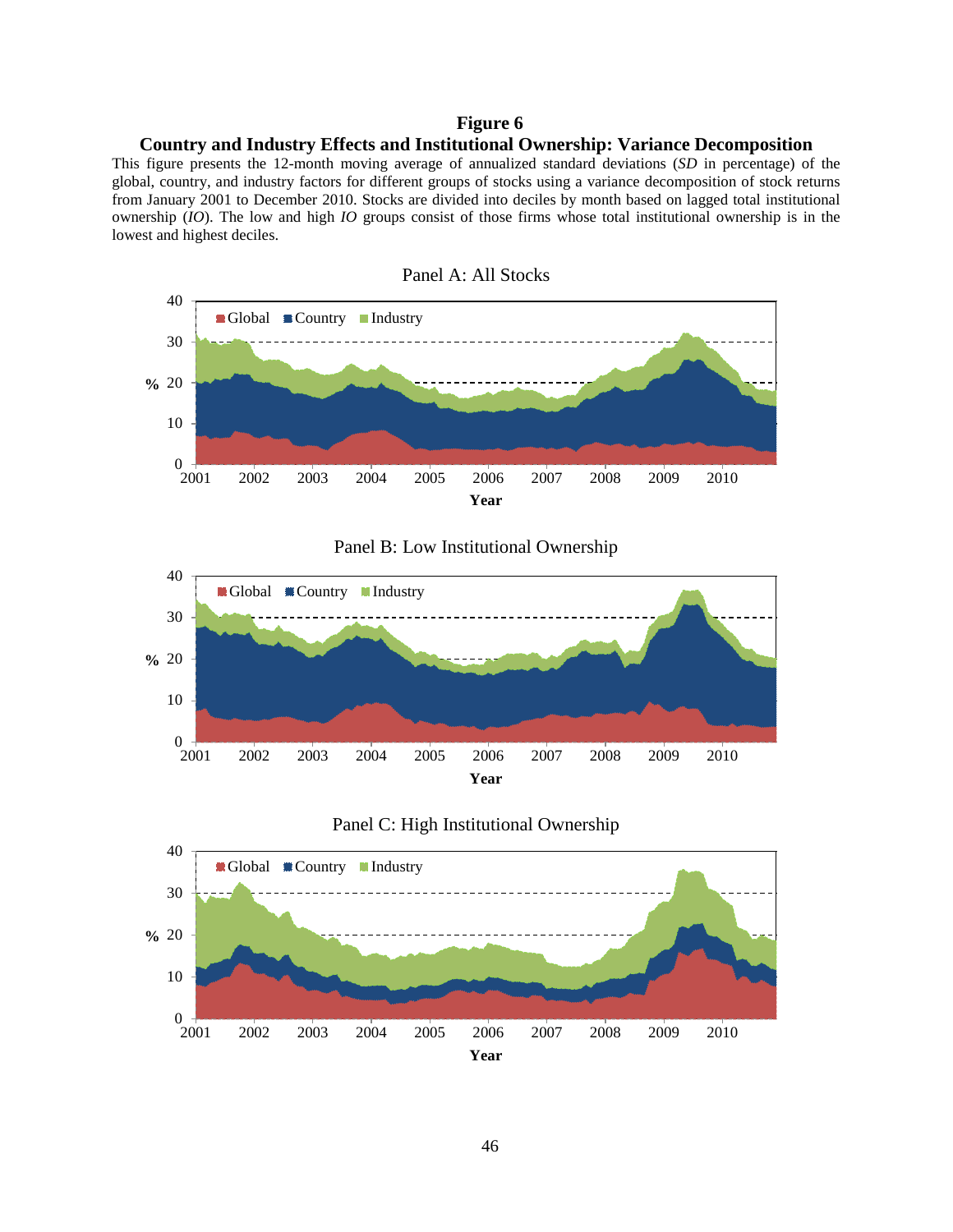## **Country-to-Industry Ratio and Institutional Ownership: Variance Decomposition**

This figure presents the 12-month moving average of ratios of annualized standard deviations (*SD*) of the country factor relative to the *SD* of the industry factor and global factor for different groups of stocks using a variance decomposition of stock returns from January 2001 to December 2010. Stocks are divided into deciles by month based on lagged total institutional ownership (*IO*). The low and high *IO* groups consist of those firms whose total institutional ownership is in the lowest and highest deciles.